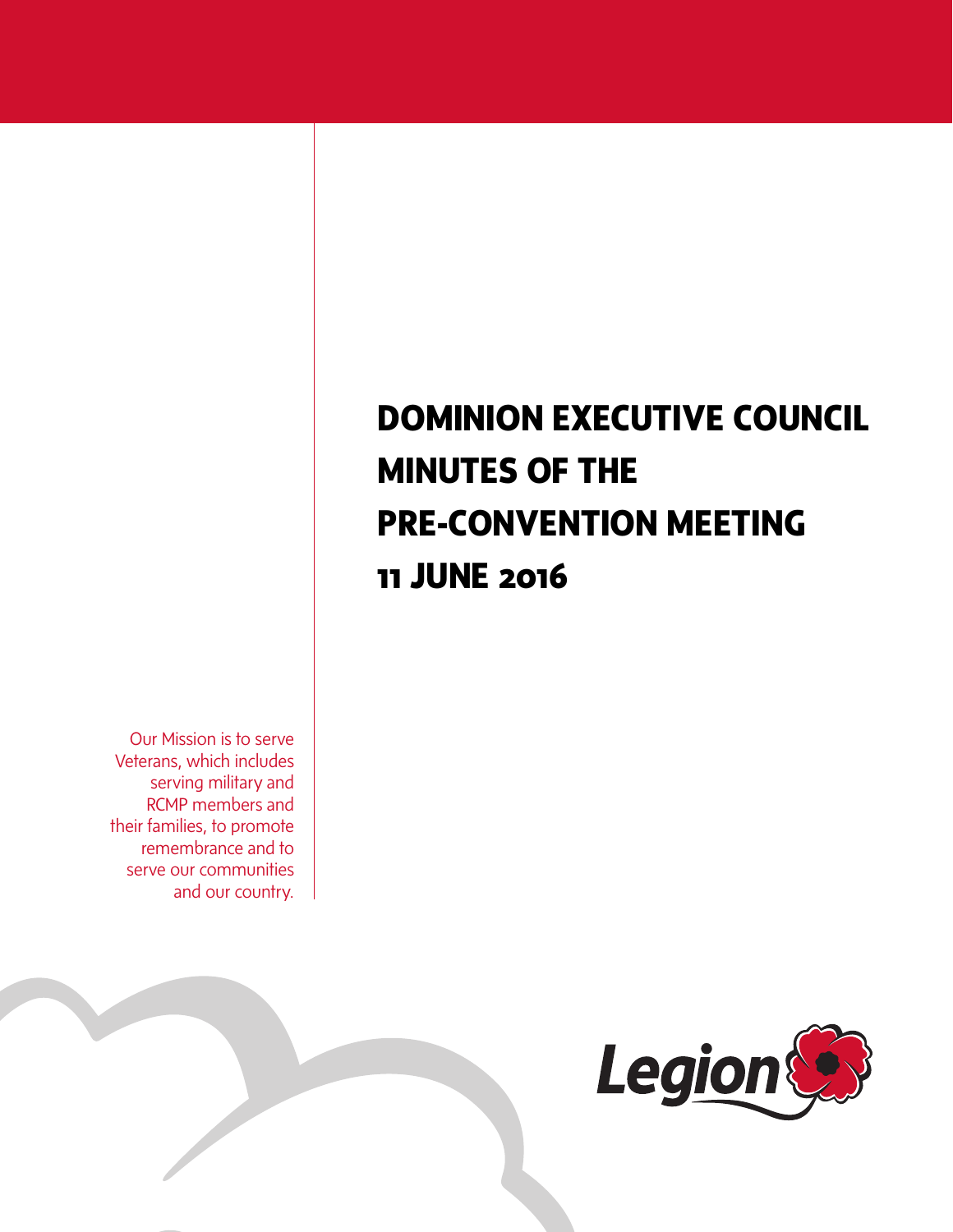# **DOMINION EXECUTIVE COUNCIL MINUTES OF THE PRE-CONVENTION MEETING 11 JUNE 2016**

| ITEM 1:             |                                                      |  |
|---------------------|------------------------------------------------------|--|
| ITEM 2:             |                                                      |  |
| ITEM 3:             |                                                      |  |
| ITEM 4:             |                                                      |  |
| ITEM <sub>5</sub> : | PROVINCIAL COMMANDS FINANCIAL STATEMENT REVIEW  2    |  |
| ITEM 6:             |                                                      |  |
| ITEM 7:             |                                                      |  |
| a.                  |                                                      |  |
| b.                  |                                                      |  |
| C.                  |                                                      |  |
| d.                  |                                                      |  |
| e.                  |                                                      |  |
| f.                  |                                                      |  |
| g.                  | The Veterans, Service and Seniors Committee Report 4 |  |
| j.                  |                                                      |  |
| k.                  |                                                      |  |
| I.                  |                                                      |  |
| ITEM 8:             |                                                      |  |
| ITEM 9:             |                                                      |  |
| <b>ITEM 10:</b>     |                                                      |  |
| <b>ITEM 11:</b>     |                                                      |  |
| <b>ITEM 12:</b>     |                                                      |  |
| <b>ITEM 13:</b>     |                                                      |  |
| <b>ITEM 14:</b>     |                                                      |  |
| <b>ITEM 15:</b>     |                                                      |  |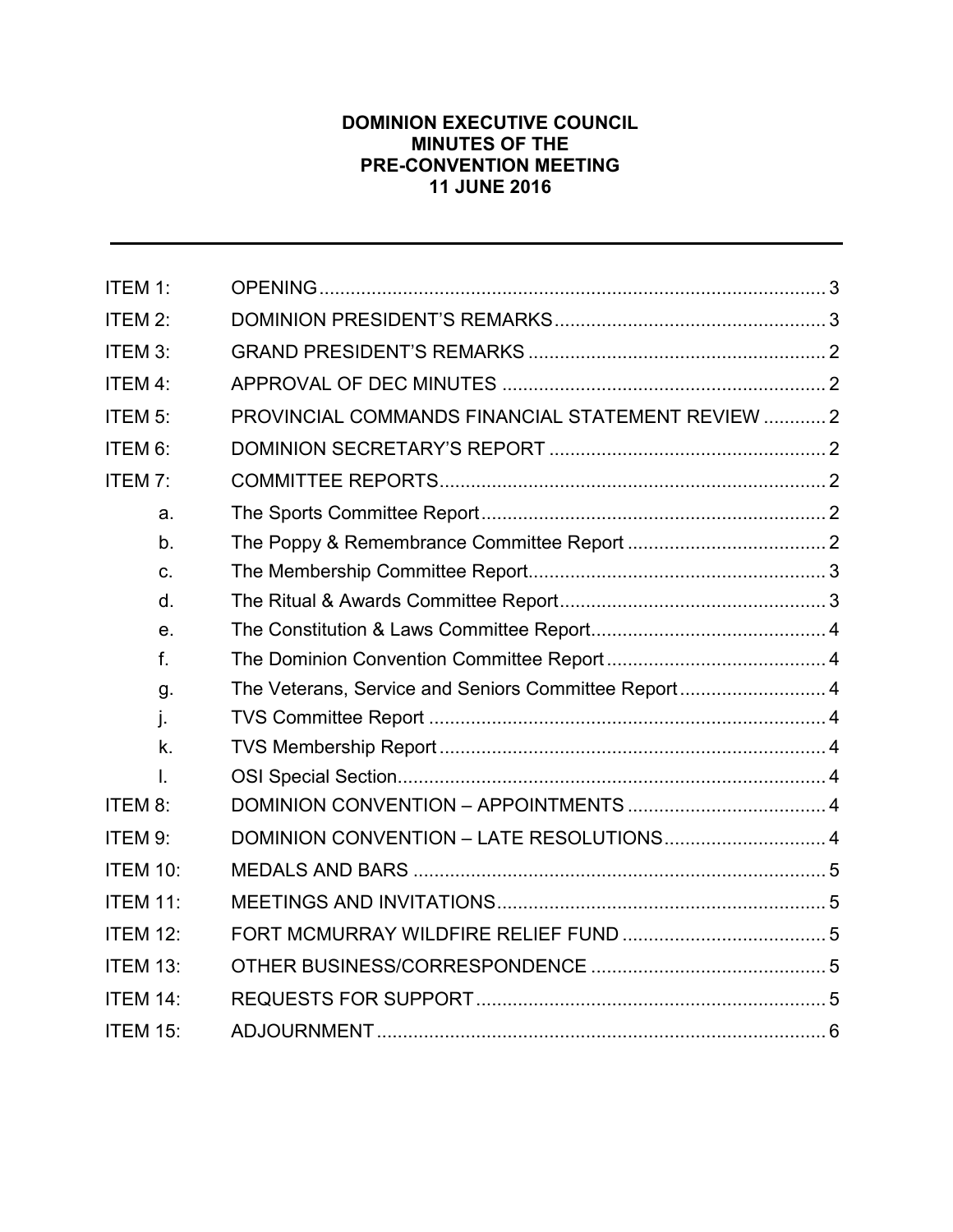# **ATTACHMENTS:**

| ANNEX "A"<br>ANNEX "B"<br>ANNEX "C"<br>ANNEX "D"<br>ANNEX "E"<br>ANNEX "F"<br>ANNEX "G"<br>ANNEX "H"<br>ANNEX "I"<br>ANNEX "J"<br>ANNEX "K"<br>ANNEX "L"<br>ANNEX "M"<br>ANNEX "N"<br>ANNEX "O"<br>ANNEX "P"<br>ANNEX "Q" | <b>Dominion President's Remarks</b><br><b>Grand President's Remarks</b><br><b>Provincial Commands Financial Statement Review</b><br>Dominion Secretary's Report<br><b>Sports Committee Report</b><br>Poppy & Remembrance Committee Report<br><b>Membership Committee Report</b><br><b>Ritual &amp; Awards Committee Report</b><br><b>Constitution &amp; Laws Committee Report</b><br><b>Dominion Convention Committee Report</b><br>Veterans, Service and Seniors Committee Report<br>Leadership Development Committee Report<br><b>CANVET Publications</b><br><b>TVS Membership Report</b><br>OSI Special Section Remarks from Glynne Hines<br><b>Late Resolutions</b><br><b>Medals and Bars</b> |
|---------------------------------------------------------------------------------------------------------------------------------------------------------------------------------------------------------------------------|---------------------------------------------------------------------------------------------------------------------------------------------------------------------------------------------------------------------------------------------------------------------------------------------------------------------------------------------------------------------------------------------------------------------------------------------------------------------------------------------------------------------------------------------------------------------------------------------------------------------------------------------------------------------------------------------------|
|                                                                                                                                                                                                                           |                                                                                                                                                                                                                                                                                                                                                                                                                                                                                                                                                                                                                                                                                                   |
| ANNEX "R"<br>ANNEX "S"                                                                                                                                                                                                    | Meetings and Invitations<br>Miscellaneous Correspondence                                                                                                                                                                                                                                                                                                                                                                                                                                                                                                                                                                                                                                          |
|                                                                                                                                                                                                                           |                                                                                                                                                                                                                                                                                                                                                                                                                                                                                                                                                                                                                                                                                                   |

# **IN ATTENDANCE (in order of introductions around table):**

| <b>Jack Frost</b>     | <b>Dominion Chairman</b>                                         |
|-----------------------|------------------------------------------------------------------|
| Dave Flannigan        | <b>Dominion First Vice President</b>                             |
| <b>Clarence Paul</b>  | <b>TVS President</b>                                             |
| Tom Irvine            | <b>Dominion Vice President</b>                                   |
| <b>Frank Sullivan</b> | <b>NL Command President</b>                                      |
| John Yeo              | <b>PE Command President</b>                                      |
| Mark Barham           | <b>Dominion Treasurer</b>                                        |
| <b>Steve Wessel</b>   | - NS/NU Command President                                        |
| <b>Andre Paquette</b> | <b>Dominion Vice President</b>                                   |
| Harold Harper         | NB Command President                                             |
| Norm Shelton          | <b>QC Command President</b>                                      |
| <b>Brian Weaver</b>   | <b>ON Command President</b>                                      |
| Ronn Anderson         | - 1 <sup>st</sup> Vice President/Acting Command President MB&NWO |
| Ken Box               | - SK Command President                                           |
| Chris Strong          | <b>AB-NT Command President</b>                                   |
| Ed Pigeau             | Dominion Vice President                                          |
| Marc Tremblay         | <b>BC/YT Command President</b>                                   |
| Larry Murray          | <b>Grand President</b>                                           |
| Tom Eagles            | <b>Dominion President</b>                                        |
| <b>Glynne Hines</b>   | <b>OSI President</b>                                             |
| Kandys Merola         | - TVS 1 <sup>st</sup> Vice President                             |
| <b>Brian Watkins</b>  | <b>RCEL Representative</b>                                       |
|                       |                                                                  |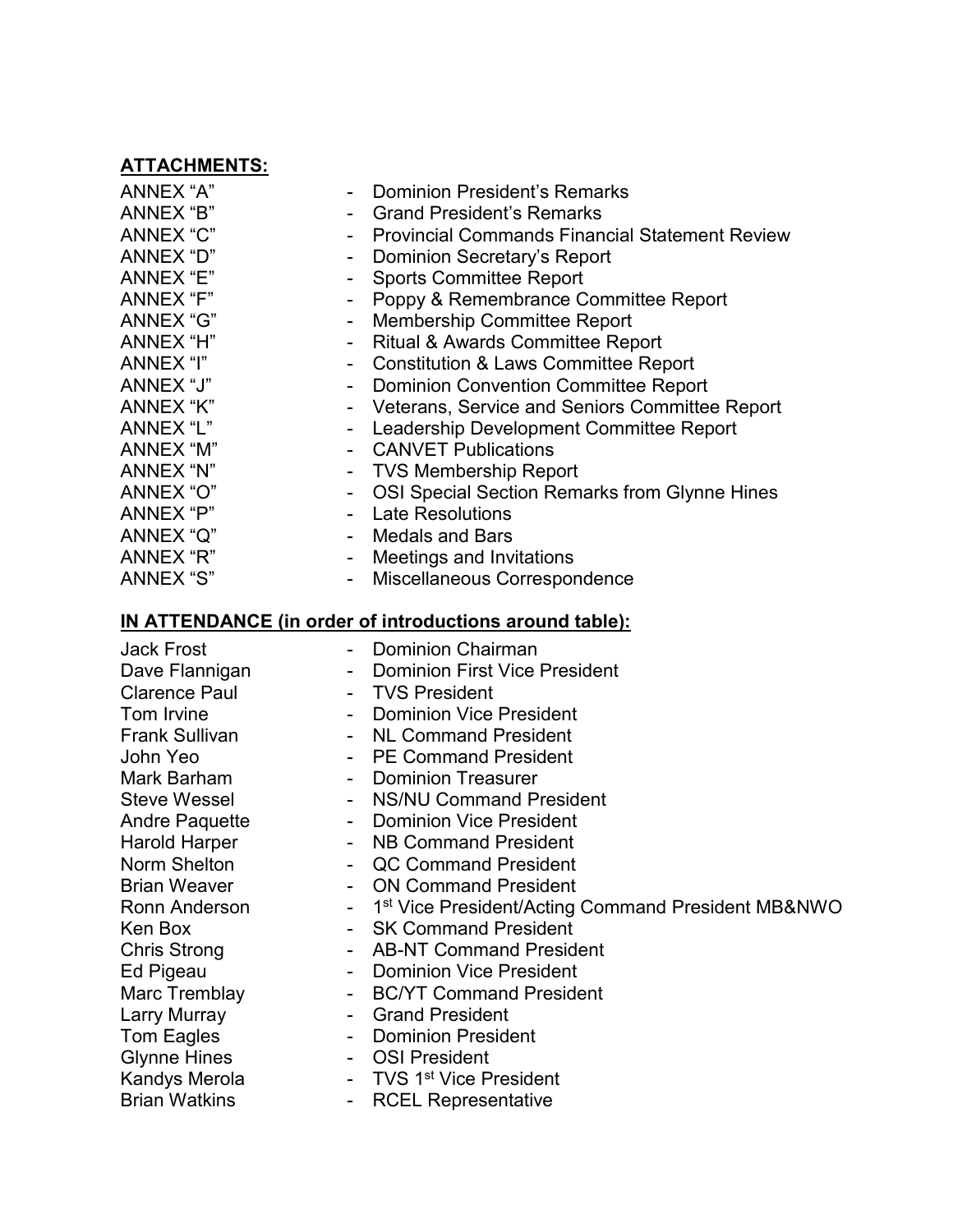| <b>Stephen Gallant</b><br><b>Melvin Crowe</b><br>John Ladouceur<br>James Riddell<br><b>Sharon McKeown</b><br>Lorne Varga<br><b>Bobbi McCoy</b><br>Glenn Hodge<br>Hugh Green<br>Allan Parks<br>Mary Ann Misfeldt<br>Pat Varga<br><b>Wilfred Edmonds</b><br>Jim Rycroft<br>Ron Goebel | $\overline{\phantom{0}}$ | - PE Command 1 <sup>st</sup> Vice President<br>NS/NU Command 1 <sup>st</sup> Vice President<br>NB Command 1 <sup>st</sup> Vice President<br>QC Command 1 <sup>st</sup> Vice President<br>ON Command 1 <sup>st</sup> Vice President<br>SK Command 1 <sup>st</sup> Vice President<br>AB-NT Command 1 <sup>st</sup> Vice President<br>BC-YT Command 1 <sup>st</sup> Vice President<br><b>Dominion Past President</b><br><b>Dominion Past President</b><br><b>Dominion Past President</b><br><b>Dominion Past President</b><br><b>Dominion Past President</b><br><b>Chairman Constitution and Laws</b><br><b>Chairman Ritual and Awards</b> |
|-------------------------------------------------------------------------------------------------------------------------------------------------------------------------------------------------------------------------------------------------------------------------------------|--------------------------|-----------------------------------------------------------------------------------------------------------------------------------------------------------------------------------------------------------------------------------------------------------------------------------------------------------------------------------------------------------------------------------------------------------------------------------------------------------------------------------------------------------------------------------------------------------------------------------------------------------------------------------------|
| <b>Richard Blanchette</b>                                                                                                                                                                                                                                                           | $\overline{\phantom{0}}$ | <b>Chairman Defence and Security</b>                                                                                                                                                                                                                                                                                                                                                                                                                                                                                                                                                                                                    |
| <b>STAFF IN ATTENDANCE:</b>                                                                                                                                                                                                                                                         |                          |                                                                                                                                                                                                                                                                                                                                                                                                                                                                                                                                                                                                                                         |
| <b>Dead Millita</b>                                                                                                                                                                                                                                                                 |                          | Daminian Canatani                                                                                                                                                                                                                                                                                                                                                                                                                                                                                                                                                                                                                       |

| <b>Brad White</b>             | - Dominion Secretary      |
|-------------------------------|---------------------------|
| Ray McInnis                   | - Director Service Bureau |
| Jennifer Morse                | - General Manager CANVET  |
| <b>Peter Underhill</b>        | - Director Supply         |
| <b>Steven Clark</b>           | - Director Administration |
| <b>Tim Murphy</b>             | - Director Finance        |
| <b>Angela Keeling Colkitt</b> | - Executive Assistant     |

#### **DOMINION EXECUTIVE COUNCIL MINUTES OF THE PRE-CONVENTION MEETING 11 JUNE 2016**

# <span id="page-3-0"></span>**ITEM 1: OPENING**

The meeting of the pre-convention Dominion Executive Council opened at 09:00 hours in the Salon CD of the Delta Hotel.

# <span id="page-3-1"></span>**ITEM 2: DOMINION PRESIDENT'S REMARKS**

The Dominion President's remarks are at Annex "A". The Dominion President addressed the issue of the recent negative press in particular to the lead up to this convention. The negative press appears to have the sole purpose of discrediting the Legion and its leadership. In order to address this the Dominion President indicated that a professional PR firm was required to chart a course forward. Accordingly, the Dominion President made the following motion: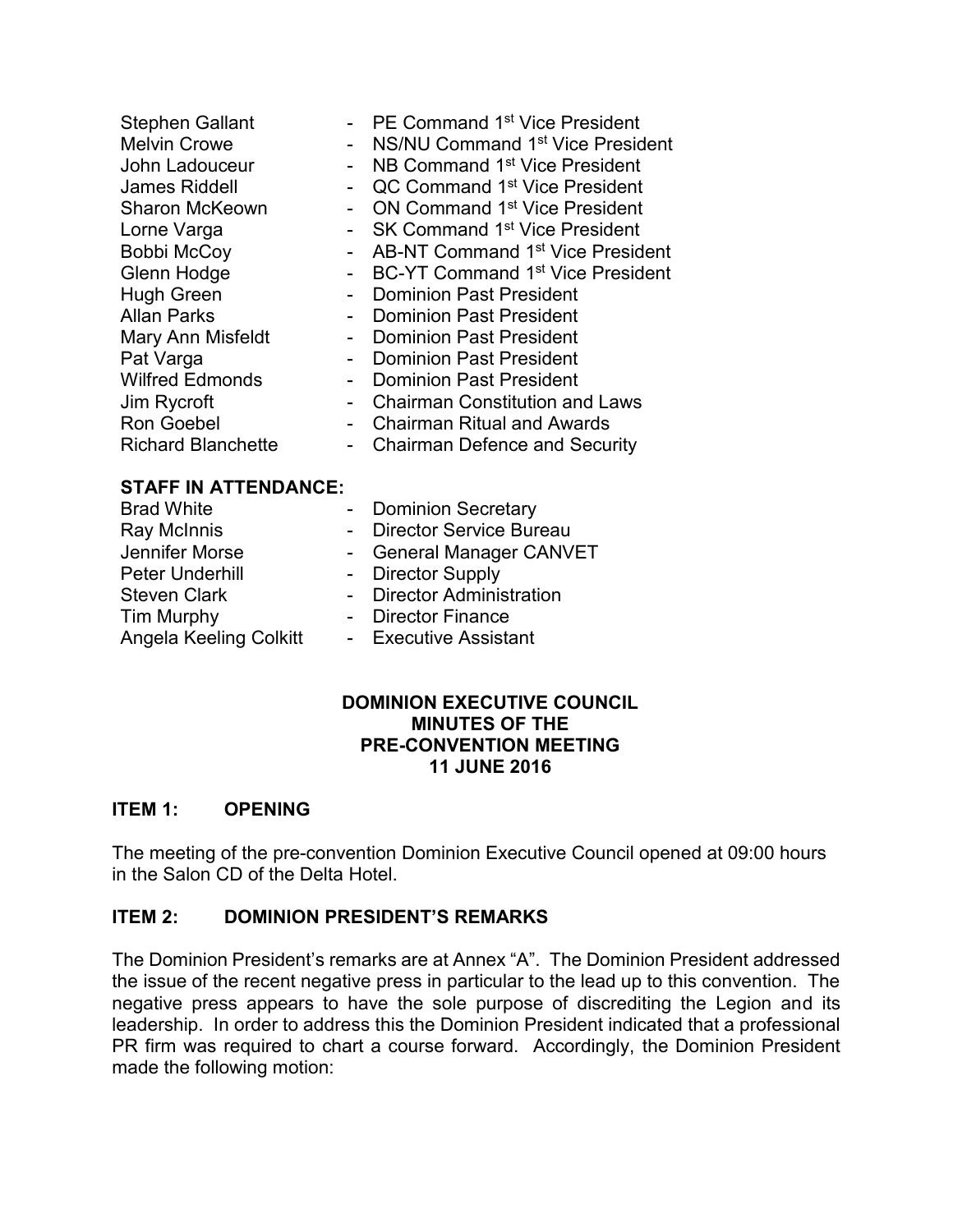**MOTION:** It was moved that DEC approve a budget increase of \$40,000 to hire a PR firm for the remainder of the year and that in subsequent years the annual budget of \$40,000 be allocated for professional PR support as needed.

# **CARRIED**

# <span id="page-4-0"></span>**ITEM 3: GRAND PRESIDENT'S REMARKS**

The Grand President's remarks are at Annex "B".

# <span id="page-4-1"></span>**ITEM 4: APPROVAL OF DEC MINUTES**

The Dominion Executive Council last met on 16 – 17 April 2016. The minutes were distributed electronically.

| <b>MOTION:</b> | It was moved that the DEC minutes of $16 - 17$ April |                |
|----------------|------------------------------------------------------|----------------|
|                | 2016 be approved.                                    | <b>CARRIED</b> |

#### <span id="page-4-2"></span>**ITEM 5: PROVINCIAL COMMANDS FINANCIAL STATEMENT REVIEW**

The Dominion Treasurer reviewed the Provincial Commands Financial Statements and is attached at Annex "C".

#### <span id="page-4-3"></span>**ITEM 6: DOMINION SECRETARY'S REPORT**

The Dominion Secretary's report was presented as an information item only and is attached at Annex "D".

#### <span id="page-4-4"></span>**ITEM 7: COMMITTEE REPORTS**

<span id="page-4-5"></span>a. The Sports Committee report was presented and is attached at Annex "E". It was noted the new Sports Committee will investigate the possibility of centralizing the Track and Field event and will report back to DEC at the fall DEC meeting.

**The report CARRIED** 

- <span id="page-4-6"></span>b. The Poppy & Remembrance Committee report was presented and is attached at Annex "F".
	- **MOTION:** It was moved that Subsection 402.r, Veterans Transition Programs (as it appears in the current manual) be amended to read as follows: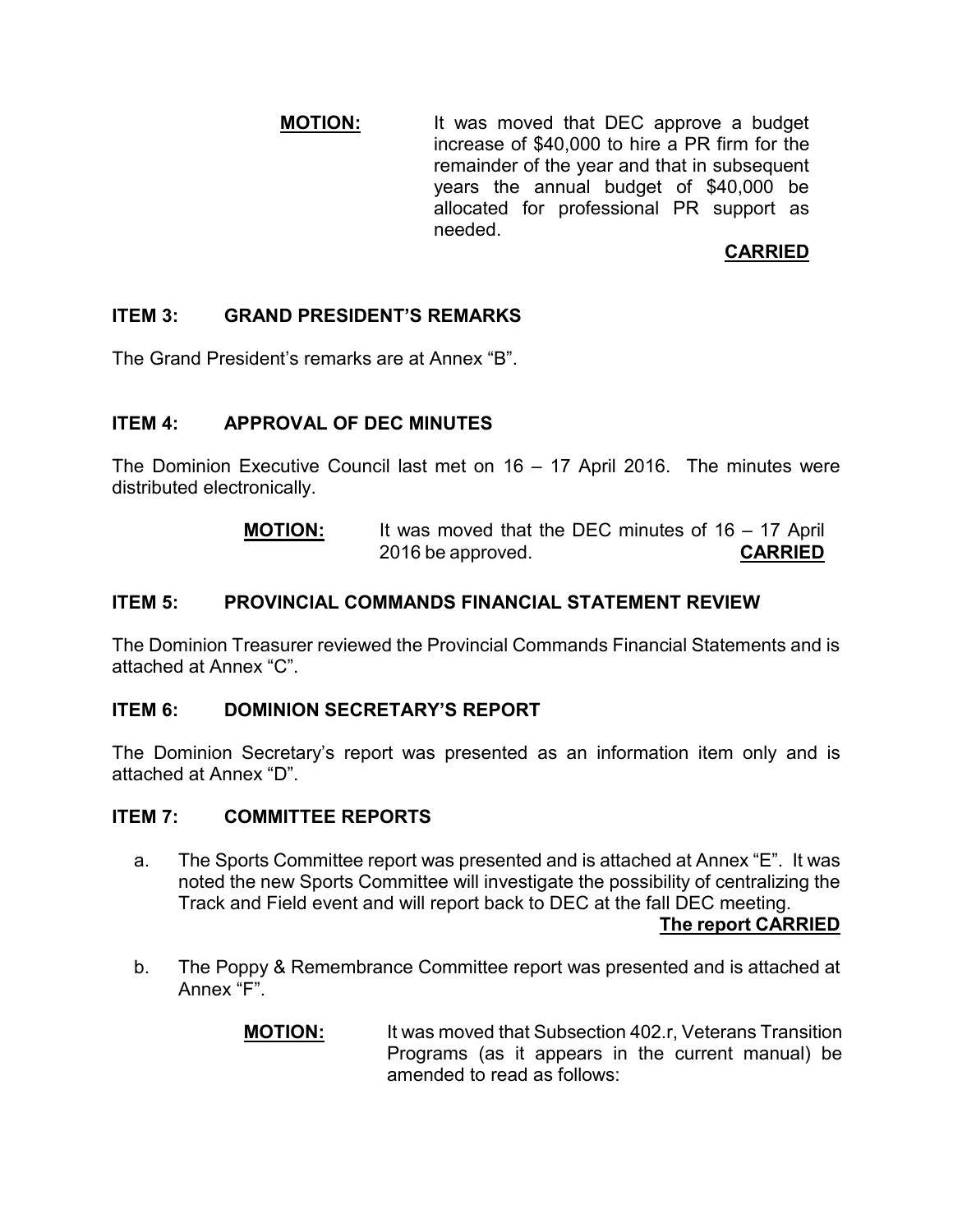Subsection 403.ii.l (revised manual) - Transition Programs for Veterans: twenty-five (25) percent of the current balance for the purpose of funding transition programs related to the training, education and support needs of Veterans. Provincial Commands will be responsible to maintain a list of qualifying programs within their respective commands. **CARRIED**

#### **MOTION:** It was moved that Subsection 403.ii.n (revised manual) Canadian Military Family Resource Centres be removed in its entirety. **CARRIED The report CARRIED**

- <span id="page-5-0"></span>c. The Membership Committee report was presented and is attached at Annex "G". **The report CARRIED**
- <span id="page-5-1"></span>d. The Ritual & Awards Committee report was presented and is attached at Annex  $H$ ".
	- **MOTION:** It was moved that DEC approve the inclusion of the following in the manual's introduction after the second paragraph:

"In regards to the dress for a Chaplain, it is the Legion stole that identifies them as a Legion Chaplain. If they are an ordained member of the clergy, they no doubt will choose to wear their normal clergy dress with a Legion Chaplain's stole. If they are not an ordained member of the clergy, the Chaplain would then wear their Legion Dress along with the Legion stole. Again, it is the Legion Chaplain's stole that identifies them as a Legion Chaplain and it may be purchased through our Legion's Supply Department." **CARRIED**

**MOTION:** It was moved that DEC approve the following changes be made to the Ritual, Awards and Protocol Manual to include the newly introduced Sovereign's Medal for Volunteers:

> Section 281 d. – Eliminate Caring Canadian Award and replace it with Sovereign's Medal For Volunteers.

> Section 285 – Eliminate Caring Canadian Award and replace with Sovereign's Medal For Volunteers.

> Page #46 of the manual – After the heading of Governor General's Awards, eliminate "Caring Canadian Award"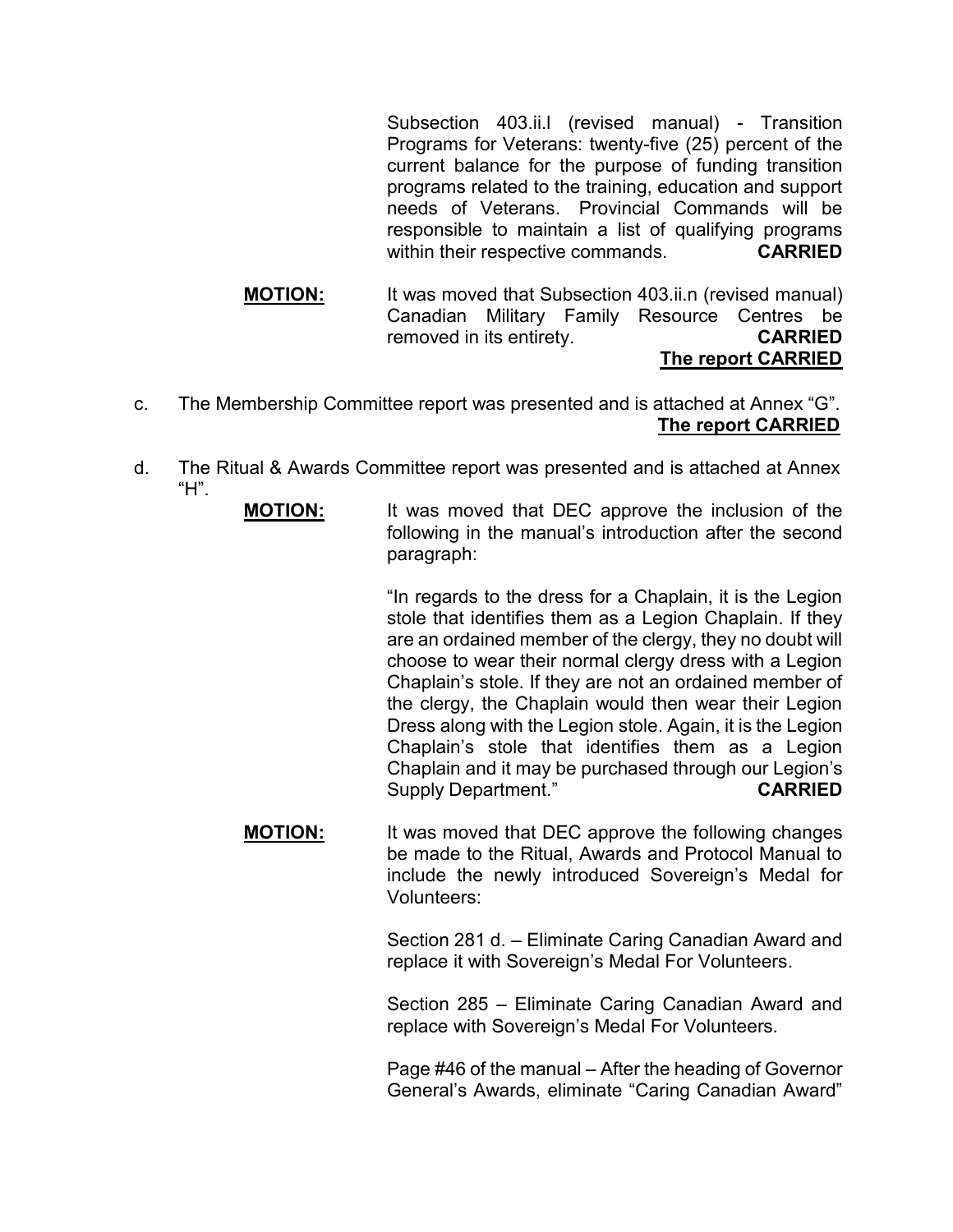and renumber Section 283 to Section 288, renumber current Sections 284 through 288 to Sections 283 to 287. **CARRIED**

### **The report CARRIED**

- <span id="page-6-0"></span>e. The Constitution & Laws Committee report was presented and is attached at<br>Annex "I". **The report CARRIED**
- <span id="page-6-1"></span>f. The Dominion Convention Committee report was presented and is attached at Annex "J". **The report CARRIED**
- <span id="page-6-2"></span>g. The Veterans, Service and Seniors Committee report was presented and is<br>attached at Annex "K". **The report CARRIED**
- h. The Leadership Development Committee report was presented and is attached<br>at Annex "L".<br>The report CARRIED **The report CARRIED**
- i. The CANVET Publications Ltd., report was presented and is attached at Annex "M". **The report CARRIED**
- <span id="page-6-3"></span>j. TVS Committee Report was presented verbally. **The report CARRIED**
- <span id="page-6-4"></span>k. TVS Membership Report was presented as an information item only and is at Annex "N".
- <span id="page-6-5"></span>l. OSI Special Section. Glynne Hines, the OSI Special Section interim President said a few words and is attached at Annex "O".

# <span id="page-6-6"></span>**ITEM 8: DOMINION CONVENTION – APPOINTMENTS**

DEC approved the following appointments for the 2016 Dominion Convention.

Presiding Officer **Mary Anni Misfeldt** Returning Officer/Chief Scrutineer Pat Varga Installing Officer **Larry Murray** Convention Appeals Committee Mary Ann Misfeldt

All Past Dominion Presidents

**CARRIED**

# <span id="page-6-7"></span>**ITEM 9: DOMINION CONVENTION – LATE RESOLUTIONS**

DEC considered two late resolutions for convention which are attached at Annex "P". As both resolutions carried, they will be brought forward to convention for consideration.

a. Membership Categories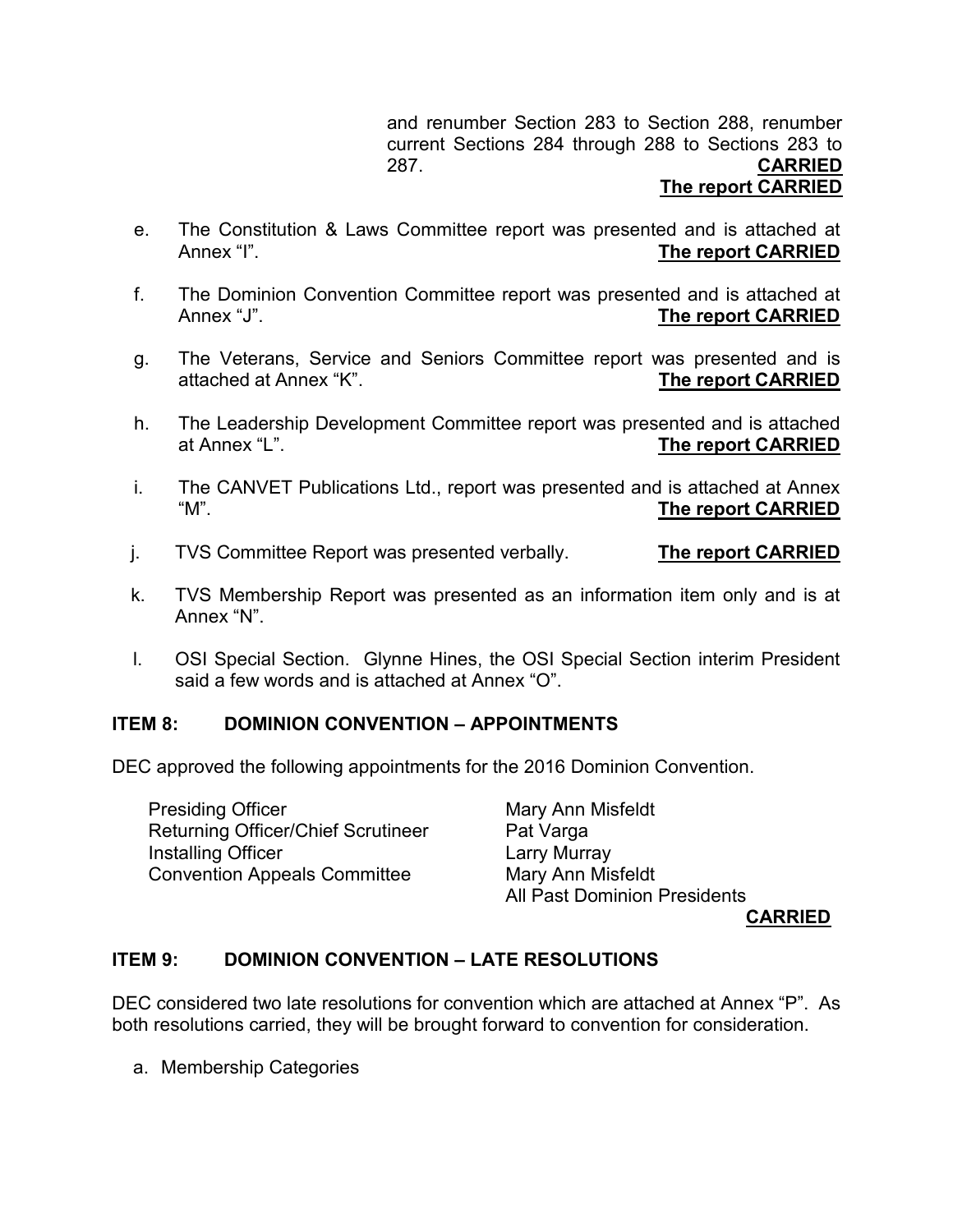- **MOTION:** It was moved that the four categories of membership be reduced to three labelled "Veteran" for all that meet the Legion's veteran definition, "Associate" for all that meet the Legion's associate definition and 'Member' for all others. **CARRIED**
- b. Veterans Affairs Canada.
	- **MOTION:** It was moved that that Veterans Affairs Canada amend their criteria for Traditional War Veterans who served in Canada only to be allowed to reside in VAC funded hospital beds. **CARRIED**

# <span id="page-7-0"></span>**ITEM 10: MEDALS AND BARS**

Medals and bars were presented to members of DEC and committee members and is attached at Annex "Q".

# <span id="page-7-1"></span>**ITEM 11: MEETINGS AND INVITATIONS**

This item was presented as an Information item only and is attached at Annex "R".

# <span id="page-7-2"></span>**ITEM 12: FORT MCMURRAY WILDFIRE RELIEF FUND**

**AMENDMENT TO THE MOTION:** It was moved and seconded that the donation amount be increased from \$10,000 to \$100,000 with the priority given to Veterans and their families. It was further noted that all monies provided to the relief fund either through the Red Cross or the Legion should be provided to veterans and their families as a priority.

# **CARRIED**

# <span id="page-7-3"></span>**ITEM 13: OTHER BUSINESS/CORRESPONDENCE**

- a. Marc Tremblay BC/YT Command. Updated the DEC members on the Legion Veterans Village Project.
- b. Dominion of Canada Rifle Association Letter of thank you was received and is attached at Annex "S".

These items were presented as information items only and is attached at Annex "S".

The Past Dominion President's thanked all DEC members for their support and assistance and wished all of the members a great convention.

# <span id="page-7-4"></span>**ITEM 14: REQUESTS FOR SUPPORT**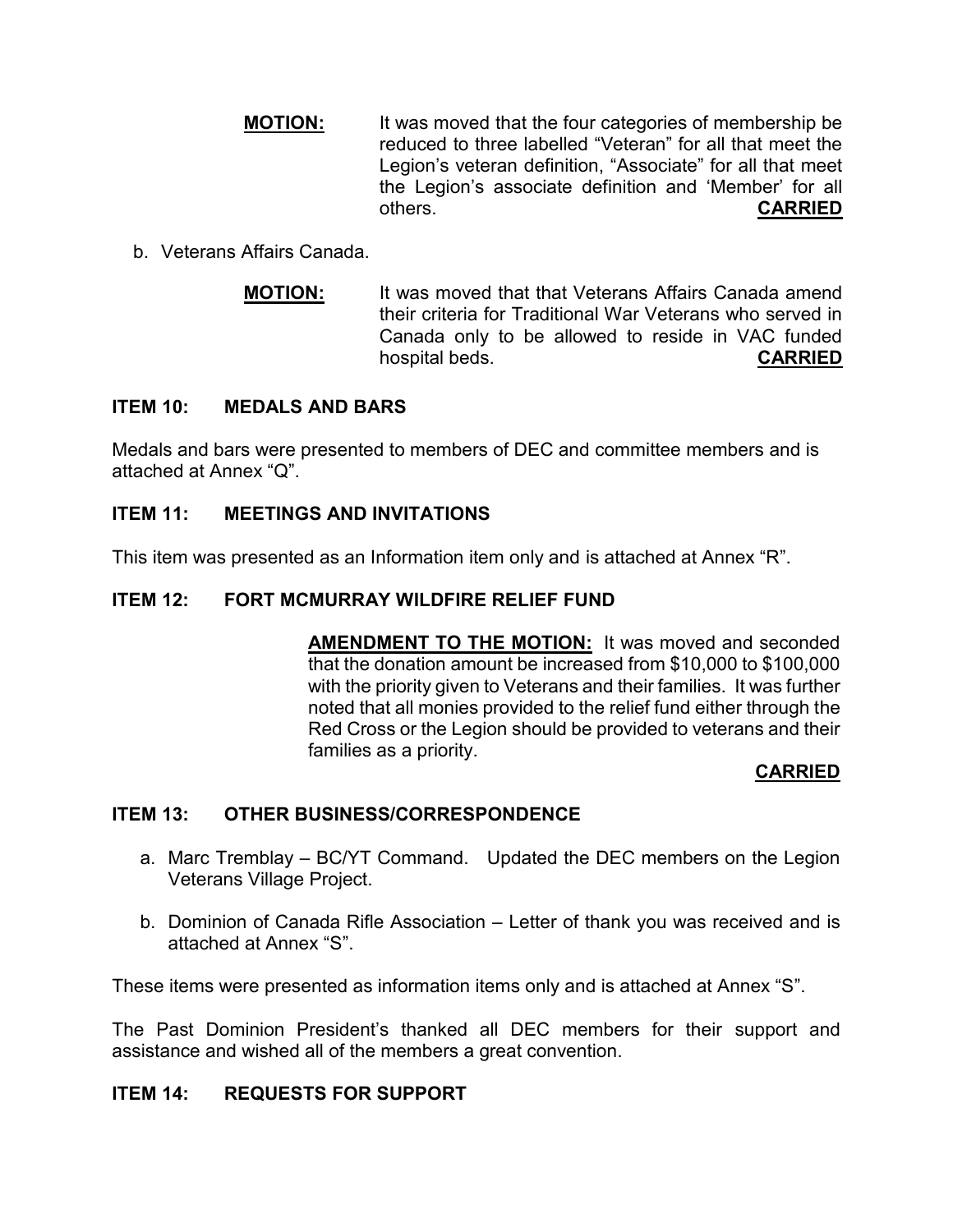There were no requests for support.

# <span id="page-8-0"></span>**ITEM 15: ADJOURNMENT**

The meeting of the pre-convention Dominion Executive Council was adjourned at noon on 11 June 2016.

Dominion Chairman Dominion Secretary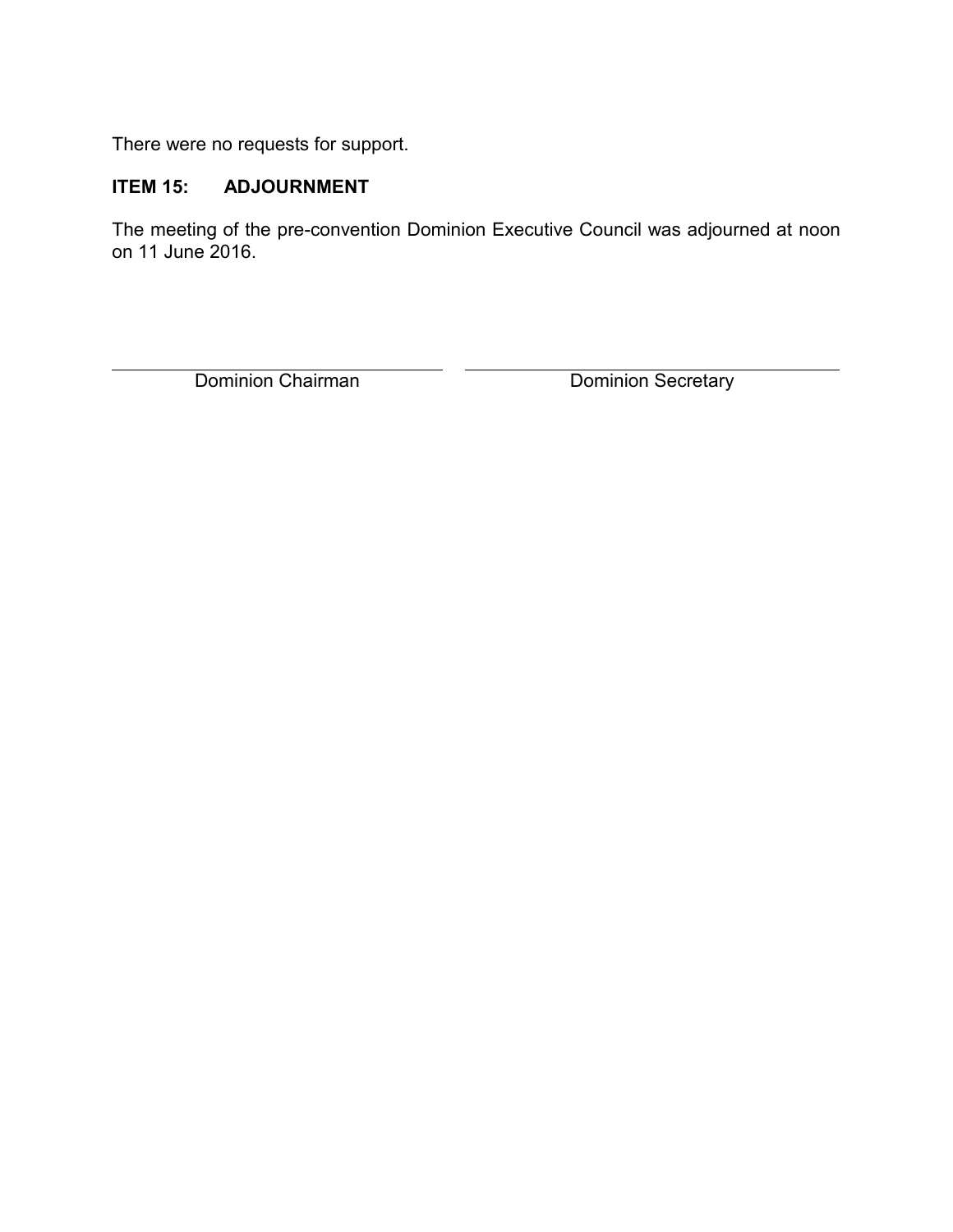Good morning comrades:

Before I start I am going to keep this report very short this morning as you all know in the last number of DEC meetings I think this has been our  $7<sup>th</sup>$  since we met in 2014 in Edmonton, I always give you a pretty detailed list when things are going on. I am going to do it tomorrow in my presentation remarks. I just want to welcome you all to St Johns. They are very well prepared for us. The LAC under the guidance of comrade Berkley Lawrence has done a super super job for us and you people will be very impressed with the preparations that have been done and continue to do and will be there until we leave next week.

I want to welcome our Dominion Past Presidents who are also known as the wise people so I am told and I will be joining you people very shortly.

I also want to welcome the  $1<sup>st</sup>$  vice presidents to this meeting as it is very very important that you people also understand the business of the Dominion Executive Council and it is nice to have you people here also.

As I said before I am going to keep this short but there is one area of business I want to clear up from the last DEC meeting that we had in April. Maybe many of you never saw it but it happened and there was some comments made about language and I don't want to hear them again today. In all due respect the comments were made as a joke but we do not joke about language. We are a national organization with two languages, I think maybe more, and I am not sure this is the place to be discussing that. Thank you. Also comrades, ladies and gentlemen as you all are very very well aware of some of the goings on with the local media in the last couple weeks. Some very very negative media coverage about our great organization, very very disrespectful, taking shots at staff, taking shots at myself, taking shots at my wife, taking shots at my kids. There is no end to it. Two people involved are very well known to the Legion people and I have got to know them in the last couple years. In actual fact two of the people as part of the Sean Bruyea camp who is a journalist from the Hill Times, a journal in Ottawa, used to be part of the Veterans Consultation Group until they come there one day a year or so ago and downgraded the Royal Canadian Legion, downgraded the UN NATO Group and their president Ron Griffis. After that meeting I dismissed them from that group. I think that is probably where the negativity started. Also the reporter from the Ottawa Citizen, David Pugliese is part of this group also.

I had a prepared statement done up by the Dominion Secretary when I landed here on Thursday to give to the convention on Sunday after my report. Doing so, after we had the prepared statement made up we thought we'd better give it to our lawyers to see if we would have any chance of being held liable. After hearing from the lawyers, Brad sent most yesterday on the telephone with our lawyers, we cannot give that statement to the convention on Sunday because of liable issues. We did make a recommendation the lawyers, I think two or three, on a teleconference call that we need a strategic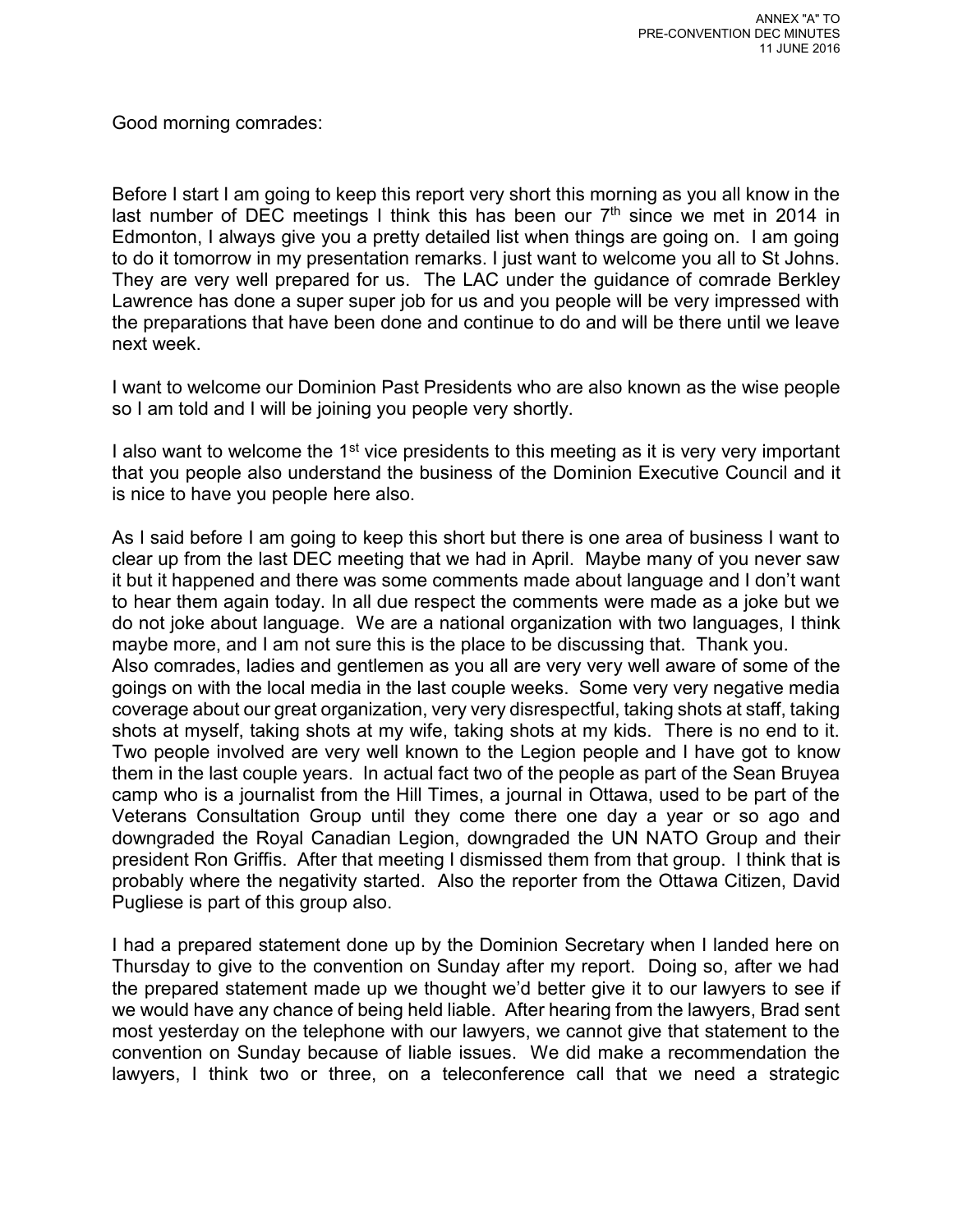communications plan to help offset these negative comments that's in the press. Very very negative comments.

Brad came to me I said continue on with the negotiations to see what we can come up with. This is very very professionally done. This is going to be long term ladies and gentlemen. This is not going to stop today. We had another release last night from the National Post about the OSI special section, downgrading it. Questioning the \$10 fee they are going to charge. The OSI special section is going to be no different than TVS and is pretty well set up the same way. Brad continued on with his negotiations with the lawyers so the final question was what is it going to cost The Royal Canadian Legion to get a strategic communication plan.

I did miss one person in my welcoming remarks. Major General Glynne Hines sitting back here in the corner. Glynne is the interim president of the OSI special section as we all know it is going to come to the floor tomorrow for ratification. Once it is ratified he will be part of this DEC group. Welcome Glynne. Thank you and I think we will here from Glynne just a little bit later on this morning for a few remarks.

Also in closing comrades, since this is my last DEC as your President I really really enjoyed it. I want to thank you all for your help, your patience, your dedication to the organization but most off your dedication to the Veterans across this country.

With that comrade Chairman I hope everybody has a great convention, I wish all the Senior Elected Officers running for other offices, good luck on Monday and Tuesday so I think we will have a lot of business that is going to transpire over a couple of days. Hopefully it will all be in the betterment of this great organization.

Thank you very much.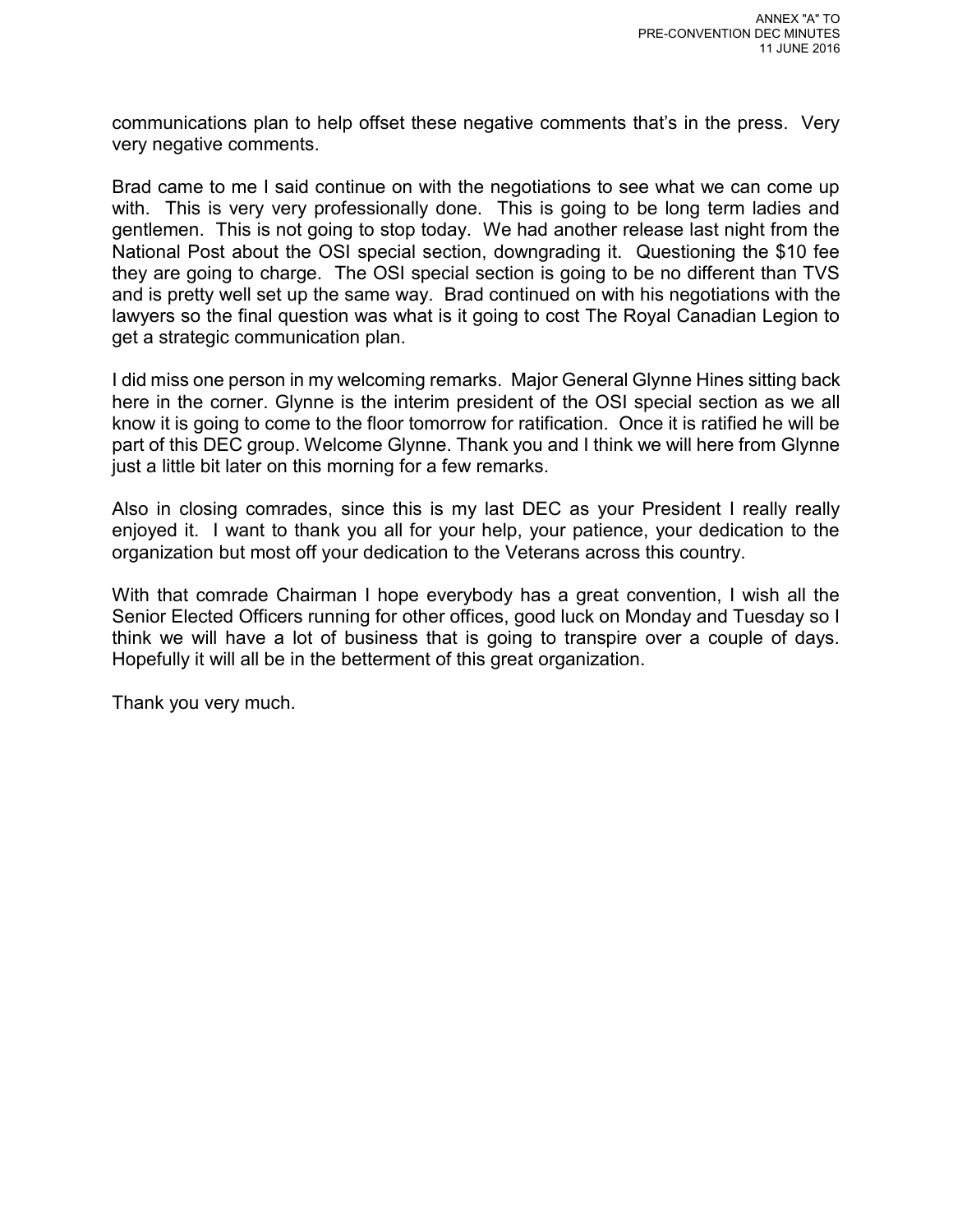#### GRAND PRESIDENT`S REMARKS TO DEC 11 JUNE 2016

THANK YOU, COMRADE CHAIR.

AS ALWAYS COMRADES, IT IS A PRIVILEGE AND A PLEASURE TO BE ABLE TO PARTICIPATE IN THIS IMPORTANT MEETING WITH ALL OF YOU.

 I WILL KEEP MY COMMENTS VERY BRIEF THIS MORNING, AND RESTRICT MYSELF TO SOME WELL DESERVED `THANK YOUS`.

SINCE THIS IS COMRADE TOM`S LAST DEC AS DOMINION PRESIDENT I DID WANT TO EXPRESS MY PERSONAL THANKS TO HIM AS WELL AS A HUGE BRAVO ZULU FOR ALL HIS SELFLESS DEDICATION AND SUPERB WORK "AT THE HELM" OF THIS GREAT NATIONAL INSTITUTION.

I HOPE THAT AS YOU CONCLUDE YOUR TERM AS DOMINION PRESIDENT, TOM, YOU DO SO WITH A GREAT DEAL OF PRIDE AND A REAL SENSE OF ACCOMPLISHMENT.

DURING YOUR "WATCH" YOU HAVE MADE A HUGE DIFFERENCE FOR VETERANS AND THEIR FAMILIES AND FOR THE FUTURE OF THE ROYAL CANADIAN LEGION.

YOU SET AN EXAMPLE FOR ALL IN THE WAY YOU COMMUNICATED CLEARLY AND THEN LED 'FROM THE FRONT'WITH YOUR REDUCTION PLAN TO GET THE ORGANIZATION BACK INTO THE BLACK.

THANKS FOR YOUR VISION, YOUR LEADERSHIP, YOUR DEDICATION AND YOUR KINDNESS, GORD. IT HAS BEEN A REAL PRIVILEGE TO WORK WITH YOU. IT HAS ALSO BEEN FUN.

SIMILARLY I WOULD LIKE TO EXPRESS MY DEEP PERSONAL APPRECIATION TO ALL MEMBERS OF DEC THROUGHOUT THE PAST TWO YEARS.

YOU ARE HIGHLY DEDICATED AND VERY SPECIAL PEOPLE AND IT HAS BEEN A REAL HONOUR AND A GREAT PLEASURE TO WORK WITH EACH OF YOU AND, IN THE CASE OF THE PROVINCIAL COMMAND PRESIDENTS, WITH YOUR PREDECESSORS LAST YEAR AS WELL.

I CONTINUE TO LEARN FROM YOU AND YOU HAVE ALWAYS MADE ME FEEL WELCOME AND PART OF THE TEAM.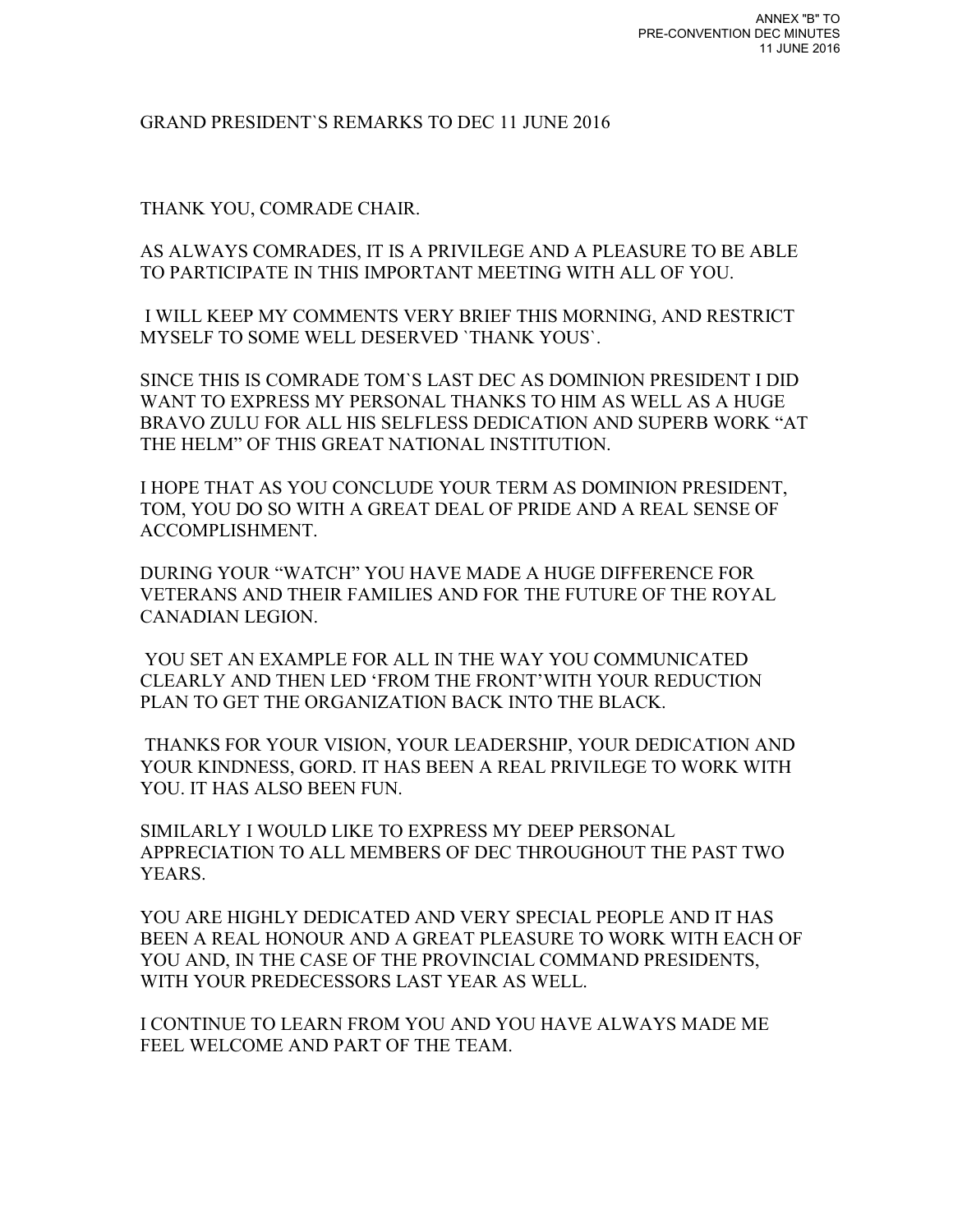THE TERRIFIC SUPPORT PROVIDED BY COMRADE BRAD AND THE EXCEPTIONAL STAFF AT LEGION HOUSE HAVE ALSO BEEN GREATLY APPRECIATED. THANKS VERY MUCH TO YOU AND YOUR FINE TEAM, BRAD.

I LOOK FORWARD TO CONTINUING TO WORK WITH MANY OF YOU FOLLOWING THE CONVENTION BUT I WOULD LIKE TO SAY A SPECIAL THANK YOU TO COMRADE GORD WHO IS LEAVING DEC AT THIS CONVENTION.

ALTHOUGH HE COULD NOT BE HERE, I DID WANT TO PASS ON A BIG BRAVO ZULU, CONGRATULATIONS AND MANY THANKS FOR ALL THAT HE HAS DONE AT THIS TABLE AND MANY OTHER TABLES IN THE LEGION FOR SO MANY YEARS AND FOR ALL THAT HE CONTINUES TO DO AT A PERSONAL LEVEL, FOR THE LEGION AND FOR VETERANS AND THEIR FAMILIES.

I REALLY HOPE THAT GORD IS WELL AND BACK WITH US IN WINNIPEG.

THAT CONCLUDES MY OPENING COMMENTS.

THANKS VERY MUCH, COMRADES.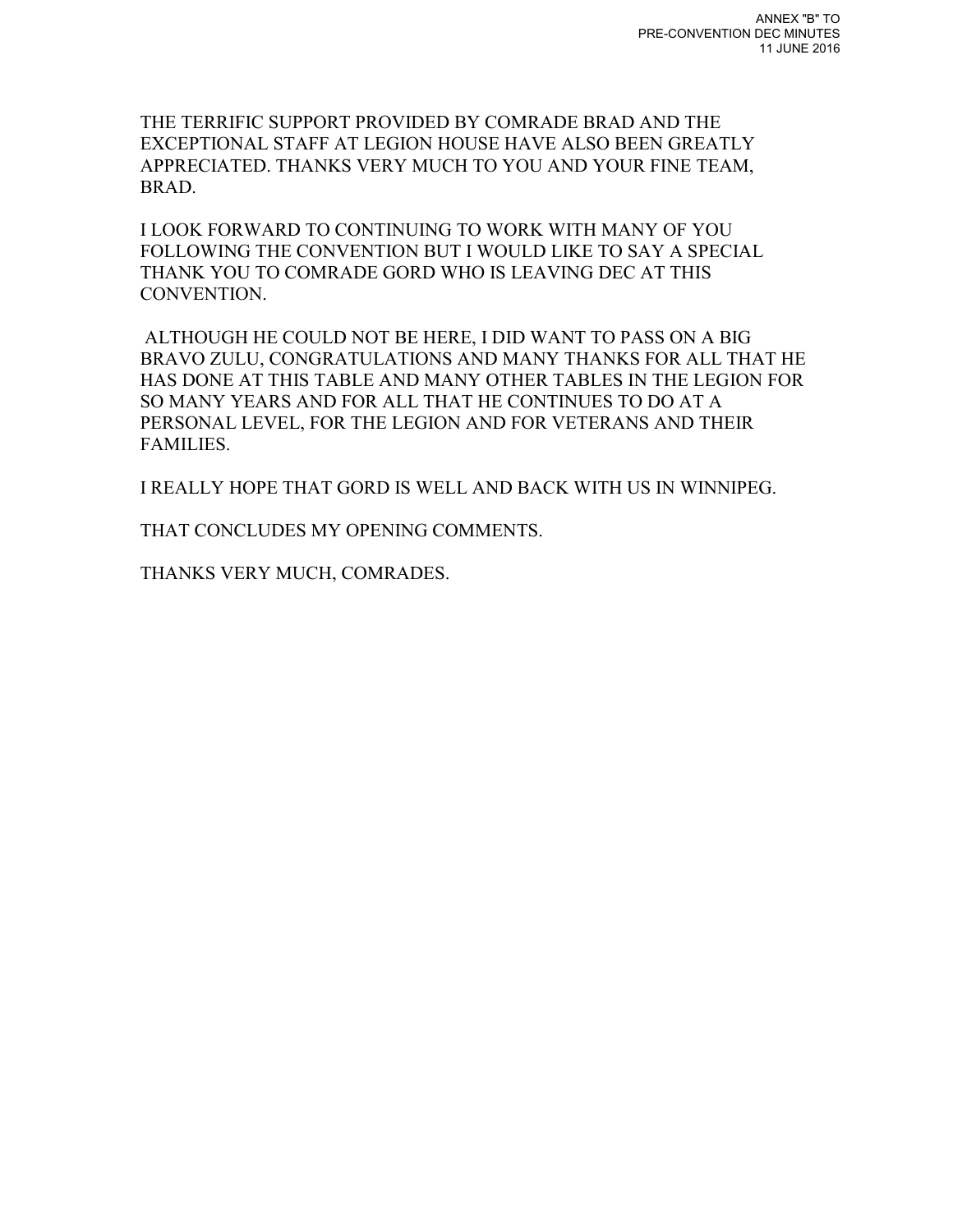### **DOMINION EXECUTIVE COUNCIL PRE-CONVENTION MEETING DOMINION EXECUTIVE COUNCIL PRE-CONVENTION MEETING 11 JUNE 2016**

# **ITEM 5: PROVINCIAL COMMANDS FINANCIAL STATEMENT REVIEW**

# **a) GENERAL FUNDS**

The General Fund assets and net assets increased by 5% from the prior year. The largest gains occurred with British Columbia/Yukon Command, Ontario Command and Nova Scotia/Nunavut Command. These gains were partly offset by a decline in Quebec Command.

A significant driver of this increase was improved operating results as reflected in an increase in the net operating income of the Commands. British Columbia/Yukon Command, Ontario Command and Nova Scotia/Nunavut Command were significantly up with Quebec experiencing a loss. Six Command's had net surpluses for 2014 with four experiencing operating losses.

# **TRUST/RESERVE NET ASSETS**

Trust net assets increased by 6%. British Columbia/Yukon Command and Alberta/NWT Command earned net surpluses of \$194,000 and \$174,000 respectively for the year.

# **b) POPPY FUNDS**

Poppy Funds earned \$634,000 during the year. This contributed to a modest increases in net assets of 1.5% held in these funds. Eight Commands posted surpluses for the year with two experiencing deficits.

# **c) CHARITABLE FOUNDATION NET ASSETS**

The net assets of the Commands that have Charitable Foundations increased by 5%. This increase was due to the net surpluses earned in these funds during the year.

Attachments:

Statement 1 - Consolidated Summary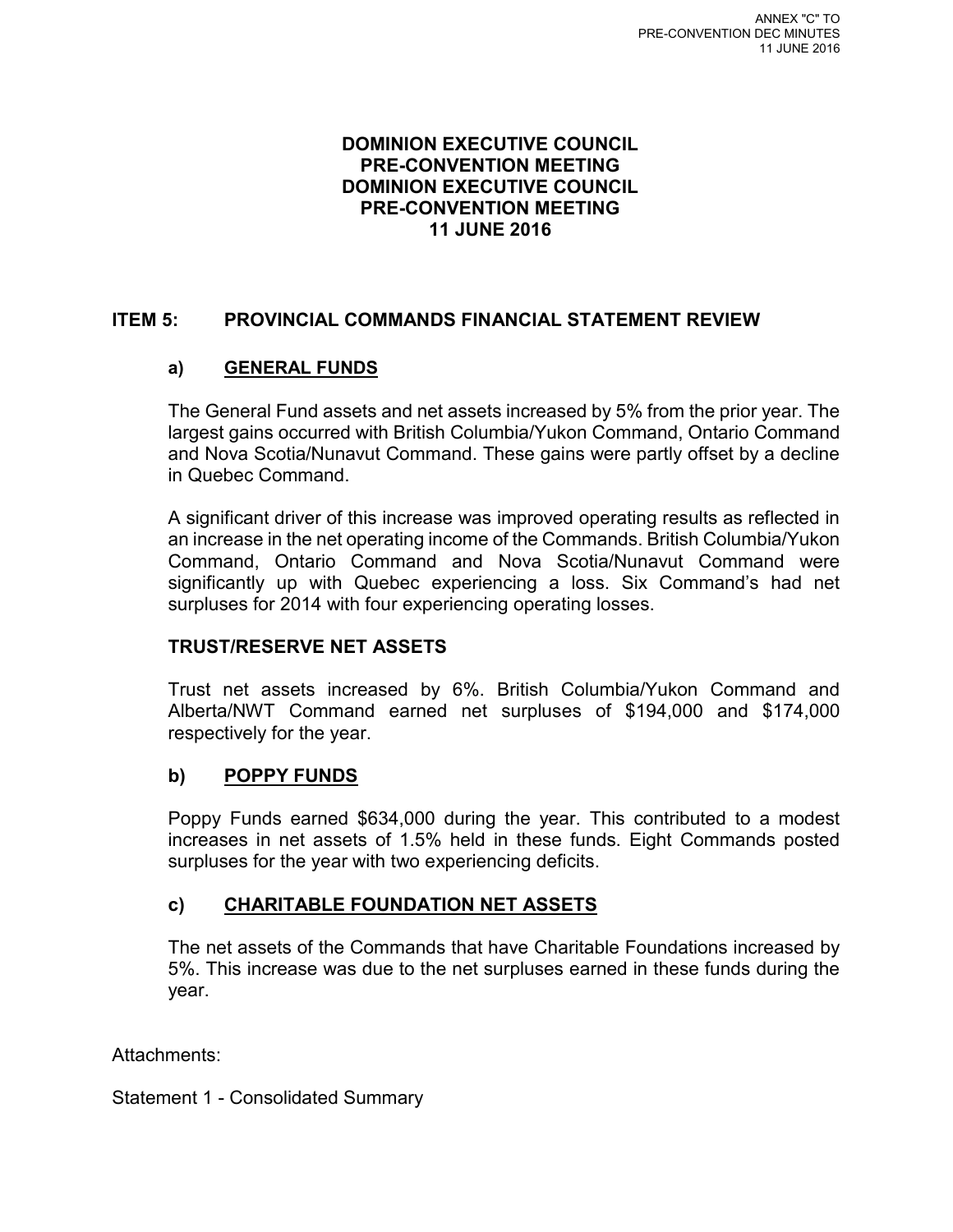DEC 11 June 2016

#### **STATEMENT 1**

#### **PROVINCIAL COMMANDS Consolidated Summary**

|                                                    | 2014       | 2013       | <b>Increase</b><br>(Decrease) |
|----------------------------------------------------|------------|------------|-------------------------------|
| <b>General Funds</b>                               |            |            |                               |
| <b>Total Assets</b>                                | 23,327,873 | 22,296,755 | 1,031,118                     |
| <b>Net Assets</b>                                  | 22,280,637 | 21,106,152 | 1,174,485                     |
| Net Operating Income/<br>(Deficit)                 | 669,166    | (21, 301)  | 690,467                       |
| <b>Trust Net Assets</b>                            | 8,045,489  | 7,606,963  | 438,526                       |
| <b>Poppy Funds</b>                                 |            |            |                               |
| <b>Total Assets</b>                                | 7,921,036  | 7,513,006  | 408,030                       |
| <b>Net Assets</b>                                  | 6,762,777  | 6,660,074  | 102,703                       |
| <b>Net Revenue</b><br>(Deficit)                    | 634,642    | 762,350    | (127, 708)                    |
| Poppy Sales                                        | 3,983,455  | 4,107,143  | (123, 688)                    |
| <b>Charitable Foundations</b><br><b>Net Assets</b> | 11,008,684 | 10,460,600 | 548,084                       |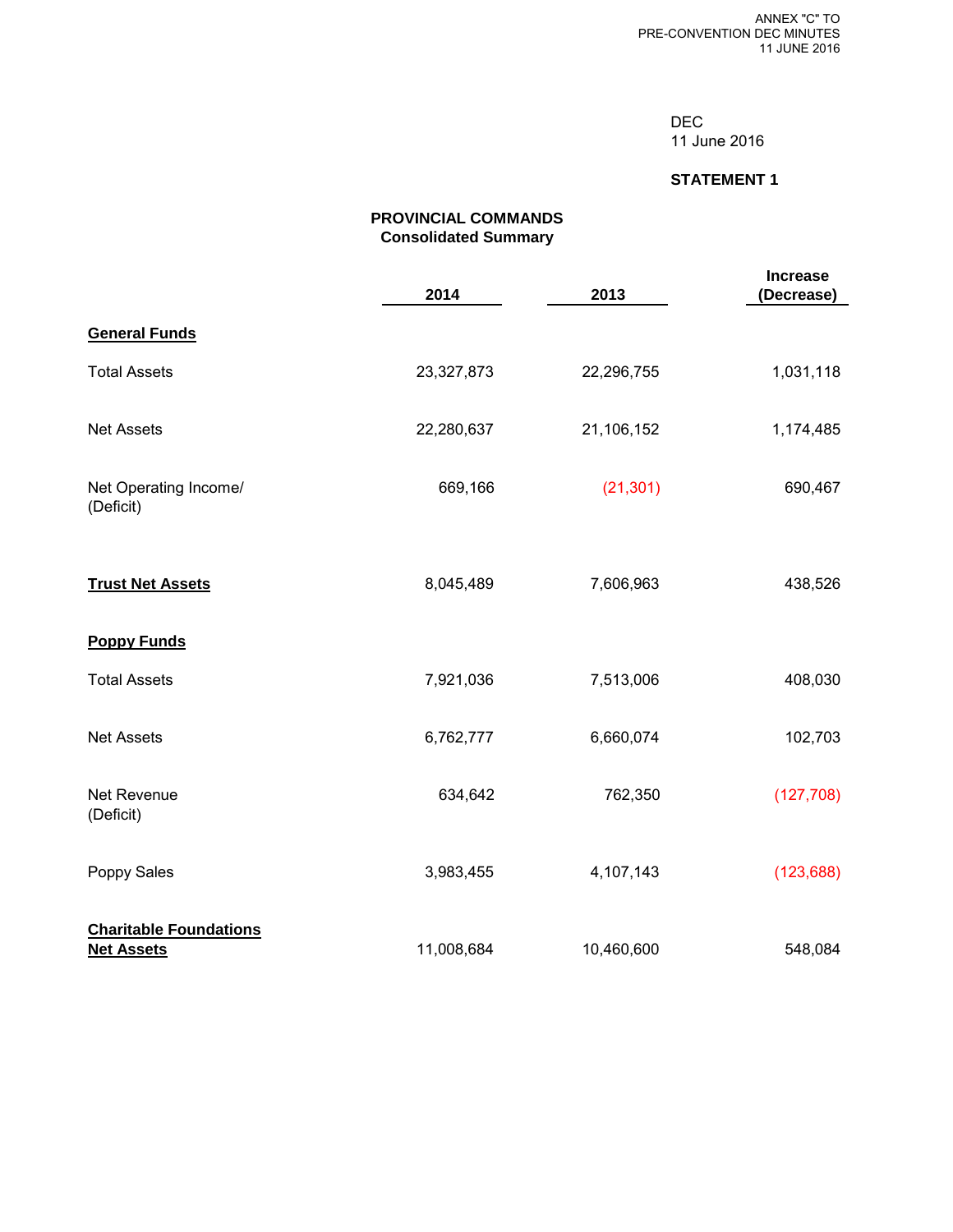|                                |                 |                |             |                 |                    |                |           |           |           | <b>STATEMENT 2</b> |              |
|--------------------------------|-----------------|----------------|-------------|-----------------|--------------------|----------------|-----------|-----------|-----------|--------------------|--------------|
|                                |                 |                |             |                 |                    |                |           |           |           | 11 June 2016       |              |
| <b>PROVINCIAL COMMAND</b>      |                 |                |             |                 |                    |                |           |           |           |                    |              |
| <b>SUMMARY OF OPERATIONS</b>   |                 |                |             |                 |                    |                |           |           |           |                    |              |
|                                |                 |                |             |                 | FOR THE YEAR ENDED |                |           |           |           |                    |              |
|                                | <b>BC/YUKON</b> | <b>ALBERTA</b> | <b>SASK</b> | <b>MANITOBA</b> | <b>ONTARIO</b>     | <b>QUEBEC</b>  | <b>NB</b> | <b>NS</b> | PEI       | <b>NFLD</b>        | <b>TOTAL</b> |
|                                | 31/12/14        | 31/12/14       | 31/12/14    | 31/12/14        | 31/05/14           | 31/12/14       | 31/12/14  | 31/12/14  | 31/12/14  | 31/12/14           |              |
| <b>GENERAL FUNDS</b>           |                 |                |             |                 |                    |                |           |           |           |                    |              |
|                                |                 |                |             |                 |                    |                |           |           |           |                    |              |
| <b>Total Assets</b>            | 3,508,174       | 1,275,095      | 1,656,623   | 884,549         | 13,387,639         | 398,406        | 447,731   | 1,597,272 | 59,992    | 112,392            | 23,327,873   |
| <b>Net Assets</b>              | 3,242,947       | 1,154,969      | 1,615,438   | 799,667         | 13,281,618         | 302,880        | 386,306   | 1,341,427 | 43,935    | 111,450            | 22,280,637   |
| Net Operating Income/          |                 |                |             |                 |                    |                |           |           |           |                    |              |
| (Deficit)                      | 370,823         | 68,039         | 80,347      | 35,327          | 249,504            | (192, 195)     | (59, 989) | 134,648   | (11, 646) | (5,692)            | 669,166      |
| <b>Trust Net Assets</b>        | 3,708,699       | 3,451,944      | n/a         | 14,421          | 274,267            | $\blacksquare$ | 112,712   | 480,292   | 3,154     | $\equiv$           | 8,045,489    |
|                                |                 |                |             |                 |                    |                |           |           |           |                    |              |
| <b>Poppy Funds</b>             |                 |                |             |                 |                    |                |           |           |           |                    |              |
| <b>Total Assets</b>            | 1,824,725       | 1,721,382      | 143,404     | 305,730         | 2,608,770          | 292,553        | 351,511   | 365,718   | 94,174    | 213,069            | 7,921,036    |
| <b>Net Assets</b>              | 1,608,502       | 1,526,773      | 84,045      | 295,195         | 2,593,909          | 196,458        | 93,229    | 167,820   | 12,597    | 184,249            | 6,762,777    |
| Net Operating Income/          | 104,592         | 63,027         | 32,651      | (25, 537)       | 471,878            | (81,926)       | 26,872    | 27,773    | 6,734     | 8,578              | 634,642      |
| (Deficit)                      |                 |                |             |                 |                    |                |           |           |           |                    |              |
| Poppy Sales                    | 585,119         | 327,075        | 192,655     | 158,926         | 1,574,472          | 228,217        | 328,699   | 431,385   | 85,412    | 71,495             | 3,983,455    |
| <b>Charitable Foundation</b>   |                 |                |             |                 |                    |                |           |           |           |                    |              |
| <b>Net Assets (Deficiency)</b> | 1,057,279       | 287,647        | n/a         | n/a             | 9,225,418          | n/a            | 438,340   | n/a       | n/a       | n/a                | 11,008,684   |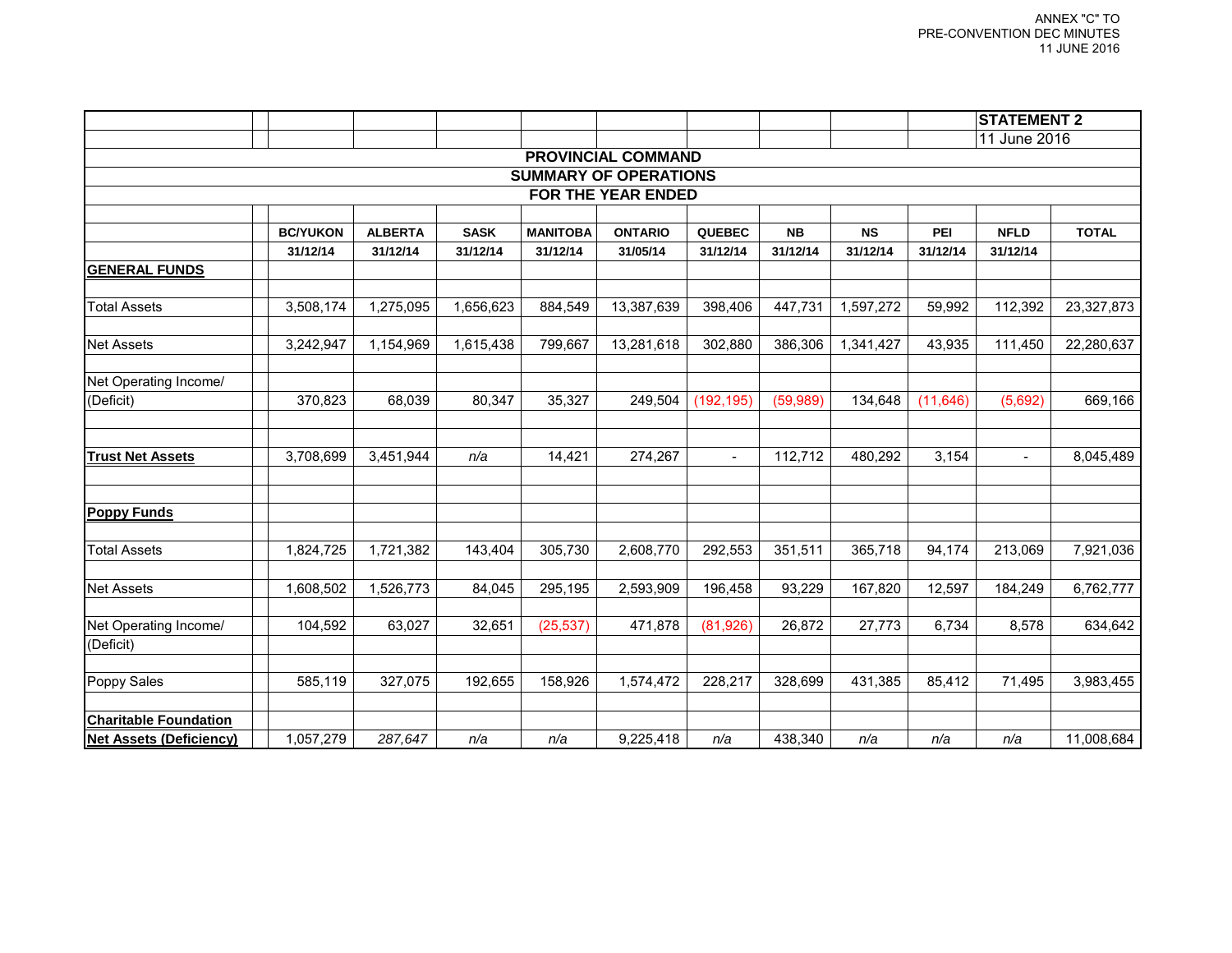# **DOMINION EXECUTIVE COUNCIL PRE-CONVENTION MEETING 11 JUNE 2016**

# **ITEM 6: DOMINION SECRETARY'S REPORT**

# **General**

Good morning Comrades and welcome to this 46<sup>th</sup> Dominion Convention in St. John's which recognizes the 100<sup>th</sup> Anniversary of Beaumont Hamel and the 90<sup>th</sup> Anniversary of the Legion. I trust that your accommodations are good and that all the arrangements for a successful convention have been put in place by the LAC and our Dominion staff.

# Supply Items

# i. **Supply Items**

Sales as of May 2, 2016 are as follows:

|                  | 2013      | 2014      | 2015      | 2016    |
|------------------|-----------|-----------|-----------|---------|
| <b>JANUARY</b>   | 117,834   | 106,184   | 132,512   | 120,582 |
| <b>FEBRUARY</b>  | 106,099   | 91,638    | 246,485   | 96,950  |
| <b>MARCH</b>     | 121,181   | 114,337   | 222,730   | 172,388 |
| <b>APRIL</b>     | 163,070   | 138,102   | 247,395   | 159,673 |
| <b>YTD</b>       |           |           | 849,006   | 549,595 |
|                  |           |           |           | (-35%)  |
| <b>MAY</b>       | 164,987   | 149,107   | 224,401   |         |
| <b>JUNE</b>      | 118,446   | *159,048  | 173,915   |         |
| <b>JULY</b>      | 91,977    | 96,852    | 104,345   |         |
| <b>AUGUST</b>    | 92,902    | 90,974    | 93,071    |         |
| <b>SEPTEMBER</b> | 124,820   | 184,143   | 218,478   |         |
| <b>OCTOBER</b>   | 223,136   | 295,317   | 270,501   |         |
| <b>NOVEMBER</b>  | 267,707   | 287,264   | 351,834   |         |
| <b>DECEMBER</b>  | 135,860   | 128,847   | 189,908   |         |
| <b>TOTAL</b>     | 1,728,019 | 1,841,813 | 2,475,575 |         |
|                  | (-7%)     | (+7%)     | $+34\%$   |         |

\* Includes June 2014 Convention Sales of \$44,351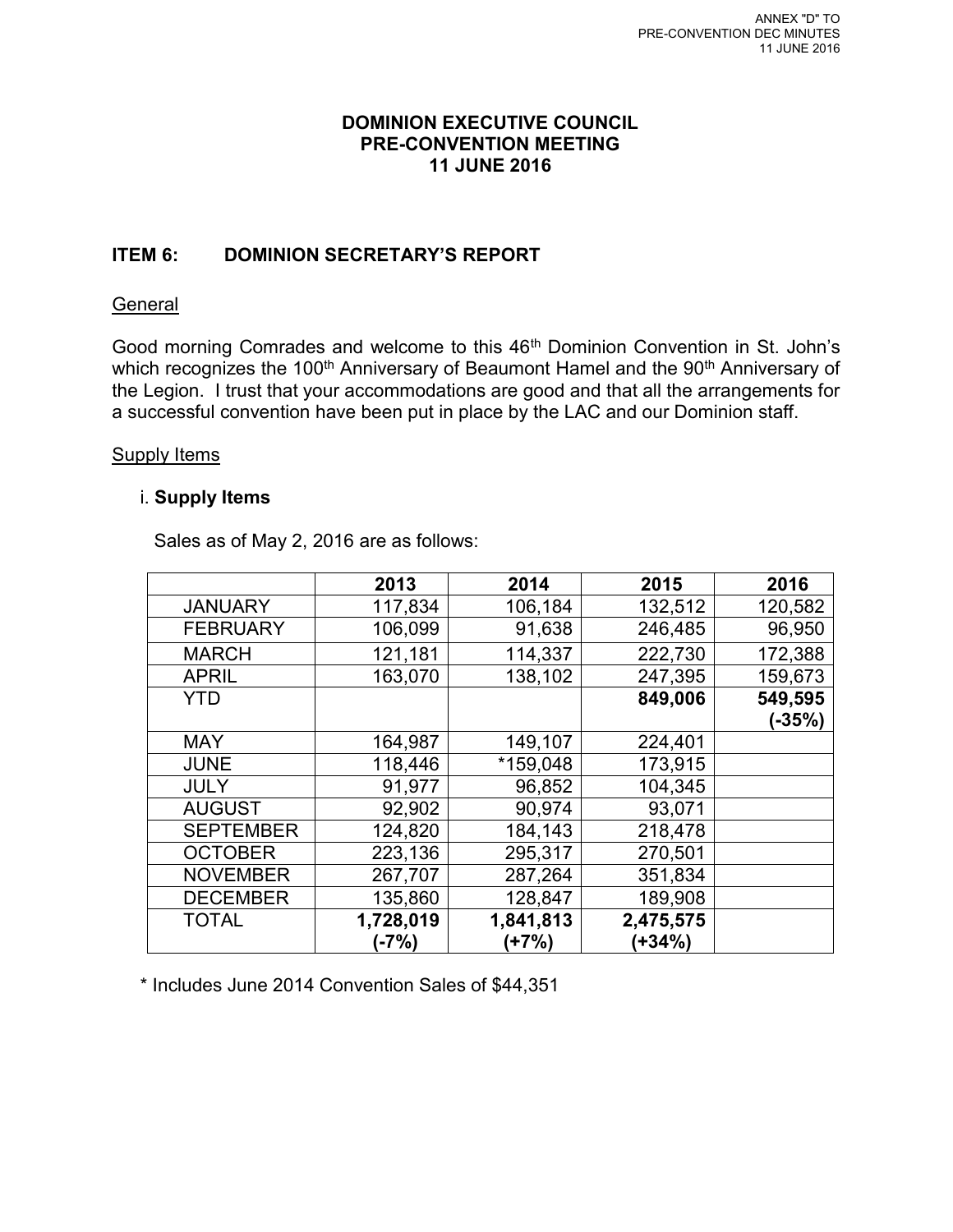I would like to wish you all a successful convention and for those who may be moving on, I would like to personally thank you for your dedication and support of the Legion and for all the work that you have done on behalf of Dominion Command and our members.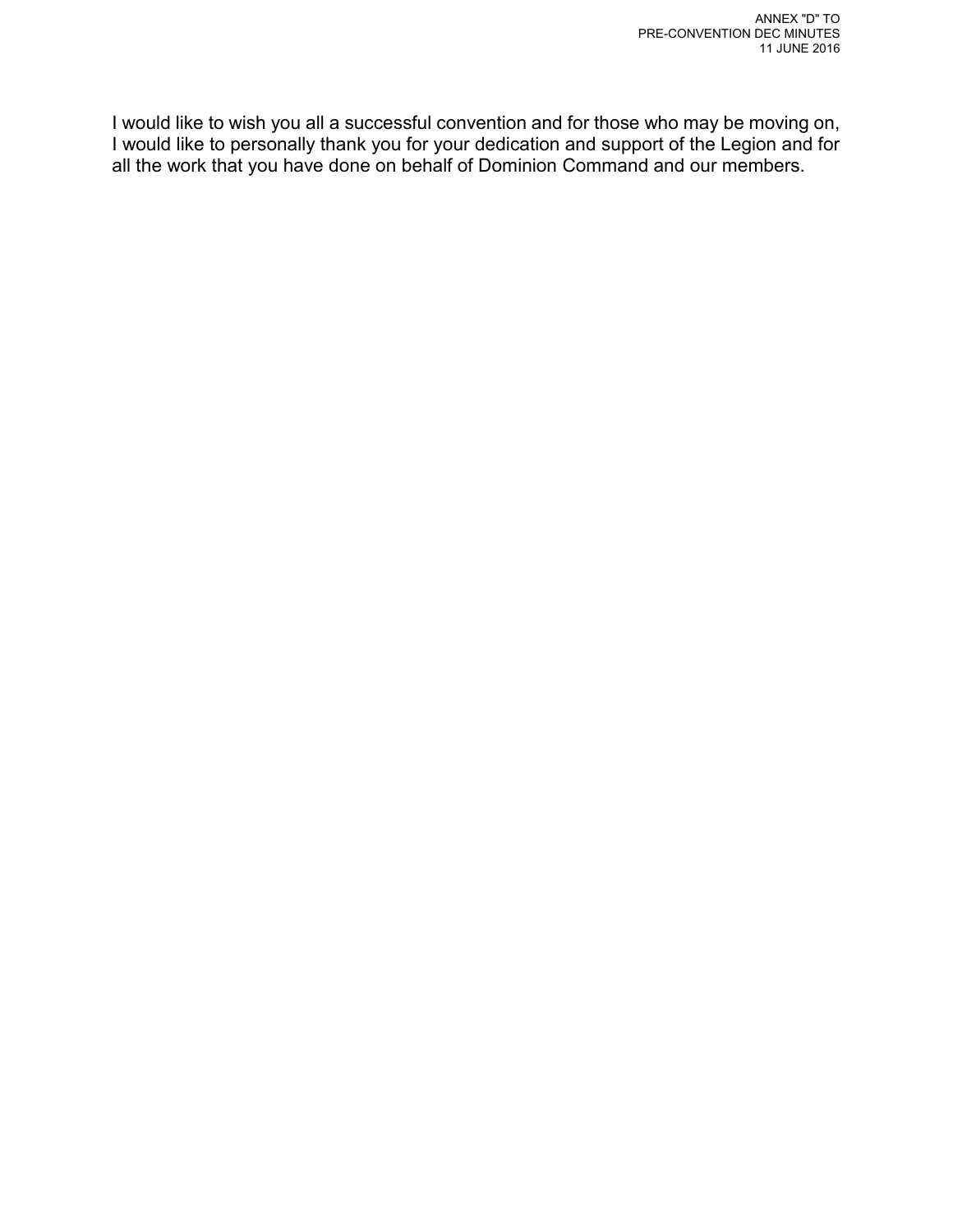# **REPORT OF THE DOMINION COMMAND SPORTS COMMITTEE TO THE DOMINION EXECUTIVE COUNCIL 11 JUNE 2016**

**42-2** 

| A. Paquette     |                | Chairman              |
|-----------------|----------------|-----------------------|
| S. Wessel       | $\blacksquare$ | <b>Vice-Chairman</b>  |
| <b>M. Wells</b> | $\blacksquare$ | <b>Member</b>         |
| L. Washburn     | $\blacksquare$ | <b>Member</b>         |
| D. Kidd         |                | <b>Member</b>         |
| J. Ladouceur    | $\blacksquare$ | <b>Member</b>         |
| C. Paul         | $\blacksquare$ | <b>Member</b>         |
| D. Martin       |                | <b>Secretary</b>      |
| A. Keeling      | $\blacksquare$ | <b>Asst Secretary</b> |
|                 |                |                       |

# **GENERAL**

This report covers the period from 17 April 2016 to 11 June 2016. The Committee last met on 4 May 2016 with minutes distributed to DEC on 11 May 2016.

# **2016 DOMINION MEMBER SPORT CHAMPIONSHIPS**

The results of the two member sports competitions hosted in 2016 are as follows:

**a. 2016 Cribbage Results -** The Sports Committee Cribbage rep John Ladouceur reported that Branch #1 Charlottetown did a good job of hosting the 2016 event. The winners were:

- **i. Singles Event:** Branch #26 NS/NU Command. Bob Brenton;
- **ii. Doubles Event:** Branch #91 BC/YUK Command Barry Dillon and Richard Falle; and
- **iii. Team Event:** Branch #15 NB Command: Roger LeBlanc, Dean McLaughlin, Sandra LeBlanc and Paul Calhoun.
- **b. 2016 Darts Results** The Sports Committee Darts rep Steve Wessel reported that Branch #69 Saint John did a good job of hosting the 2016 event. The winners were:
	- **i.** Singles Event: Branch #495 ON Command. Shawn Brenneman;
	- **ii. Doubles Event:** Branch #266/46 ON Command Garry Robinson, Andy Rust and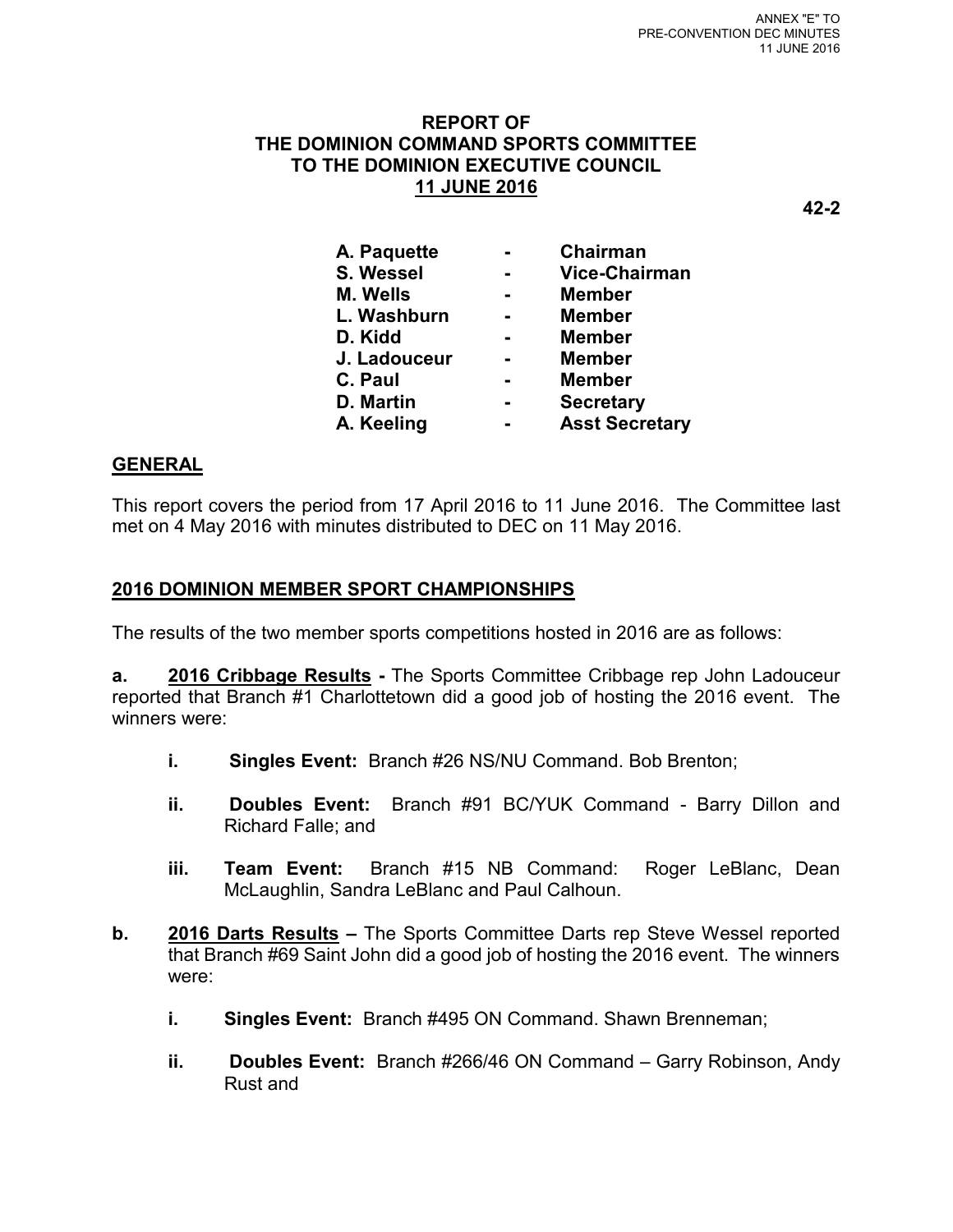- **iii. Team Event:** Branch #160 NS/NU Command Paul LaQuant, Chris Steiger, Jerry Myles and Rod Snow.
- **c. Incident at Darts:** During the first night of competition two Legion members from different commands were involved in an incident off site at a local establishment resulting in an assault by one upon the other. One individual was jailed for the night and the other received medical attention. No charges were laid.

 As a result of a review of the incident by the attending Dominion Command rep which included a conversation with the attending police constable and review of footage from a security camera both individuals were suspended from further competition by the Dominion Sports Chairman.

 From the assessment on the ground based on the facts presented it was determined that both members were engaged in an undesirable incident that affected the tournament. As well it was also determined, from the police comments and his subsequent behaviour that one of the members involved displayed a level of aggressiveness that posed a threat to not only the success of the tournament but also, and more importantly, to the welfare of others. Although there is no Legion internal imposed restrictions on either player's eligibility to participate in future national tournaments it is clear that their representation of the Legion, their respective Provincial Commands and the effect their behaviour had on others was less than desirable. After consultation with the Provincial Commands affected it is hoped that these factors will be considered in future team selection.

# **2016 LEGION NATIONAL YOUTH TRACK & FIELD CHAMPIONSHIPS**

The 2016 Legion Nationals site visit was conducted 28-30 Apr 16 in Ste Therese, QC. Major adjustments for 2016 include a new caterer, additional seating for spectators and the provision of Live Streaming. The communications plan has been revised in order to commit more resources to social media in order to both promote the event and make it more appealable to sponsors. On the ground the Local Arrangements Committee has things well in hand and all indications are that the event will be well conducted.

Major sponsors for 2016 remain Home Hardware/PIB and MBNA. Veterans Affairs has approved a grant to help offset costs for the commemoration theme of Beaumont Hamel.

# **CONCLUSION**

The next meeting of the Sports Committee is to take place in Ottawa in the fall of 2016. The date will be finalized once the new committee has been confirmed.

I move acceptance of this report as presented.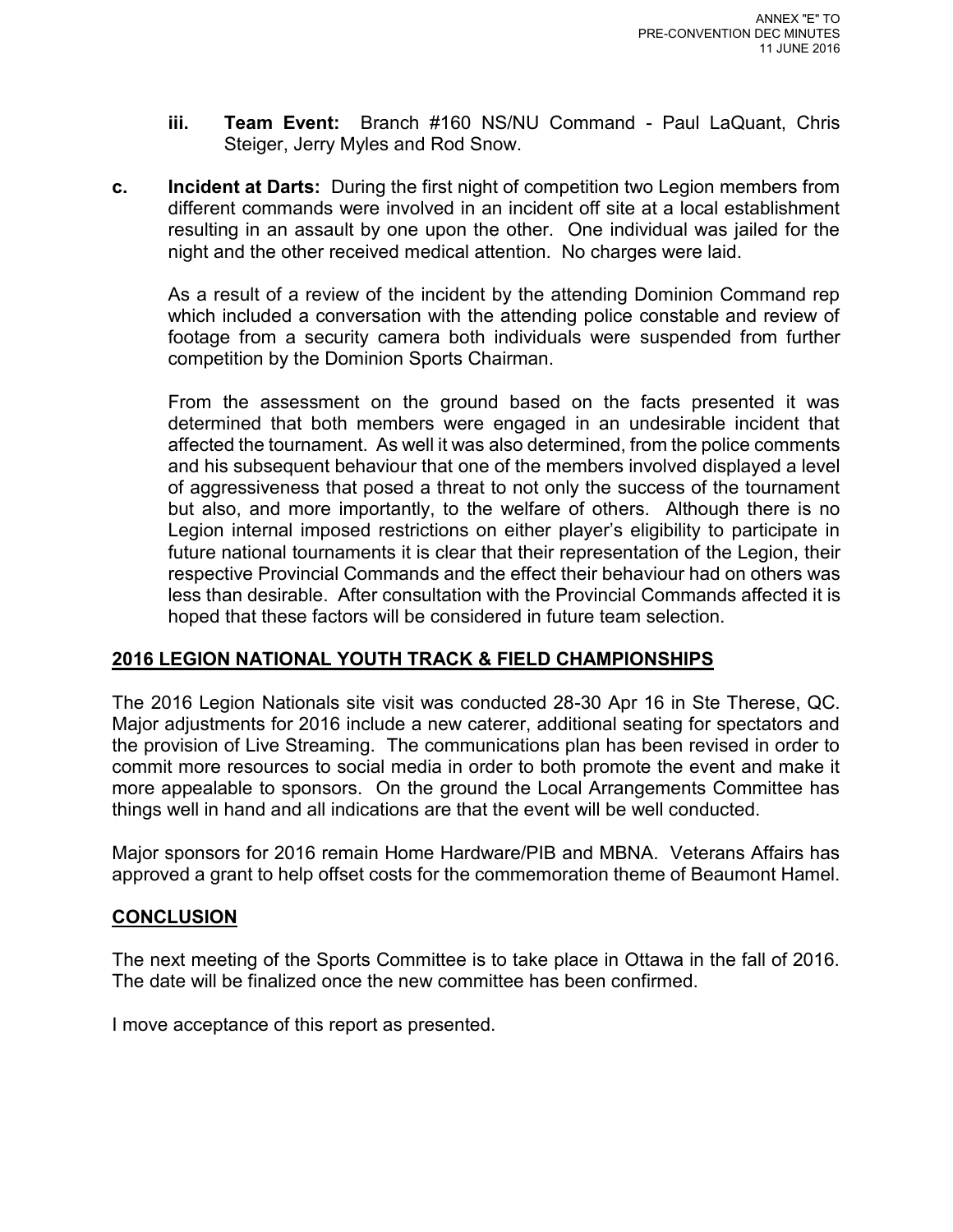# **REPORT OF THE DOMINION COMMAND POPPY & REMEMBRANCE COMMITTEE TO DOMINION EXECUTIVE COUNCIL**

| E. Pigeau        | <b>Chairman</b>      |
|------------------|----------------------|
| A. Stanfield     | <b>Vice-Chairman</b> |
| <b>W. Donner</b> | <b>Member</b>        |
| R. Petten        | <b>Member</b>        |
| <b>B.</b> Weaver | <b>Member</b>        |
| <b>M. Willis</b> | <b>Member</b>        |
| J. Yeo           | <b>Member</b>        |
| W. Maxwell       | <b>Secretary</b>     |
| K. Therien       | <b>A/Secretary</b>   |
|                  |                      |

# **GENERAL**

Since the Poppy and Remembrance Committee last met on 15 April 2016, the Committee has conducted several electronic meetings on trademark issues. The next face to face meeting of the Committee will be scheduled after the 2016 Convention.

# **THE POPPY MANUAL**

At the last DEC Meeting of 16 April 2016, the proposal of the P & R Committee to include a new Subsection 403.o Not-For-Profit Veterans Assistance Based Organizations was defeated. The Committee has further considered this issue and it is timely to provide the opportunity for branches to use Poppy funds for those initiatives, subject to Command approval, which will support our Veterans in various therapeutic events to enhance their well-being. Funds are not to be used for operational or administrative costs for these initiatives. The following recommendations are brought forward for DEC consideration and approval.

> **RECOMMENDATION:** It is recommended that Subsection 402.r, Veterans Transition Programs (as it appears in the current manual) be amended to read as follows:

> Subsection 403.ii.l (revised manual)-Transition Programs for Veterans: twenty-five (25) percent of the current balance for the purpose of funding transition programs related to the training, education and support needs of Veterans. Provincial Commands will be responsible to maintain a list of qualifying programs within their respective commands.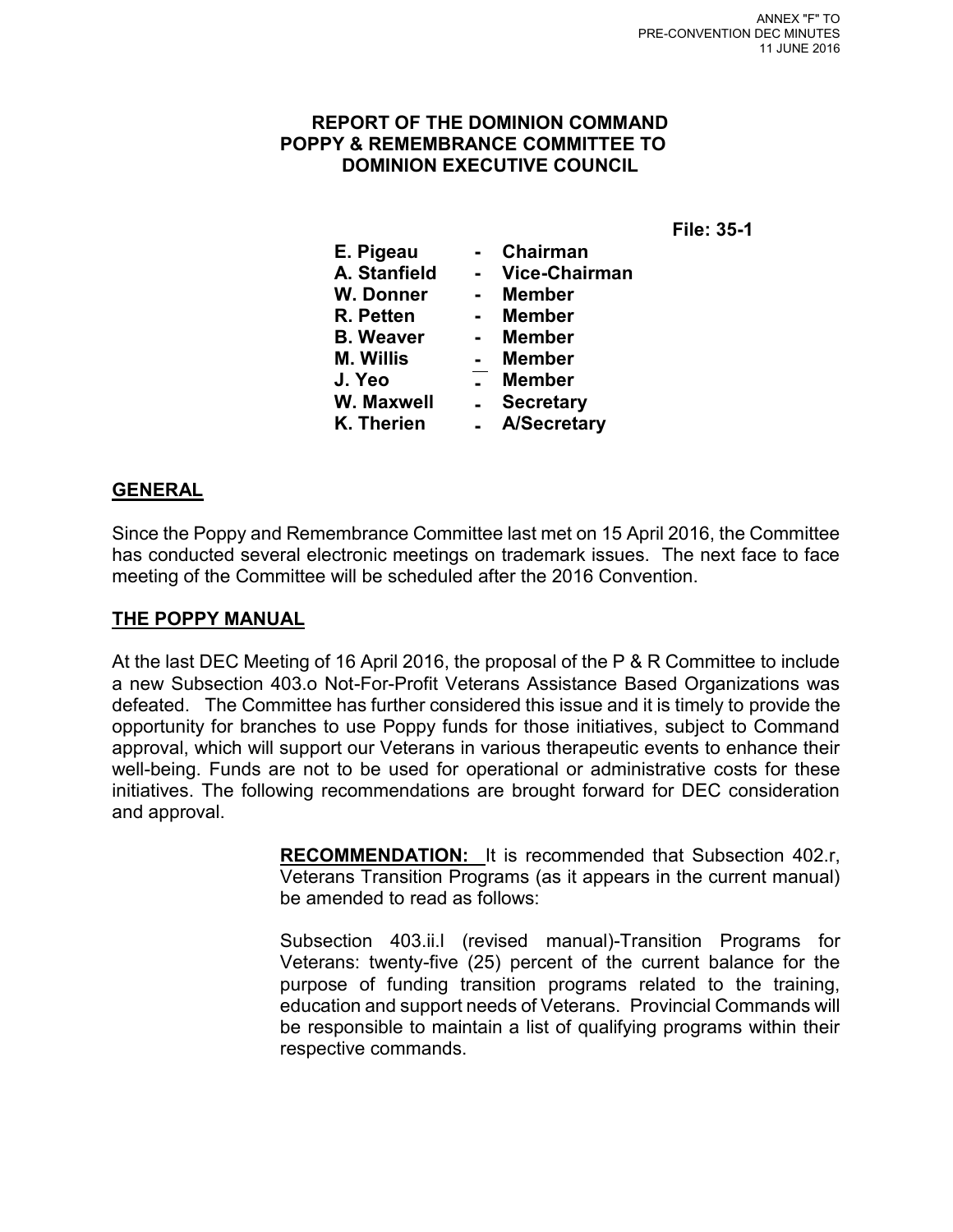**RECOMMENDATION:** It is recommended that Subsection 403.ii.n (revised manual) Canadian Military Family Resource Centres be removed in its entirety.

# **WITH THANKS**

I would like to personally thank Comrade Tom for his confidence in appointing me as Chair of this Committee. It was an honour and a pleasure to have so served. I had an extraordinary team to guide and assist me and I wish to thank Comrades Stanfield, Donner, Petten, Weaver, Willis and Yeo for their support and direction. I would also like to thank Secretary Maxwell for his dedication and support to the Poppy and Remembrance Program and to Comrade Kelly for her background support in our Committee activities.

# **CONCLUSION**

In the absence of questions or discussion, I move acceptance of this report.

Ed Pigeau, Chairman, Poppy & Remembrance Committee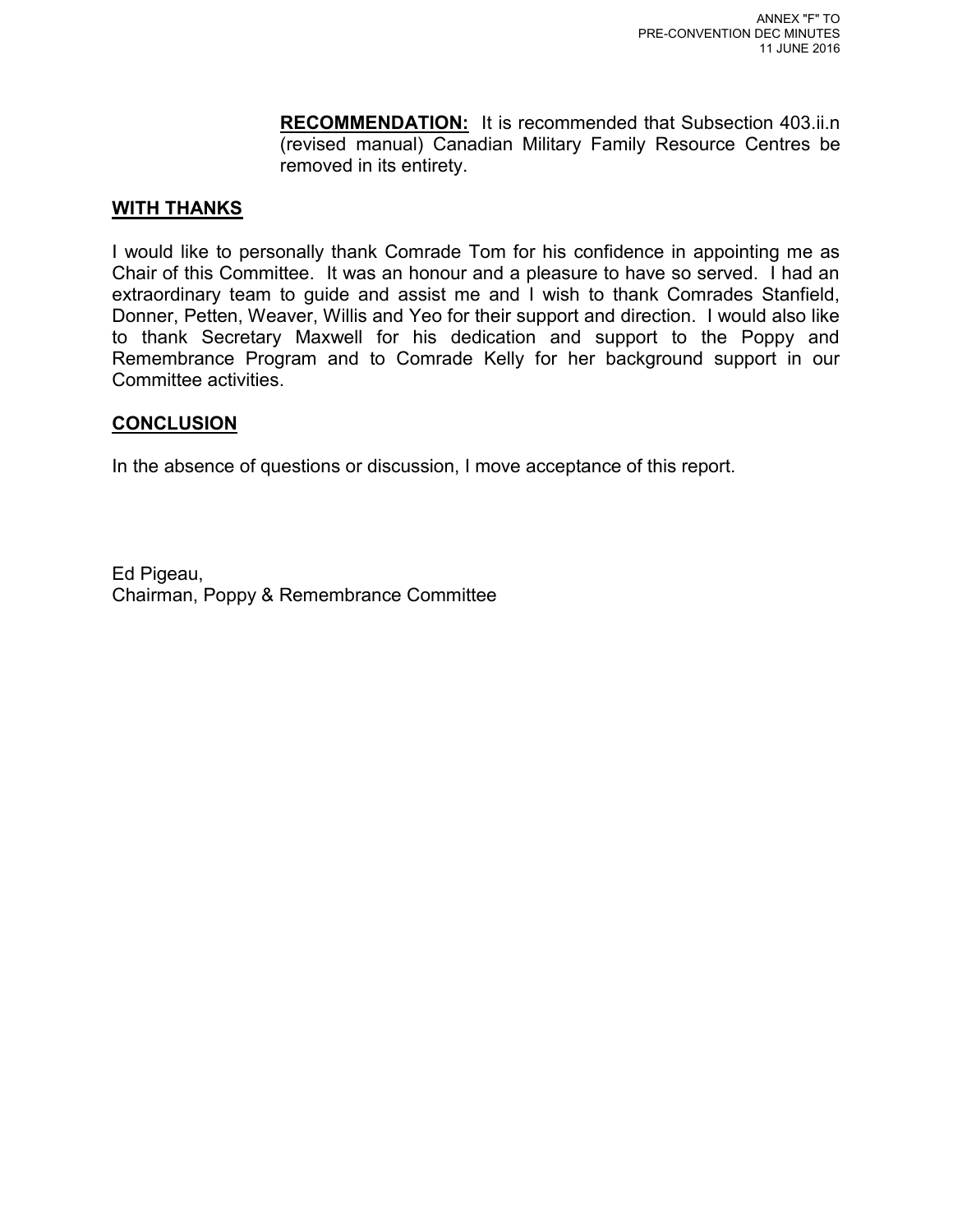# **REPORT OF THE DOMINION COMMAND MEMBERSHIP AND OUTREACH COMMITTEE TO DOMINION EXECUTIVE COUNCIL June 2016**

**File: 23:1** 

| Dave Flannigan          | Co-Chairman                |
|-------------------------|----------------------------|
| <b>Tom Irvine</b>       | Co-Chairman                |
| <b>Norm Shelton</b>     | <b>Member</b>              |
| <b>Frank Sullivan</b>   | <b>Member</b>              |
| <b>Harold Harper</b>    | <b>Member</b>              |
| <b>Gilles Painchaud</b> | Member                     |
| <b>Gordon Moore</b>     | Member                     |
| <b>Randy Hayley</b>     | <b>Secretary</b>           |
| <b>Bruce Poulin</b>     | <b>Assistant Secretary</b> |

#### **MEMBERSHIP UPDATE**

Since the April 2016 DEC meetings the Membership and Outreach Committee has convened once on May 04, 2016 via teleconference.

As of May 02, 2016 total membership was 242,587 or 85.0% of final 2015 membership totals. Total membership was relatively flat compared to the same time last year. New/Reinstated members were 13,413 up approximately 2.5% year over year.

The Membership Section continues to be current in processing memberships and has been diligently working to further develop, test and implement the new membership processing system which will be introduced at the Dominion Command Convention. System benefits and implementation goals were presented at the April DEC meetings.

With the implementation of the new processing system the Committee recommends to the new incoming committee to continue to explore the new renewal and retention ideas/concepts brought forward by this committee and made available with the new membership processing technology. These include, life time membership cards, anniversary renewals and monthly auto credit card payments.

In response to questions raised at the April DEC meetings surrounding the amended membership category resolution an information piece and Q&A was distributed to all DEC members in late April. The Committee is mindful of the challenge to get this amended resolution passed at Convention and is hoping the Q&A will pre-emptively answer questions most likely to be raised from the Convention floor during the discussion period.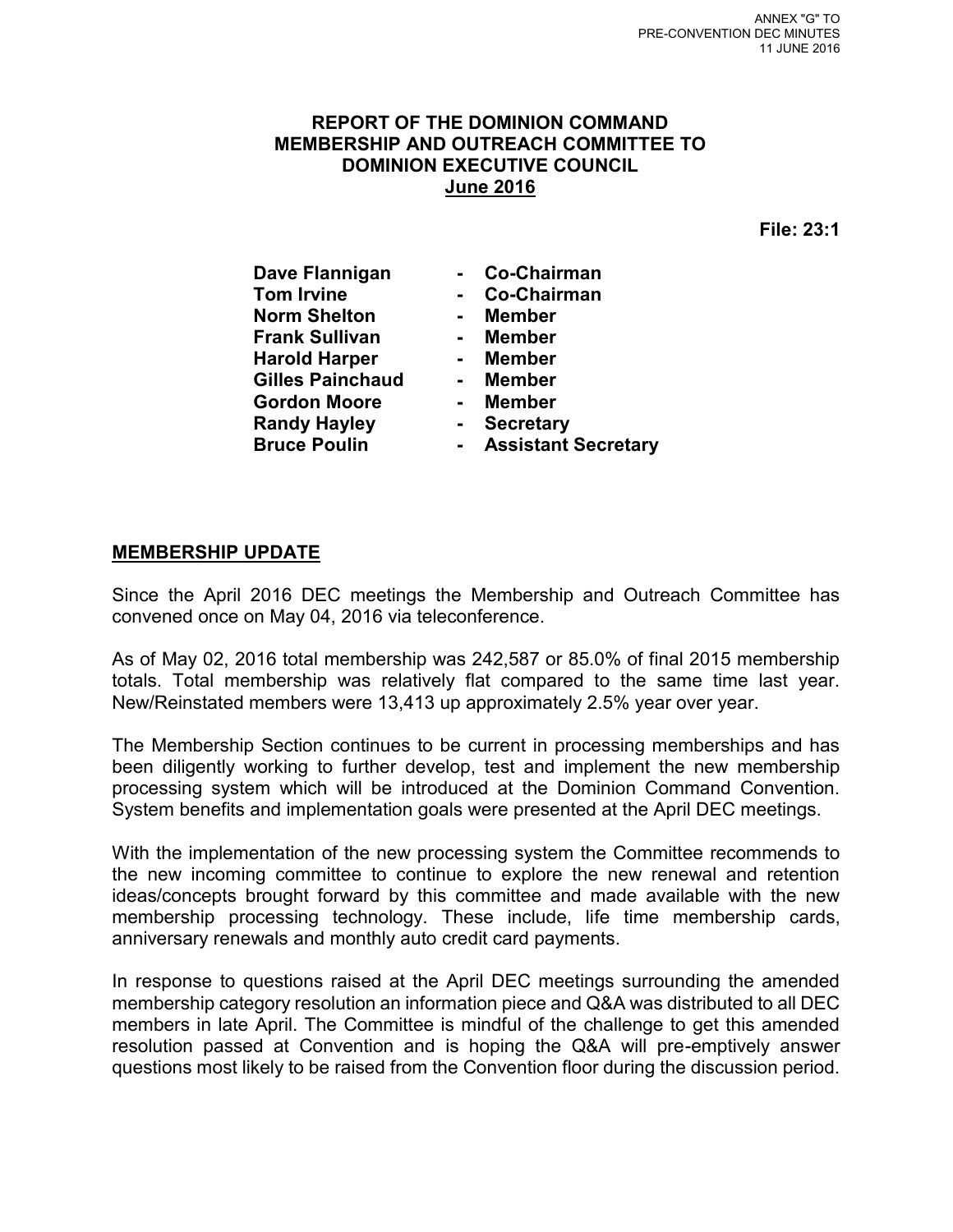# **OUTREACH UPDATE**

Since our last report to DEC, the Dominion Command and SEOs have taken part or are scheduled to take part in 36 outreach events for a total of 60 outreach events for 2016 thus far. Likewise, we have participated in 9 media interviews since our last DEC Report for a total of 15 media interviews for 2016. These are encouraging numbers since the first half of the calendar year is usually rather quiet with a majority of outreach events and media interview requests happening in the latter half of the year. It is also anticipated that there will be a considerable increase in media interest in June given that the Royal Canadian Legion is holding its 46th Dominion Convention this year.

We move the acceptance of this report.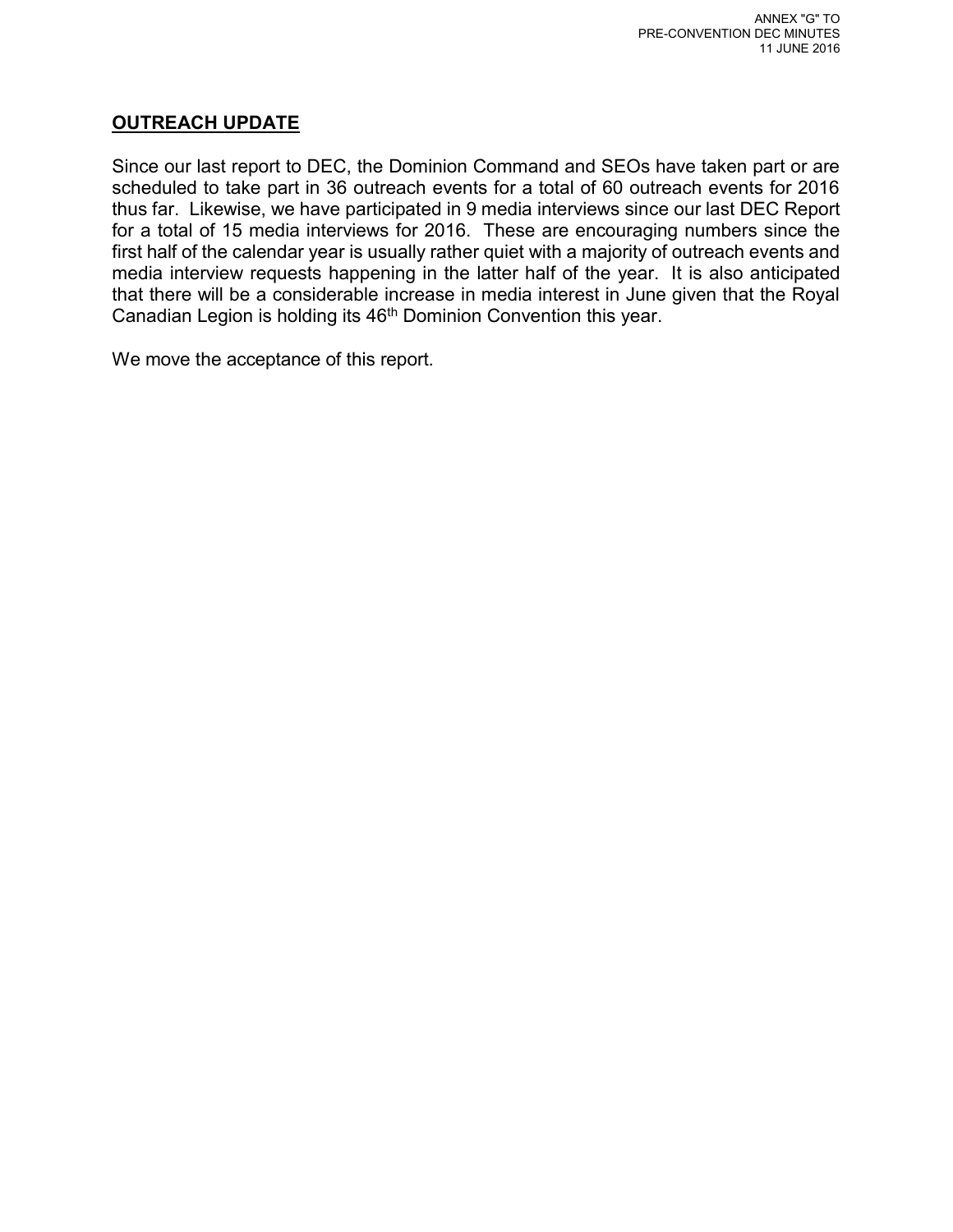#### **REPORT OF THE DOMINION COMMAND RITUAL AND AWARDS COMMITTEE TO THE DOMINION EXECUTIVE COUNCIL 11 JUNE 2016**

| <b>R</b> Goebel    | Chairman                   |
|--------------------|----------------------------|
| <b>K. Sorrenti</b> | <b>Vice-Chairman</b>       |
| <b>B.</b> Kiley    | <b>Member</b>              |
| <b>M. Latimer</b>  | <b>Member</b>              |
| <b>B. Poulin</b>   | <b>Secretary</b>           |
| R. Mandy           | <b>Assistant Secretary</b> |

# **COMMITTEE ACTIVITY**

The Ritual and Awards Committee last reported to DEC April 16, 2016. The Committee has held two Teleconference Meetings since then. Applications for major awards have been reviewed in a timely manner and all matters pertaining to Ritual, Insignia and Protocol have been attended to. There is no backlog of applications.

#### **CHAPLAIN'S MANUAL**

Through enquiries received, the Committee has recommended an addition to our Chaplain's Manual.

> **RECOMMENDATION:** It is recommended that DEC include in the Manual's Introduction after the second paragraph.

> "In regards to the dress for a Chaplain, it is the Legion stole that identifies them as a Legion Chaplain. If they are an ordained member of the clergy, they no doubt will choose to wear their normal clergy dress with a Legion Chaplain's stole. If they are not an ordained member of the clergy, the Chaplain would then wear their Legion Dress along with the Legion stole. Again, it is the Legion Chaplain's stole that identifies them as a Legion Chaplain and it may be purchased through our Legion's Supply Department."

I would ask that a voting member of D.E.C. move this recommendation.

# **RITUAL, AWARDS AND PROTOCOL MANUAL**

**RECOMMENDATION:** It is recommended that the following changes be made to the Ritual, Awards and Protocol Manual to include the newly introduced Governor General's Sovereign's Medal for Volunteers.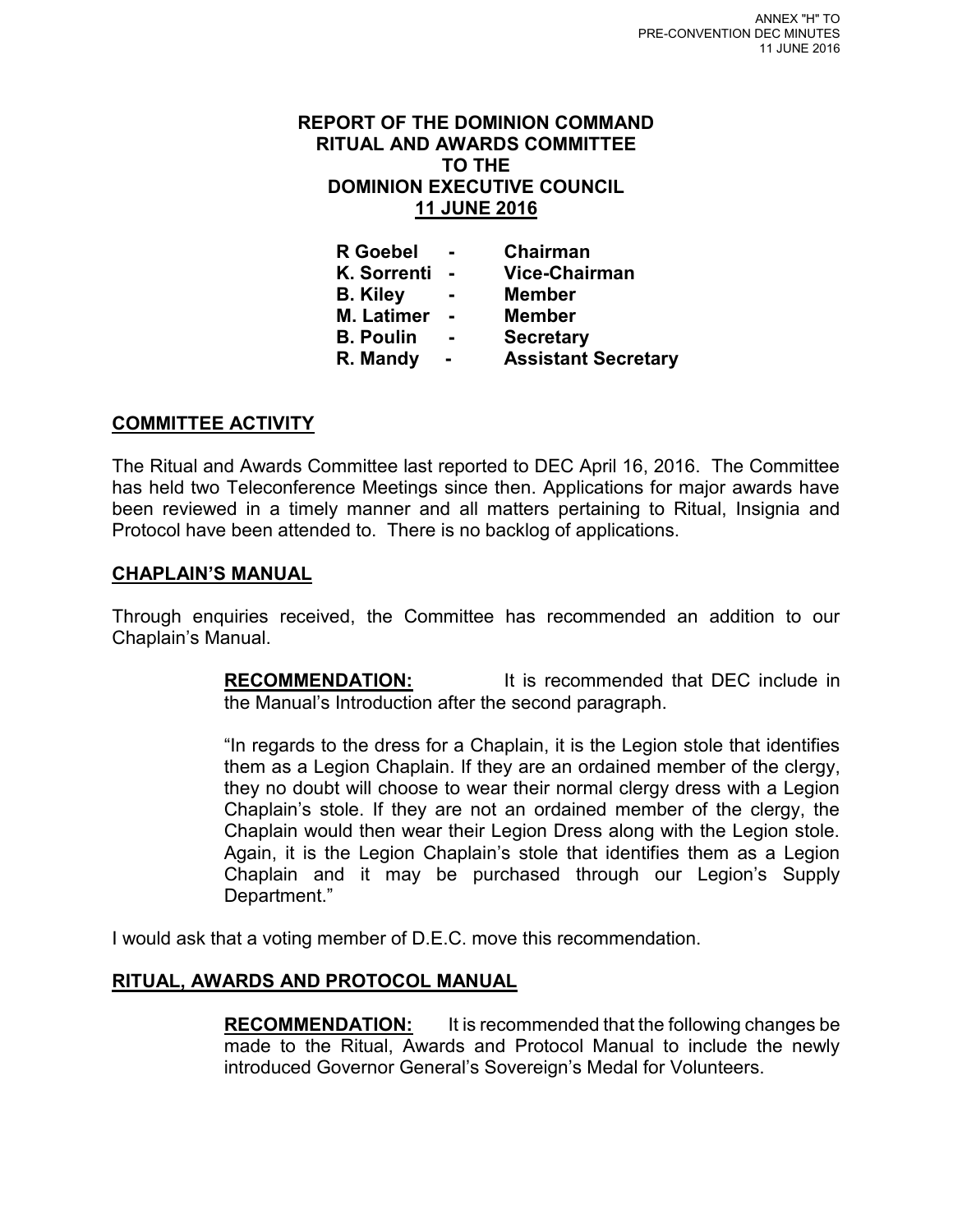**Section 281 d.** – Eliminate **Caring Canadian Award** and replace it with **Sovereign's Medal For Volunteers** 

**Section 285** – Eliminate **Caring Canadian Award** and replace with **Sovereign's Medal For Volunteers.** 

**Page #46 of the manual** – After the heading of Governor General's Award" and **Award**" and Awards, eliminate "**Caring Canadian Award"** and renumber Section 283 to Section 288, renumber current Sections 284 through 288 to Sections 283 to 287.

I would ask that a voting member of D.E.C. move these recommended changes to our Ritual, Awards and Protocol Manual.

# **CONCLUSION**

I would like to take this opportunity of thanking President Tom, all members of D.E.C. and our Command staff for all of their assistance, guidance and understanding over this past term of office. I also want to thank the members of our Committee for their devotion, dedication and commitment to the Committee over the past two years.

This is my report and I would ask that a voting member of D.E.C. move the adoption of this report.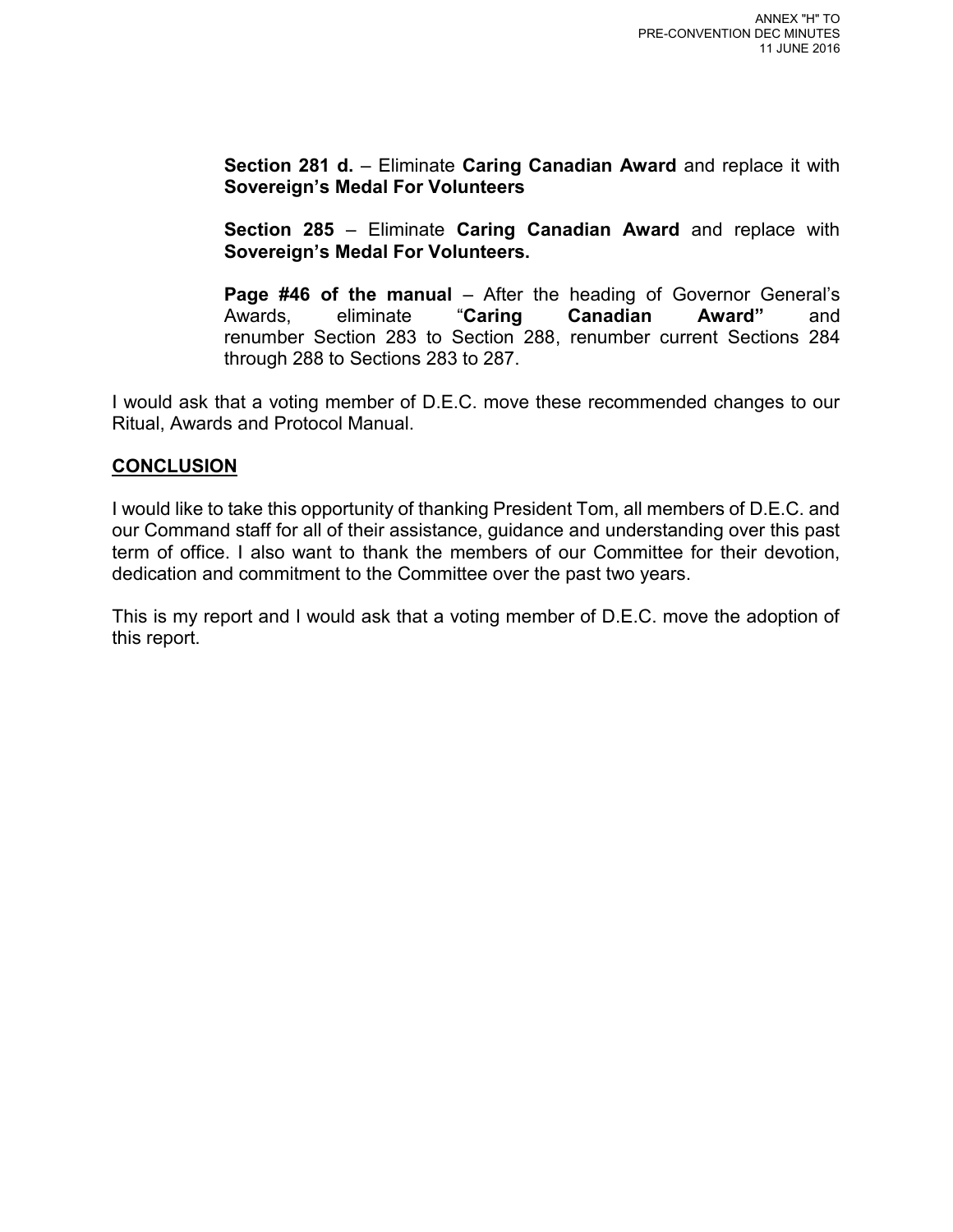# **REPORT OF THE DOMINION COMMAND CONSTITUTION AND LAWS COMMITTEE TO DOMINION EXECUTIVE COUNCIL 11 JUNE 2016**

**File: 17-2** 

| J. Rycroft |                | Chairman                   |
|------------|----------------|----------------------------|
| D. Eaton   |                | <b>Vice-Chairman</b>       |
| J. Frost   |                | <b>Member</b>              |
| G. O'Dair  | $\blacksquare$ | <b>Member</b>              |
| S. Clark   |                | <b>Secretary</b>           |
| D. Martin  |                | <b>Assistant Secretary</b> |

# **GENERAL**

The Committee met last by teleconference on 14 March 2016. Members continue to review and respond to Constitution and Laws questions from Commands.

# **PROVINCIAL COMMAND BY-LAW AMENDMENTS**

Since the last meeting, the Committee reviewed amendments to the By-Laws for QC Command.

I would ask a voting member of DEC to move approval of this report.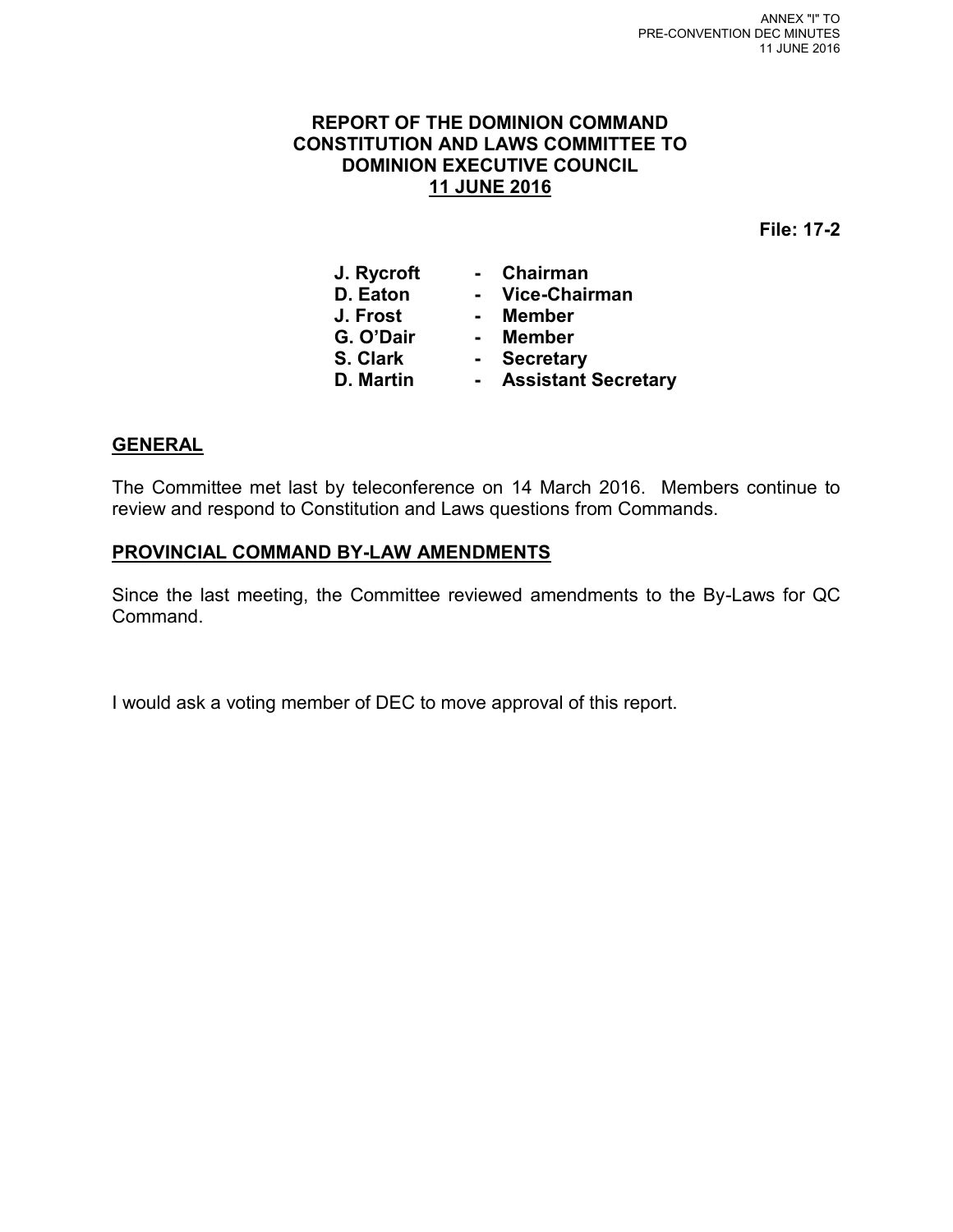#### **REPORT OF THE DOMINION COMMAND CONVENTION COMMITTEE TO DOMINION EXECUTIVE COUNCIL 11 JUNE 2016**

**File: 19-1** 

| <b>T. Eagles</b>  | Chairman             |
|-------------------|----------------------|
| D. Flannigan      | <b>Vice-Chairman</b> |
| J. Frost          | <b>Member</b>        |
| <b>B.</b> White   | <b>Secretary</b>     |
| S. Clark          | <b>Assistant</b>     |
|                   | <b>Secretary</b>     |
| <b>B. Maxwell</b> | <b>Assistant</b>     |
|                   | <b>Secretary</b>     |

# **GENERAL**

The paragraphs that follow are a synopsis of planned activities and associated events for this convention. The last meeting with the St. John's LAC was held on Saturday, 2 April 2016.

#### **GUEST OF HONOUR**

The Governor General declined the invitation; the Prime Minister did not respond to the invitation. The Hon. Frank Fagan, Lieutenant-Governor of Newfoundland and Labrador, will officially open Convention.

#### **FOUNDERS AWARD**

The recipient of the 2016 Founders Award is comedian, television personality, political satirist and author Rick Mercer. He will be in attendance at convention on Monday, 13 June to receive this award.

#### **REGISTRATION FEES AND TIMINGS**

The registration fee of \$60.00 and observer fee of \$20.00 was confirmed for this year. DEC members who are not accredited branch delegates shall be accredited delegates to Dominion Convention with the registration fee paid by Dominion Command and the observer fee for spouses deducted from individual travel claims; ballot books will be handed out during the pre-Convention DEC meeting. DEC members registered as branch delegates will obtain their ballot books from their respective command registration desks.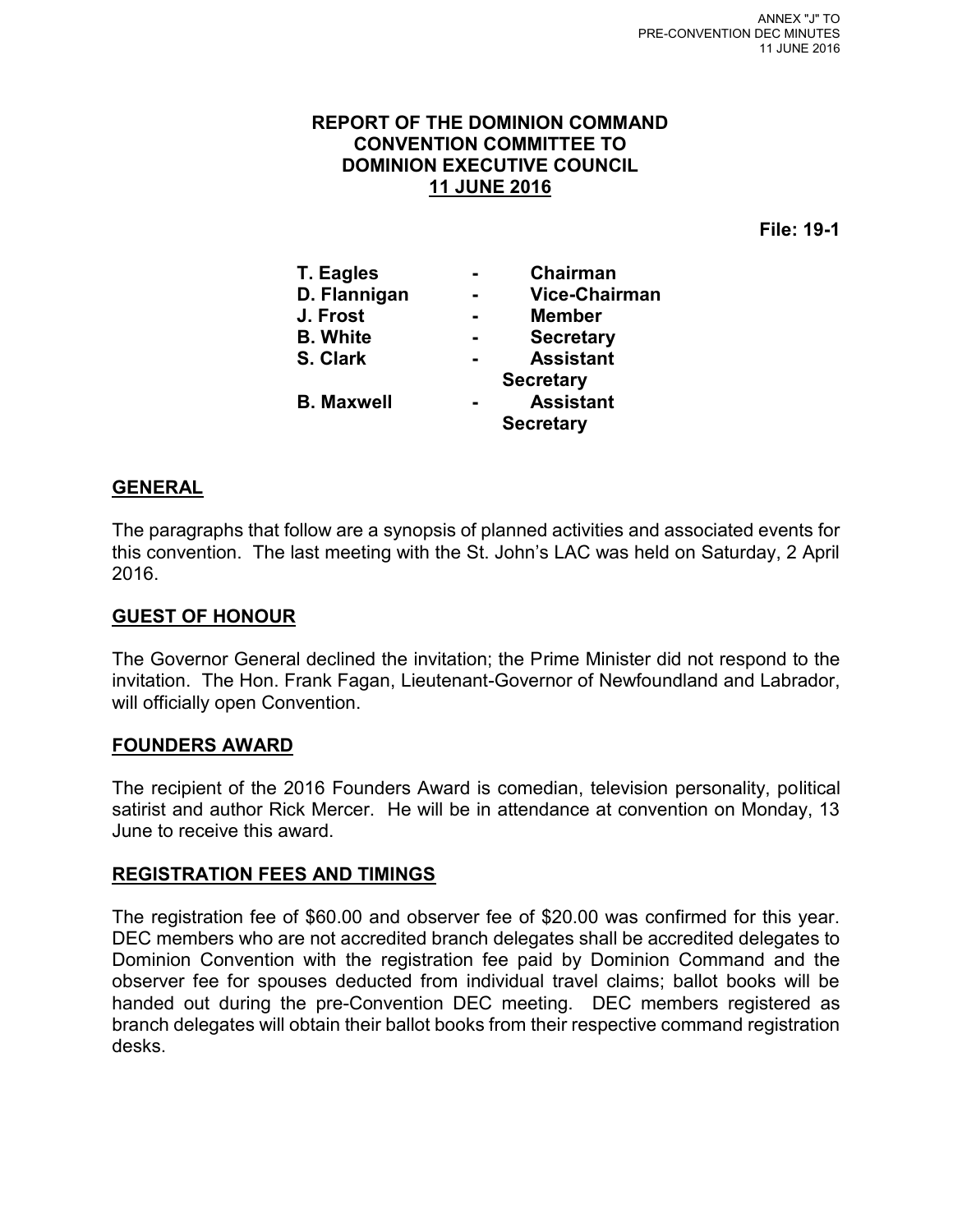Registration timings are:

- a. Saturday, 11 June 2016: 0900 to 1700 hours.
- b. Sunday, 12 June 2016: 0800 to 1700 hours.

# **CONVENTION DAILY PROCEDURES**

A copy of the Daily Procedures is attached to this report. Each day following the business session the Procedures Committee will meet to revise the next day's business session.

# **PRESENTATION OF REPORTS AND RESOLUTIONS TO CONVENTION**

With one day less for Convention business, it is imperative that Committee Chairman not read their report verbatim as each report is included in the Committee Reports and Resolutions book that was mailed to each branch in April; a verbal summary highlighting the main points only is to be given.

For the first time this year, the respective committee resolutions will be presented immediately after the verbal committee report is given.

Each committee budget is printed in the Committee Reports and Resolutions book for review by delegates, however, these budgets will not be approved until the full financial report is presented for adoption.

# **MEETINGS AND CEREMONIAL EVENTS**

The following meetings and ceremonial events will take place:

a. Parade: Delegates will form up Sunday, 12 June at 0930 hours on Water at Temperance Street. Stepping off at 1000 hours, the parade will proceed on Water Street enroute to the National War Memorial, arriving at 1010 hours. A map of the parade route is attached.

b. Commemorative Ceremony. Upon arrival at the National War Memorial, the parade will be halted and advanced.

c. The wreaths and wreath bearers for the ceremony are:

i. People of Newfoundland and Labrador, the Hon. Frank Fagan, Lieutenant-Governor: David Flannigan, Dominion First Vice President

ii. Mothers of Canada, Mrs. Sheila Anderson, National Silver Cross Mother: Ed Pigeau, Dominion Vice President

iii. Veterans Affairs, the Hon. Kent Hehr, Minister of Veterans Affairs: Andre Paquette, Dominion Vice President

iv. Canadian Armed Forces, BGen Carl Turenne, Commander 5<sup>th</sup> Canadian Division: Tom Irvine, Dominion Vice President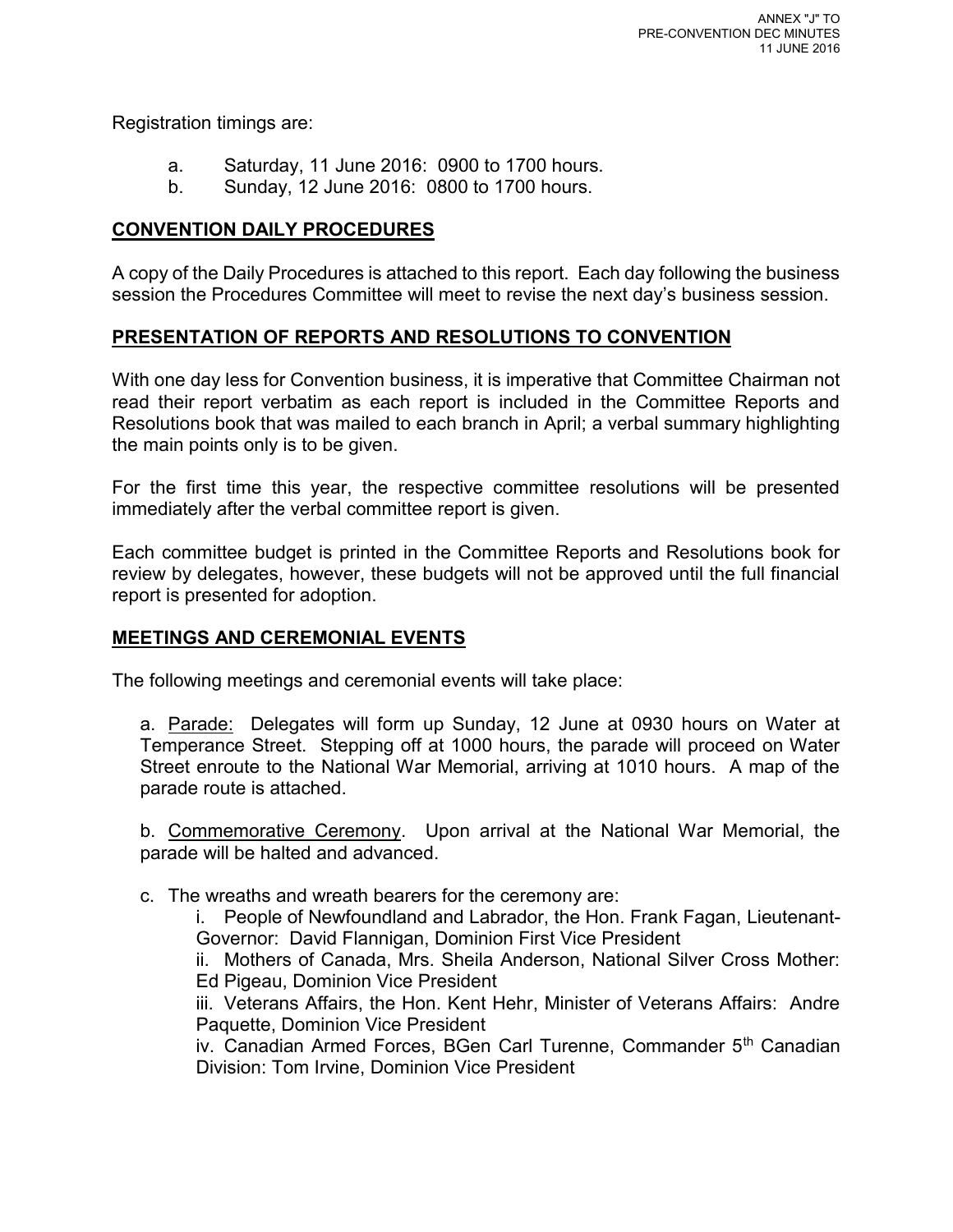v. Royal Newfoundland Regiment, LCol Paul Furlong, Commanding Officer: CWO Wayne Allen, Regimental RSM

vi. RCMP, Chief Superintendent Peter Clark, Commanding Officer NL (B Division): Wilf Edmond, Past Dominion President

vii. Government of NL, the Hon. Dwight Ball, Premier: Mark Barham, Dominion **Treasurer** 

viii. City of St. John's, Councillor Tom Hann (representing the Mayor): Jack Frost, Dominion Chairman

ix. Veterans of Canada, Tom Eagles, Dominion President: Allan Parks, Past Dominion President

x. NL Command, Frank Sullivan, Command President: Berkley Lawrence, Chairman St. John's LAC

d. On the completion of the Commemorative Ceremony, the parade will prepare for the March Past, proceeding on Water Street past the Reviewing Stand at the Court House. The parade will continue down Water Street and directly into the St. John's Convention Centre (SJCC).

e. Opening Ceremony Prelude. The Opening Ceremony entertainment prelude will begin at 1200 hours, Sunday, 12 June in the SJCC.

f. Pre-Opening Ceremony Reception. DEC members, along with their spouses and special guests, are invited to the reception in Victoria Salon, second level, SJCC. This reception is sponsored by The Memory Project and a representative will be invited to address the gathering. At 1245 hours, guests will be lined up, led in to the Bowring Ballroom (Convention hall) and seated for the commencement of the ceremony.

At the conclusion of the Opening Ceremony, approximately 1445 hours, the Dominion President will escort the Lieutenant-Governor and select dignitaries from the Convention hall as we prepare to commence the Sunday Business Session.

- stage chairs will be removed
- SEOs and Past Dominion Presidents will take their designated places at the tables on stage
- Other stage guests wishing to remain for the Sunday Business Session will be escorted to the guest seating area immediately in front of the stage

g. Installation Ceremony. The installation of the Senior Elected Officers will occur on Tuesday, 14 June, projected to be at 1445 hours (time TBC).

h. Post-Convention Senior Elected Officers Meeting. This meeting will be held at 0900 hours, Wednesday, 15 June in Salon EF, Delta St. John's. Photographs of the Senior Elected Officers will be taken in Salon EF at 0800 hours, **before** the post-Convention SEO meeting gets underway.

i. Post-Convention DEC Meeting. This meeting will be held at 1030 hours, Wednesday, 15 June in Salon EF, Delta St. John's.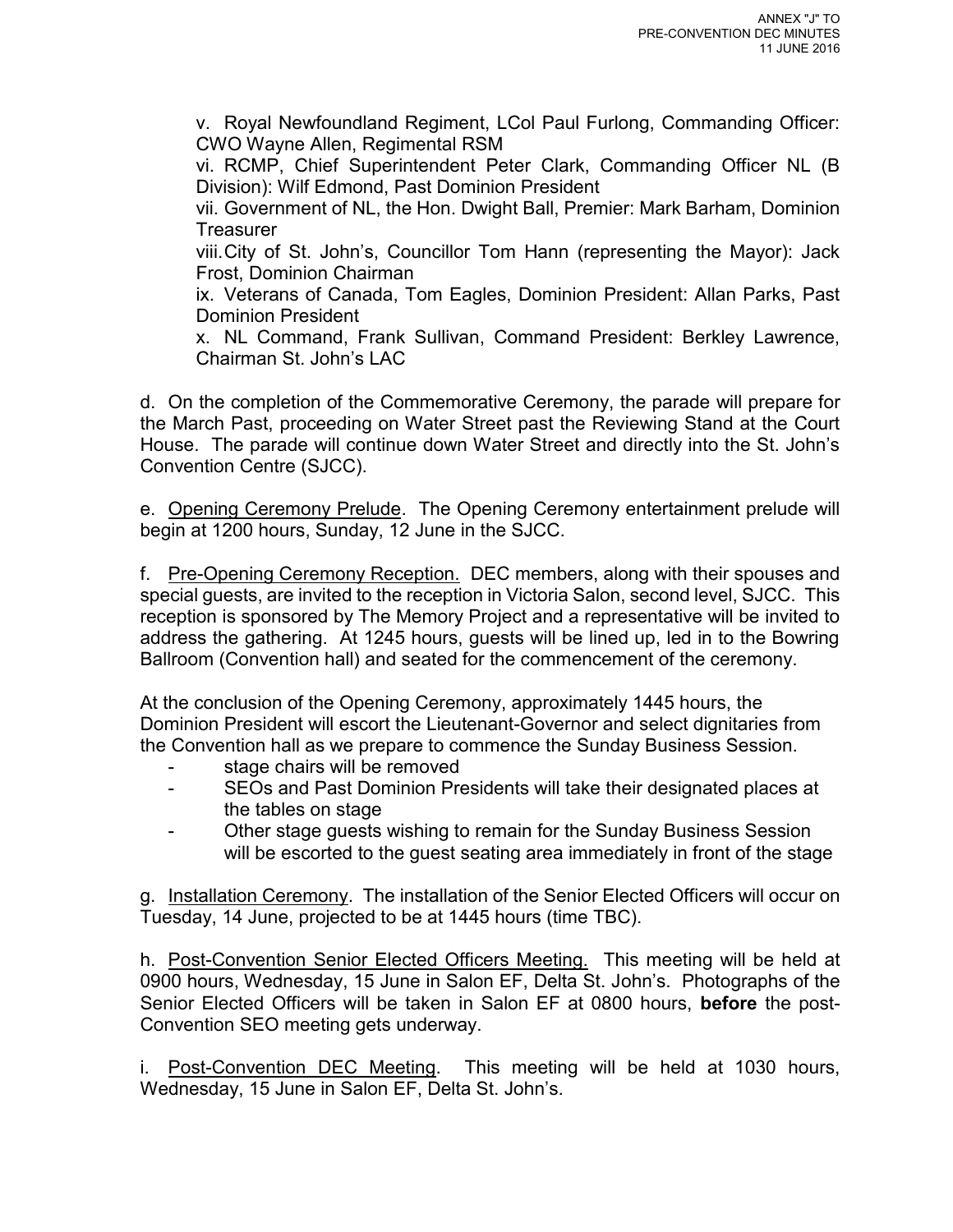j. Post-Convention Canvet Board Meeting. This meeting will be held at 1130 hours, Wednesday, 15 June in Salon EF, Delta St. John's.

# **SOCIAL EVENTS**

Invitations to the following social events are included in your convention package:

a. Welcome Reception. This reception for members of DEC, spouses and invited guests will be held between 1900–2100 hours on Saturday, 11 June in the Harbourview Ballroom, Delta St. John's. The Dominion President and the Minister of Veterans Affairs will co-host this reception. The reception is sponsored by the Legion, VAC, PIB Insurance, BMO Financial Group and Invictus Games 2017. Representatives from these organizations and companies will provide brief remarks during the reception.

All guests will be provided one complimentary drink ticket courtesy of the Dominion President; additional drinks will be available for individual purchase.

b. Pre-Opening Ceremony Reception. As noted above.

# **CONVENTION VIP GUEST COORDINATOR**

The Convention VIP Guest Coordinator is Comrade Angela Keeling. Angela will meet all invited guests on their arrival at the Command hotel; guests will be provided with their convention packages by the Front Desk upon check-in.

# **INVITED GUESTS**

The following invited guests have accepted our invitation:

a. International Guests

i.Mr. Chris Simpkins, Director General, The Royal British Legion ii.Mr. Brian Watkins, Royal Commonwealth Ex-Services League iii.Mr. Daniel Ludwig, Past National Commander, The American Legion

b. Dominion Past Presidents

i.Comrade Pat and Lorne Varga ii.Comrade Wilf and Annie Edmond iii.Comrade Mary Ann and Doug Misfeldt iv.Comrade Allan and Janice Parks v.Comrade Hugh and Doris Greene

c. Canadian Fraternal Organizations i.Mr. Bob Thibeau, Aboriginal Veterans Autochtones ii.Mr. Jerome Burke, ANAVETs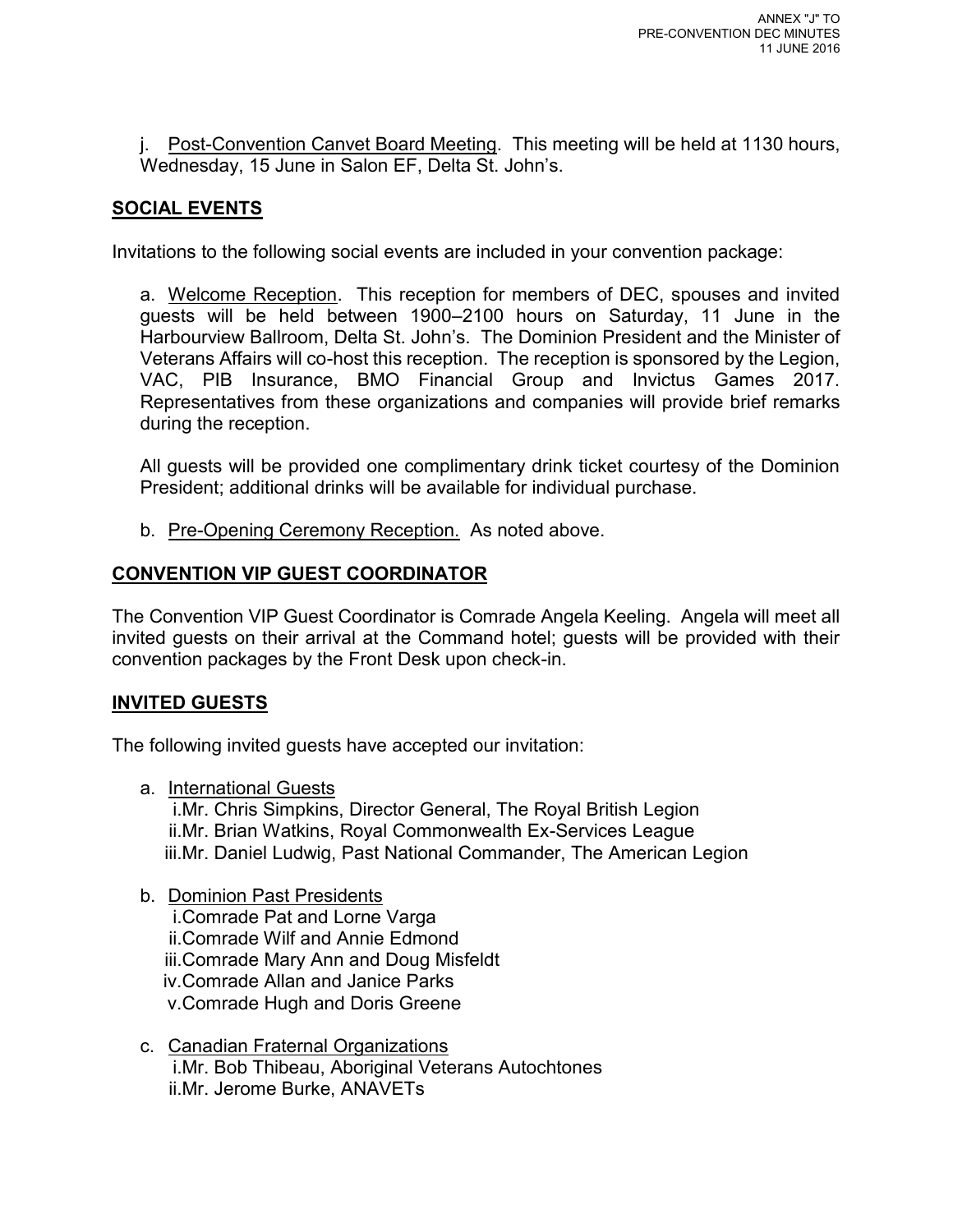- d. Dominion Command Zone Commanders i.Comrade Valerie Laucke, Commander, Europe Zone ii.Comrade Robert Edmonds, Western Zone USA Past Commander iii.Comrade Judy Miller, Eastern Zone USA Commander
- e. Veterans Affairs Canada

i.Hon. Kent Hehr, Minister, Veterans Affairs ii.Mr. Michel Doiron, Assistant Deputy Minister, Service Delivery iii.Colonel Rob Walker iv.Mr. Stephen Austin v.Mr. Lee Marshall vi.Mr. Ben Charland

f. Veterans Agencies

i.RAdm (ret'd) Barry Keeler, Last Post Fund ii.Mr. Guy Parent, Veterans Ombudsman iii.BGen (ret'd) David Kettle, Secretary General, Commonwealth War Graves **Commission** iv.Mr. Anthony Saez, Bureau of Pension Advocates v.Mr. Thomas Jarmyn, VRAB

g. Municipal/Provincial/Federal Government Organizations

i.Hon. Frank Fagan, Lieutenant-Governor ii.Hon Dwight Ball, Premier iii.Senator Joseph Day iv.Mayor Dennis O'Keefe v.Mr. Seamus O'Regan, MP vi.Ms. Irene Mathyssen, MP and Vice-Chair, ACVA vii.Mr. Alupa Clarke, MP, ACVA viii.Ms. Cathay Wagantall, MP, VA Critic ix.Ms. Alaina Lockhart, MP, VA Critic x.Ms. Lorraine Michael, MHA xi.Mr. Paul Davis, MHA xii.Mr. Tom Osborne, MHA xiii.Ms. Marianne Walsh xiv.Councillor Tom Hann xv.Councillor Jonathan Galgay

h. Cadet Leagues

i.Mr. Don Peckham, Navy League ii.BGen Kelly Woiden, Commander Cadet Formation, NDHQ

# i. Special Guests

i.Mrs. Sheila Anderson, National Silver Cross Mother ii.Mr. James Anderson, spouse of Sheila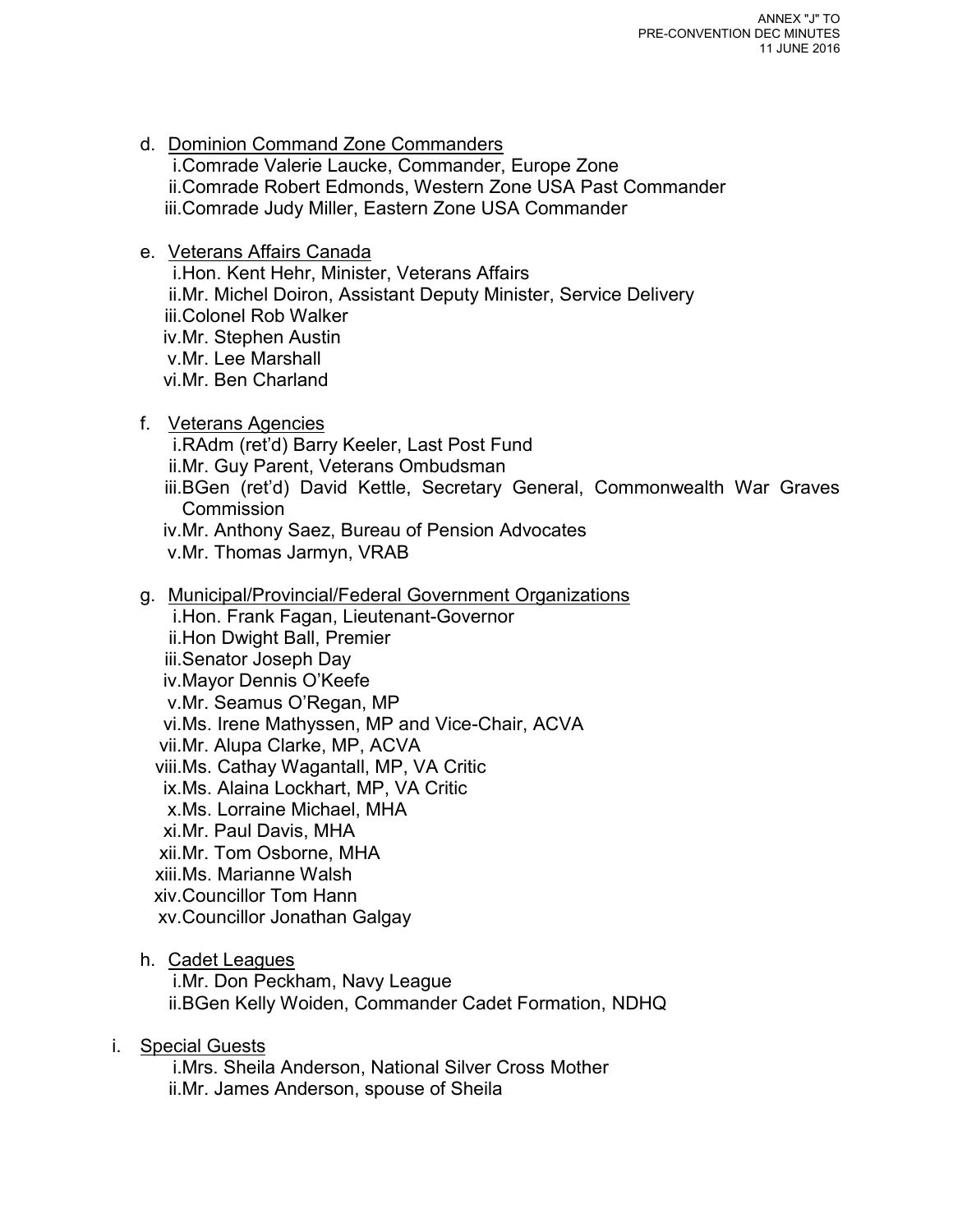iii.Cmdre Sean Cantelon, DGMWS iv.Col (ret'd) Jo-Anne MacDonald, CFMWS v.BGen Guy Chapdelaine, CAF Chaplain General vi.Dr. Chris Simpson, Past President, CMA vii.Mr. Charles Bergeron, CMA viii.Mr. Keith Hillier, CFLC ix.BGen Carl Turenne, Commander 5<sup>th</sup> Canadian Division x.Chief Superintendent Peter Clark, RCMP xi.D/Chief Ab Singleton, RNC xii.Commissioner Susan McMillan, Salvation Army xiii.Major John Goulding, Salvation Army xiv.LCdr Gerald Parsons, Stn Commander, CFS St. John's xv.CPO2 Al Dixon, Stn Chief, CFS St. John's xvi.LCol Paul Furlong, RNR xvii.Mr. Rick Mercer, Founders Award xviii.Valour Canada representative xix.Invictus Games representative xx.Comrade Manny Raspberry, ON Command, 2015 Pilgrimage of Remembrance xxi.Comrade Charles Piercey, NL Command, 2015 Pilgrimage of Remembrance

# **TRAVEL EXPENSES AND PER DIEM PERIODS**

Travel advances have been provided as requested. DEC members are to complete the Travel Expense (pink) Form as cheques for balances owed will be forwarded shortly after Convention. The per diem is \$90.00 per day as the hotel rooms are charged against Dominion Command's master account. Members are responsible for any incidental expenses charged to their room.

# **FUTURE CONVENTION ACTIVITIES**

The following is a list of activities regarding future conventions:

a. 2018 Convention, Winnipeg, MB, 25-29 August 2018. No new developments.

b. 2020 Convention, Saskatoon, SK, 22-26 August 2020. No new developments

c. 2022 Convention, Saint John, NB, 20-24 August 2022. No new developments

I move the acceptance of my report.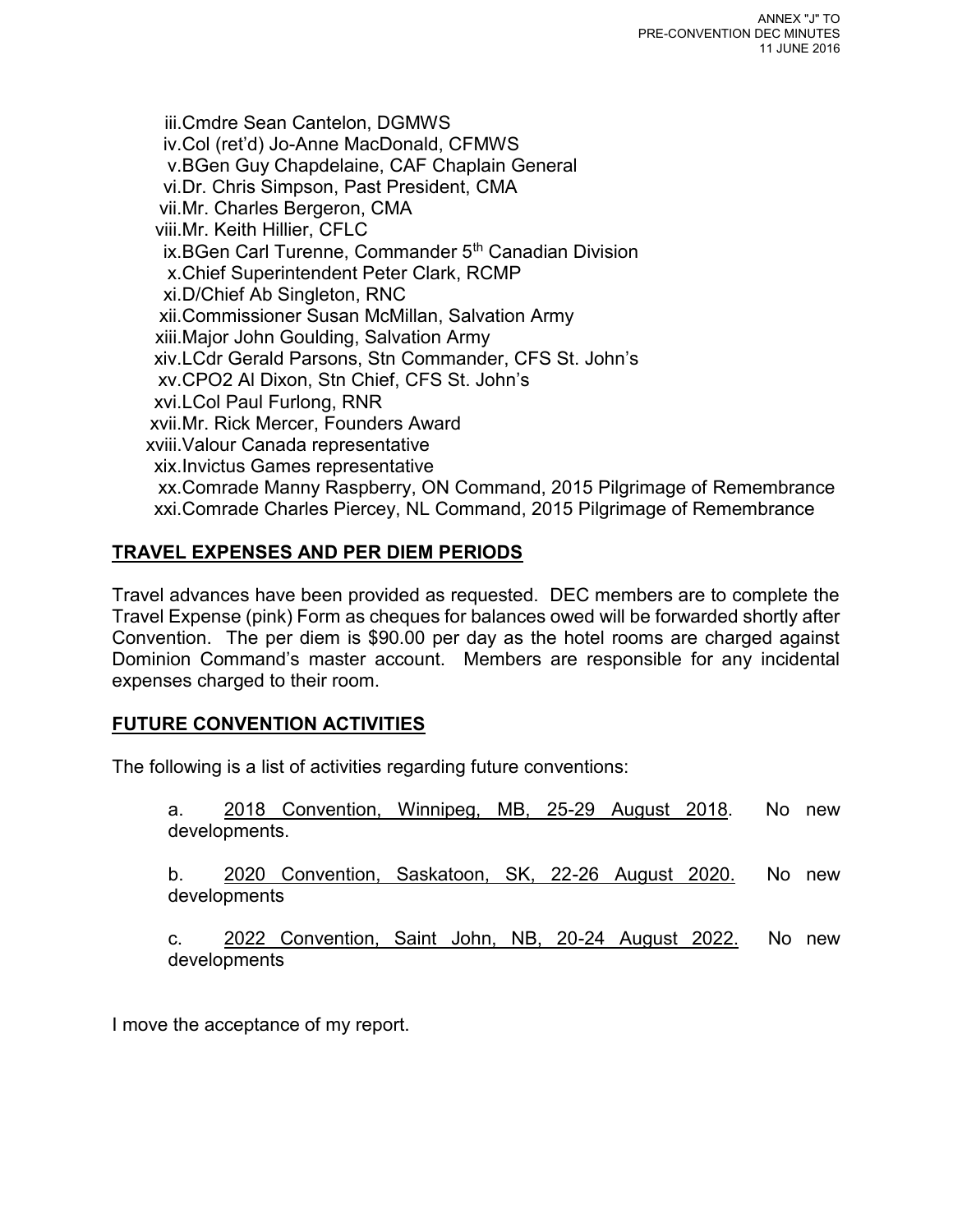# **46th DOMINION CONVENTION DAILY PROCEDURES FRIDAY, 10 JUNE**

**Revised: 12 May 2016**

| Time<br>(hrs) | <b>Event</b>                                                       | <b>Duration</b><br>(mins) |
|---------------|--------------------------------------------------------------------|---------------------------|
| 1330          | R&A / LAC Meeting<br>Pippy Salon, SJCC                             |                           |
| 1400          | Dominion / Provincial Secretaries' Meeting<br>Bonavista Bay, Delta |                           |

# **46th DOMINION CONVENTION**

**DAILY PROCEDURES** 

# **SATURDAY, 11 JUNE**

| <b>Time</b><br>(hrs) | <b>Event</b>                                                                                                                                                      | <b>Duration</b><br>(mins) |
|----------------------|-------------------------------------------------------------------------------------------------------------------------------------------------------------------|---------------------------|
| 0900                 | <b>DEC</b> Meeting<br>Salon CD, Delta                                                                                                                             |                           |
| 0900                 | Registration and Exhibitor Area Open<br>Bannerman Ballroom / Lobby, SJCC                                                                                          | Until<br>1700             |
| 1300                 | <b>TVS Meeting</b><br>Bonavista Bay, Delta                                                                                                                        | Until<br>1700             |
| 1300-<br>1400        | Workshop 1: Welcoming Members:<br>Getting the Grump out of the Legion<br>Salon A, Delta                                                                           | 60                        |
| 1430-<br>1530        | Workshop 2: Marketing Membership:<br>Ways to Help Recruit, Renew, Retain<br>Salon A, Delta                                                                        | 60                        |
| 1430-<br>1600        | <b>OSI Meeting</b>                                                                                                                                                |                           |
| 1600-<br>1700        | Workshop 3: Membership and Technology:<br>Making Enrollment and Processing Easier; An<br>Introduction to the New Membership Software<br>Program<br>Salon A, Delta | 60                        |
| 1600                 | Parade Marshal's Meeting & Commemorative Ceremony Briefing<br>Brownsdale, Delta                                                                                   | 60                        |
| 1630                 | <b>Whips Meeting</b><br>Pippy Salon, SJCC                                                                                                                         | 30                        |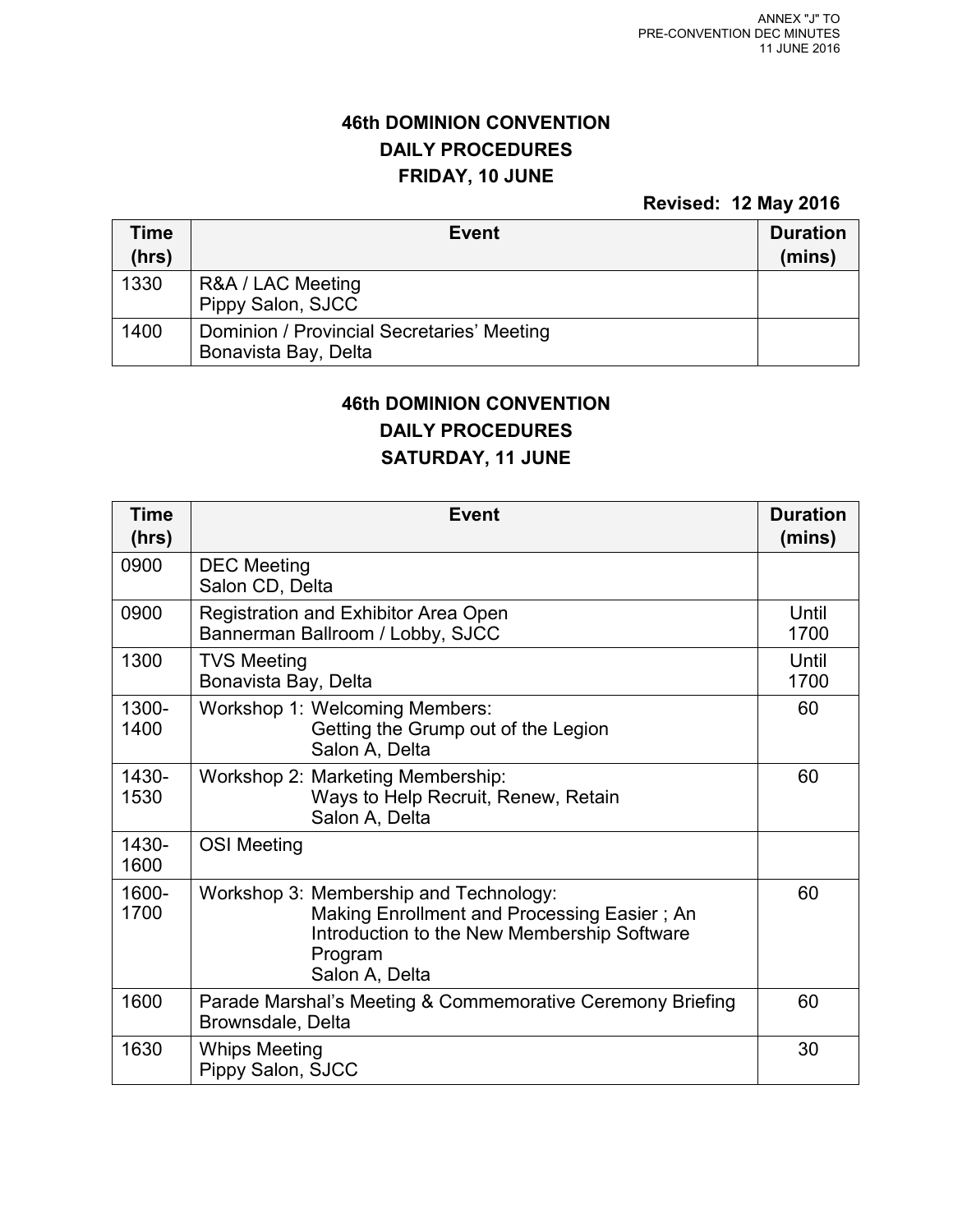| Time<br>(hrs) | <b>Event</b>                                                  | <b>Duration</b><br>(mins) |
|---------------|---------------------------------------------------------------|---------------------------|
| 1900          | Dominion President's Reception<br>Harbourview Ballroom, Delta | Until<br>2100             |

# **46th DOMINION CONVENTION DAILY PROCEDURES SUNDAY, 12 JUNE**

| <b>Time</b><br>(hrs) | <b>Event</b>                                                                | <b>Duration</b><br>(mins) |
|----------------------|-----------------------------------------------------------------------------|---------------------------|
| 0800                 | Registration and Exhibitor Area Open<br>Bannerman Ballroom / Lobby, SJCC    |                           |
| 0930                 | Parade Form Up<br><b>Temperance and Water Streets</b>                       |                           |
| 1000                 | Parade and Commemorative Ceremony<br><b>National War Memorial</b>           |                           |
| 1130                 | <b>Opening Ceremony VIP Reception</b><br>Victoria Salon, SJCC               |                           |
|                      | Doors to Convention Floor open<br>Bowring Ballroom, SJCC                    |                           |
| 1200                 | <b>Entertainment Prelude</b><br>Bowring Ballroom, SJCC                      | 45                        |
| 1300                 | <b>Opening Ceremony</b><br>Bowring Ballroom, SJCC                           | 60                        |
| 1400                 | Video Message from Governor General<br>Intro: T. Eagles                     | 6                         |
| 1406                 | <b>Remarks: NL Command</b>                                                  | 6                         |
| 1412                 | Remarks: Mayor of St. John's                                                | 6                         |
| 1418                 | <b>Remarks: Premier of NL</b>                                               | 6                         |
| 1424                 | Remarks: Lieutenant-Governor of NL<br><b>Official Opening of Convention</b> | 10                        |
| 1434                 | T. Eagles / L. Murray<br>Loyalty Resolution to the Queen                    | 6                         |
| 1440                 | <b>Invited Guests escorted from Convention Floor</b>                        | 10                        |
| 1450                 | Keynote Address: Minister of Veterans Affairs                               | 20                        |
| 1510                 | <b>Thank Minister and Minister departs</b><br><b>T. Eagles</b>              | 5                         |
| 1515                 | Procedures Report and Chairman's Remarks<br>J. Frost                        | 5                         |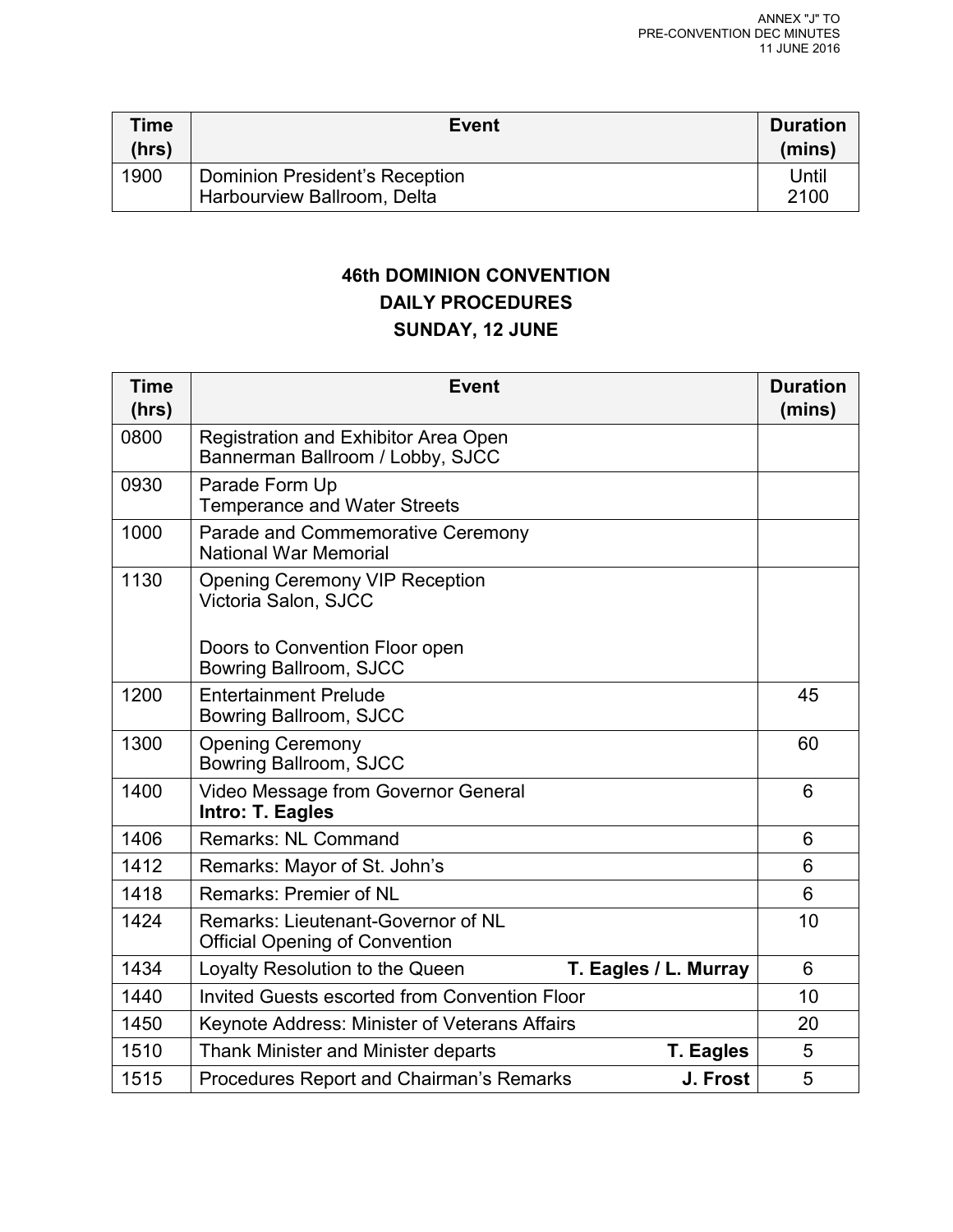| <b>Time</b><br>(hrs) | Event                                 |                      | <b>Duration</b><br>(mins) |
|----------------------|---------------------------------------|----------------------|---------------------------|
| 1520                 | <b>Grand President's Report</b>       | L. Murray            | 10                        |
| 1530                 | Dominion President's Report           | T. Eagles            | 15                        |
| 1545                 | <b>Dominion Treasurer's Report</b>    | M. Barham            | 20                        |
| 1605                 | Nominations for all Elected Positions | <b>M.A. Misfeldt</b> | 15                        |
| 1620                 | <b>Provincial Caucuses</b>            |                      |                           |

# **46th DOMINION CONVENTION DAILY PROCEDURES MONDAY, 13 JUNE**

| <b>Time</b><br>(hrs) | <b>Event</b>                                     |                                                                    | <b>Duration</b><br>(mins) |
|----------------------|--------------------------------------------------|--------------------------------------------------------------------|---------------------------|
| 0830                 | Opening Invocation                               | Padre                                                              | 5                         |
| 0835                 | <b>LAC Chairman Announcements</b>                | <b>B.</b> Lawrence                                                 | 5                         |
| 0840                 | Queen's Response to Loyalty Resolution           | J. Frost                                                           | 5                         |
| 0845                 | <b>Procedures Report</b>                         | J. Frost                                                           | 5                         |
| 0850                 | <b>Credentials Report</b>                        | P. Hillier                                                         | 5                         |
| 0855                 | <b>Second Call for Nominations</b>               | <b>M.A. Misfeldt</b>                                               | 15                        |
|                      | Dominion President (close nominations)           |                                                                    |                           |
|                      | First Vice President (close nominations)         |                                                                    |                           |
|                      | <b>Vice Presidents</b>                           |                                                                    |                           |
|                      | Treasurer                                        |                                                                    |                           |
|                      | Chairman                                         |                                                                    |                           |
| 0910                 | <b>Election of Dominion President</b>            | <b>M.A. Misfeldt</b>                                               | 10                        |
| 0920                 | <b>Election of First Vice President</b>          | <b>M.A. Misfeldt</b>                                               | 20                        |
| 0940                 | Address<br>Intro: T. Eagles                      | <b>Mrs. Sheila Anderson</b><br><b>National Silver Cross Mother</b> | 10                        |
| 0950                 | Dominion Secretary's Report                      | <b>B.</b> White                                                    | 20                        |
| 1010                 | Presentation:<br>Intro: B. White                 | R. Hayley / K. Harris<br><b>Membership Software System</b>         | 15                        |
| 1025                 | <b>Resolutions Committee Report</b>              | <b>T. Eagles</b>                                                   | 5                         |
| 1030                 | Committee Reports and Resolutions (20 mins each) |                                                                    | 60                        |
|                      | <b>DEC</b>                                       | T. Eagles                                                          |                           |
|                      | <b>Veterans, Service and Seniors</b>             | <b>T. Eagles</b>                                                   |                           |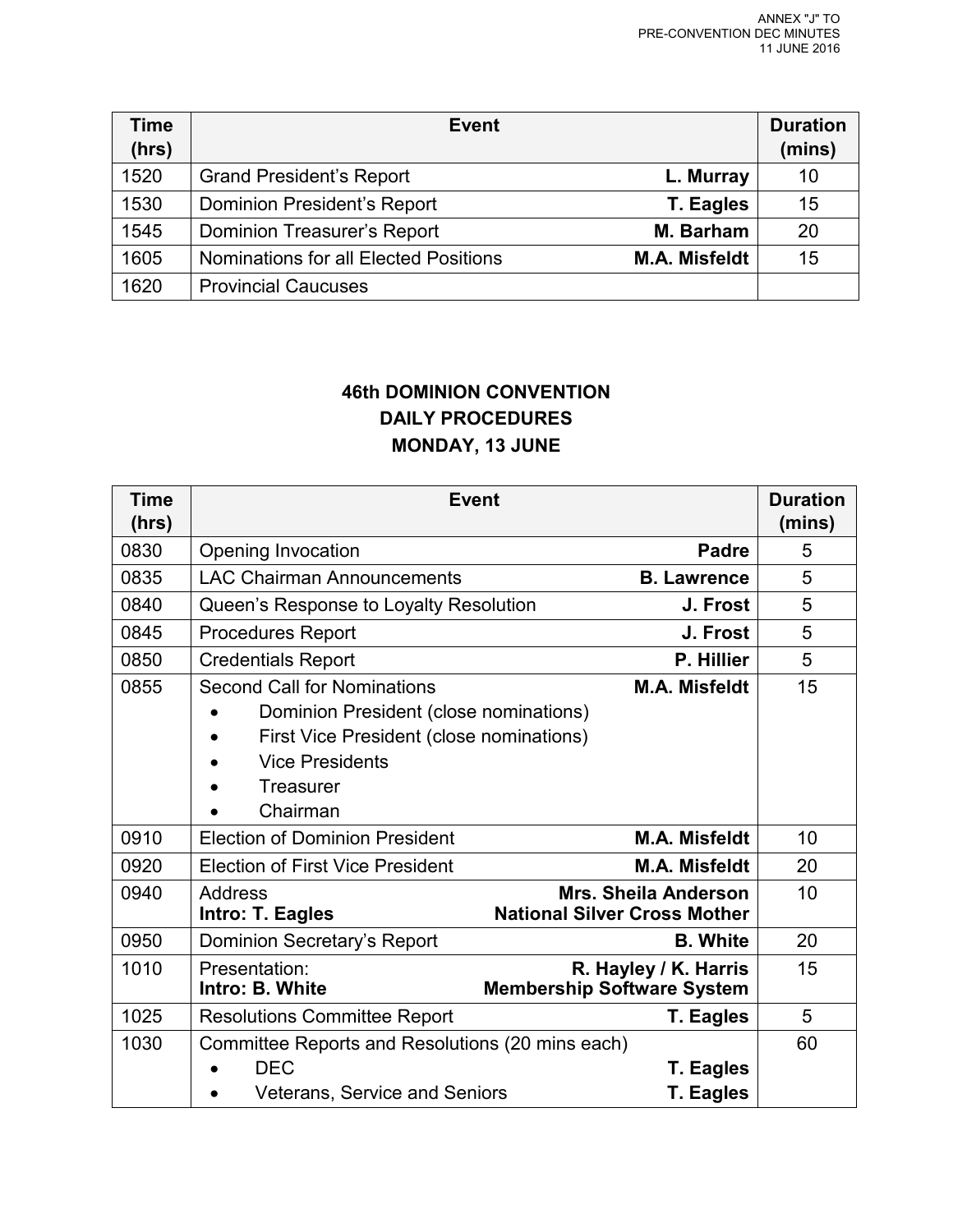|      | Poppy and Remembrance<br>$\bullet$                                  | E. Pigeau                                                                            |    |
|------|---------------------------------------------------------------------|--------------------------------------------------------------------------------------|----|
| 1130 | Presentation:<br>Intro: T. Eagles                                   | <b>Founders Award</b>                                                                | 20 |
| 1150 | Time for second ballot for election of First Vice President         |                                                                                      | 20 |
| 1210 | Greetings<br>Intro: T. Eagles                                       | <b>Guy Parent</b><br>Veterans' Ombudsman                                             | 5  |
| 1215 | Committee Reports and Resolutions (20 mins each)                    |                                                                                      | 60 |
|      | Membership and Outreach                                             | T. Irvine / D. Flannigan                                                             |    |
|      | Sports                                                              | A. Paquette                                                                          |    |
|      | Defence and Security                                                | R. Blanchette                                                                        |    |
| 1300 | DEADLINE FOR NON-CONCURRED RESOLUTIONS<br><b>TO BE BROUGHT BACK</b> |                                                                                      |    |
| 1315 | Presentation:                                                       | <b>Commodore Sean Cantelon</b><br>Col (ret'd) Jo-Anne MacDonald<br><b>CFMWS</b>      | 20 |
| 1335 | <b>Close Nominations. Election of Vice Presidents</b>               | <b>M.A. Misfeldt</b>                                                                 | 20 |
| 1355 | Greetings<br>Intro: T. Eagles                                       | <b>Daniel Ludwig</b><br><b>Past National Commander</b><br><b>The American Legion</b> | 5  |
| 1400 | Committee Reports and Resolutions (20 mins each)                    |                                                                                      | 60 |
|      | <b>Ritual and Awards</b>                                            | R. Goebel                                                                            |    |
|      | <b>Constitution and Laws</b>                                        | J. Rycroft                                                                           |    |
|      | <b>Dominion Convention</b>                                          | <b>T. Eagles</b>                                                                     |    |
| 1500 | Greetings:                                                          | <b>Mr. Chris Simpkins</b>                                                            | 5  |
|      | Intro: T. Eagles                                                    | <b>Director General</b><br><b>The Royal British Legion</b>                           |    |
| 1505 | Committee Reports and Resolutions (20 mins each)                    |                                                                                      | 80 |
|      | <b>Veterans Consultation Group</b>                                  | L. Murray                                                                            |    |
|      | Focus on the Future                                                 | <b>T. Eagles</b>                                                                     |    |
|      | Leadership Development                                              | E. Pigeau                                                                            |    |
|      | Centennial                                                          | M. Barham                                                                            |    |
| 1625 | Presentation:                                                       | <b>Valour Canada</b>                                                                 | 15 |
|      | Intro: T. Eagles                                                    |                                                                                      |    |
| 1640 | <b>Committee Reports</b>                                            |                                                                                      | 10 |
|      | <b>TVS</b>                                                          | C. Paul                                                                              |    |
| 1650 | <b>LAC Chairman Announcements</b>                                   | <b>B. Lawrence</b>                                                                   | 5  |
| 1655 | <b>Adjournment</b>                                                  |                                                                                      |    |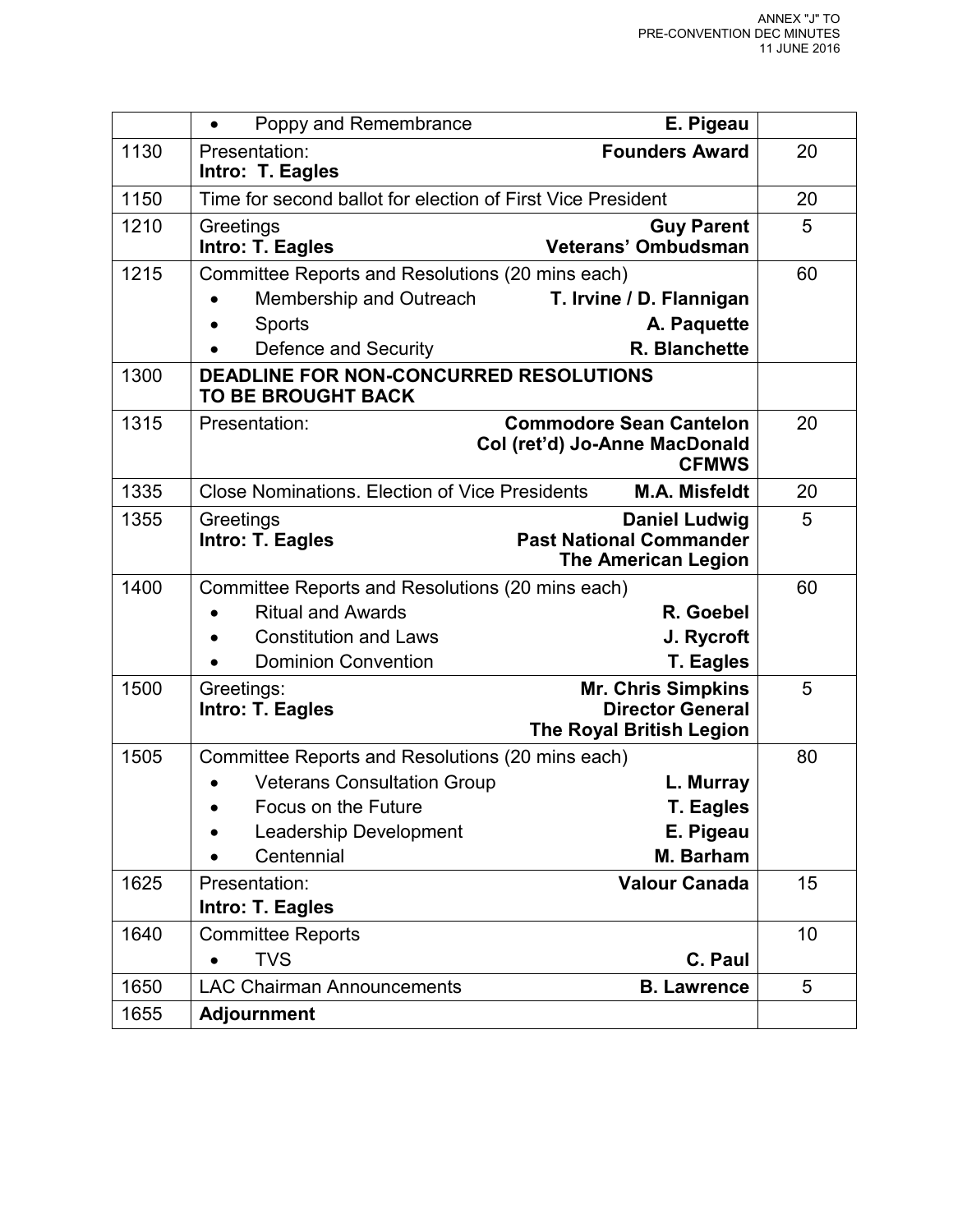# **46th DOMINION CONVENTION DAILY PROCEDURES TUESDAY, 14 JUNE**

| <b>Time</b>   | <b>Event</b>                                          |                                                                     | <b>Duration</b> |
|---------------|-------------------------------------------------------|---------------------------------------------------------------------|-----------------|
| (hrs)<br>0830 | Invocation                                            | <b>Padre</b>                                                        | (mins)<br>5     |
| 0835          | <b>LAC Chairman Announcements</b>                     | <b>B. Lawrence</b>                                                  | 5               |
| 0840          | <b>Procedures Report</b>                              | J. Frost                                                            | 5               |
| 0845          | <b>Credentials Report</b>                             | P. Hillier                                                          | 5               |
| 0850          | <b>Close Nominations and Election of Treasurer</b>    | <b>M.A. Misfeldt</b>                                                | 20              |
| 0910          | <b>Video Greetings:</b><br>Intro: T. Eagles           | <b>General Jonathan Vance</b><br><b>Chief of the Defence Staff</b>  | 5               |
| 0915          | Keynote Address:<br>Intro: T. Eagles                  | <b>BGen Carl Turenne</b><br>Commander, 5 <sup>th</sup> Cdn Division | 20              |
| 0935          | <b>Comments on RCEL</b>                               | <b>Brian Watkins</b>                                                | 10              |
| 0945          | <b>RCEL Report and Call for donations</b>             | <b>T. Eagles</b>                                                    | 40              |
|               | <b>CEL</b> donations                                  | R                                                                   |                 |
| 1025          | Presentation:<br>Intro: T. Eagles                     | <b>Invictus Games Toronto 2017</b>                                  | 20              |
| 1045          | <b>Report of Canvet Board</b>                         | D. Flannigan                                                        | 30              |
| 1115          | Greetings:<br>Intro: T. Eagles                        | <b>Cadet Leagues and BGen Kelly Wolden</b>                          | 15              |
| 1130          | <b>Close Nominations and Election of Chairman</b>     | <b>M.A. Misfeldt</b>                                                | 20              |
| 1150          | Presentation:<br>Intro: E. Pigeau                     | <b>Pilgrimage of Remembrance</b>                                    | 20              |
| 1210          | <b>Brought Back Resolutions</b>                       |                                                                     | 30              |
| 1240          | Presentation:<br>Intro: T. Eagles                     | Dr. Chris Simpson<br><b>Canadian Medical Association</b>            | 15              |
| 1255          | <b>Brought Back Resolutions</b>                       |                                                                     | 30              |
| 1325          | <b>Dominion Treasurer: Budget</b>                     | M. Barham                                                           | 30              |
| 1355          | <b>Other Business</b>                                 | J. Frost                                                            | 60              |
| 1455          | <b>Installation Ceremony</b>                          | L. Murray                                                           | 40              |
| 1535          | <b>Address</b>                                        | <b>Dominion President</b>                                           | 20              |
| 1555          | <b>Closing Benediction</b><br><b>Closing Ceremony</b> | <b>Padre</b><br>Chairman                                            | 20              |
| 1615          | 2018 Dominion Convention                              | R. Bennett                                                          | 15              |
| 1630          | <b>LAC Chairman Closing Announcements</b>             | <b>B. Lawrence</b>                                                  | 5               |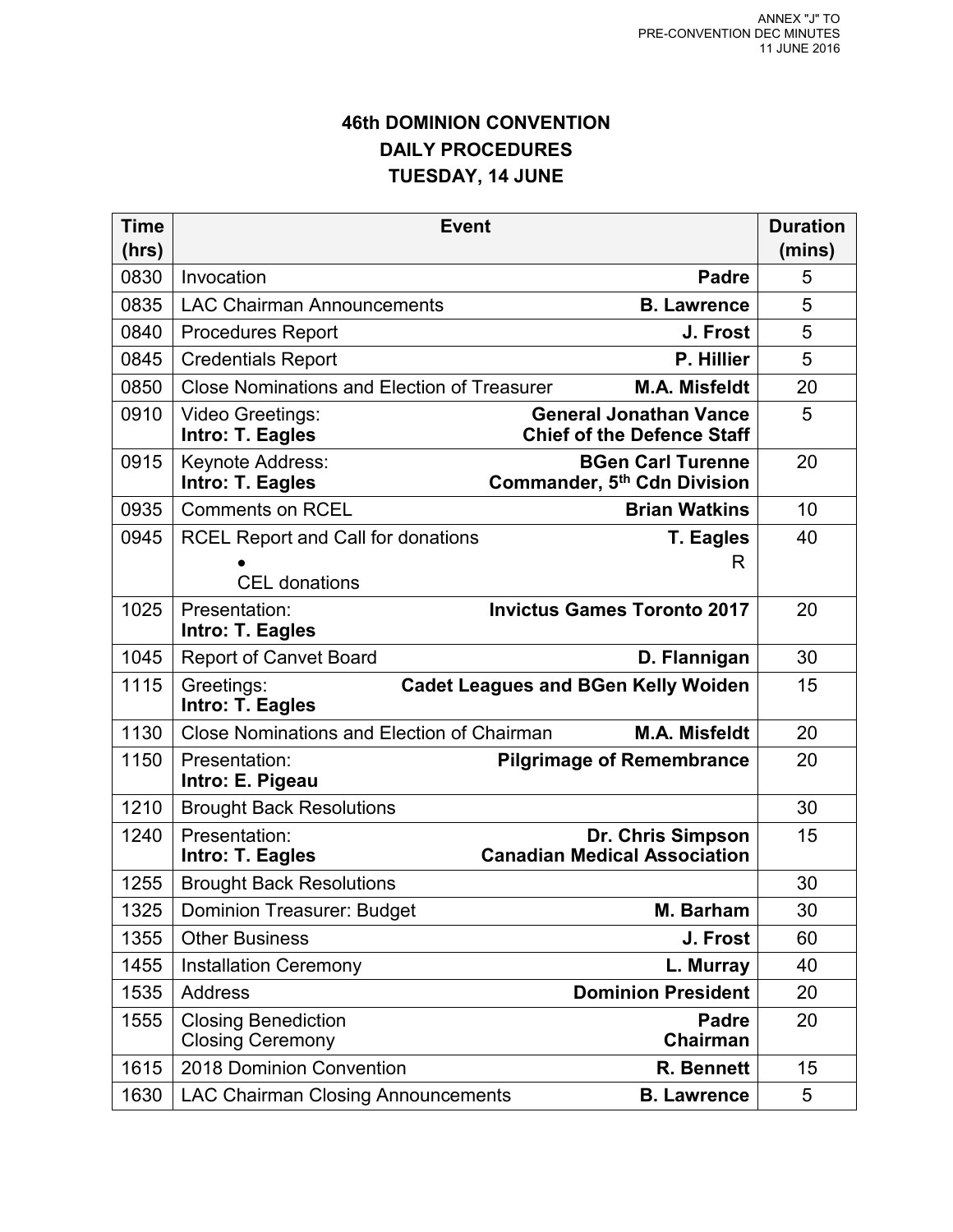| <b>Time</b><br>(hrs) | <b>Event</b>       | <b>Duration</b><br>(mins) |
|----------------------|--------------------|---------------------------|
|                      | 1635   Adjournment |                           |

# **46th DOMINION CONVENTION DAILY PROCEDURES WEDNESDAY, 15 JUNE**

| Time<br>(hrs) | <b>Event</b>                                   | <b>Duration</b><br>(mins) |
|---------------|------------------------------------------------|---------------------------|
| 0900          | <b>SEO Meeting</b><br>Salon EF, Delta          | 60                        |
| 1030          | <b>DEC</b> Meeting<br>Salon EF, Delta          | 60                        |
| 1130          | <b>Canvet Board Meeting</b><br>Salon EF, Delta | 30                        |

# **ORDER OF MARCH**

Provincial Commands are to be formed up according to the distance they have traveled to be at the Convention. Distances were determined using Google Earth and measured from Provincial Command Headquarters.

- 1. **Royal Newfoundland Constabulary Mount Unit (TBC)**
- **Colour Party**
- 3. **The Royal Newfoundland Regiment Band**
- 4. Dominion Command (SEO's)
- 5. BC/Yukon Command
- 6. Alberta/NWT Command.
- 7. Saskatchewan Command
- 8. **Combined Pipes and Drums**
- Manitoba/NWO Command
- 10. Ontario Command
- 11. **The Church Lads Brigade Band**
- 12. Quebec Command
- 13. New Brunswick Command
- 14. Prince Edward Island Command
- 15. Nova Scotia/Nunavut Command
- 16. **Signal Hill Tattoo Fife and Drums**
- Newfoundland-Labrador Command
- 18. **Canadian Army Veterans Motorcycle Club, Freedom Riders Motorcycle Club (TBC), Legion Riders.**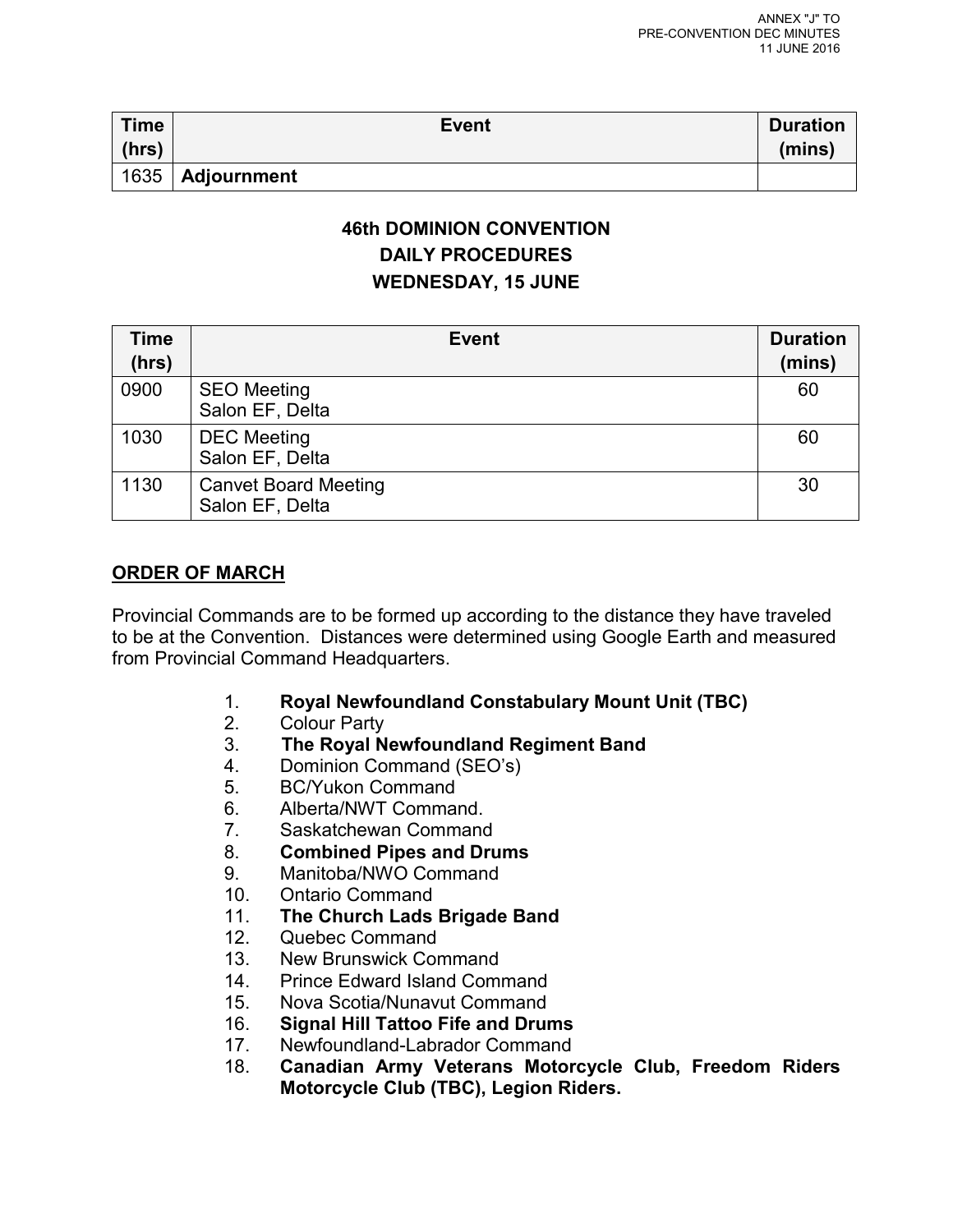# **PARADE ROUTE**



2016 DOMINION CONVENTION - THE ROYAL CANADIAN LEGION

PARADE MAP (ST. JOHN'S DOWNTOWN)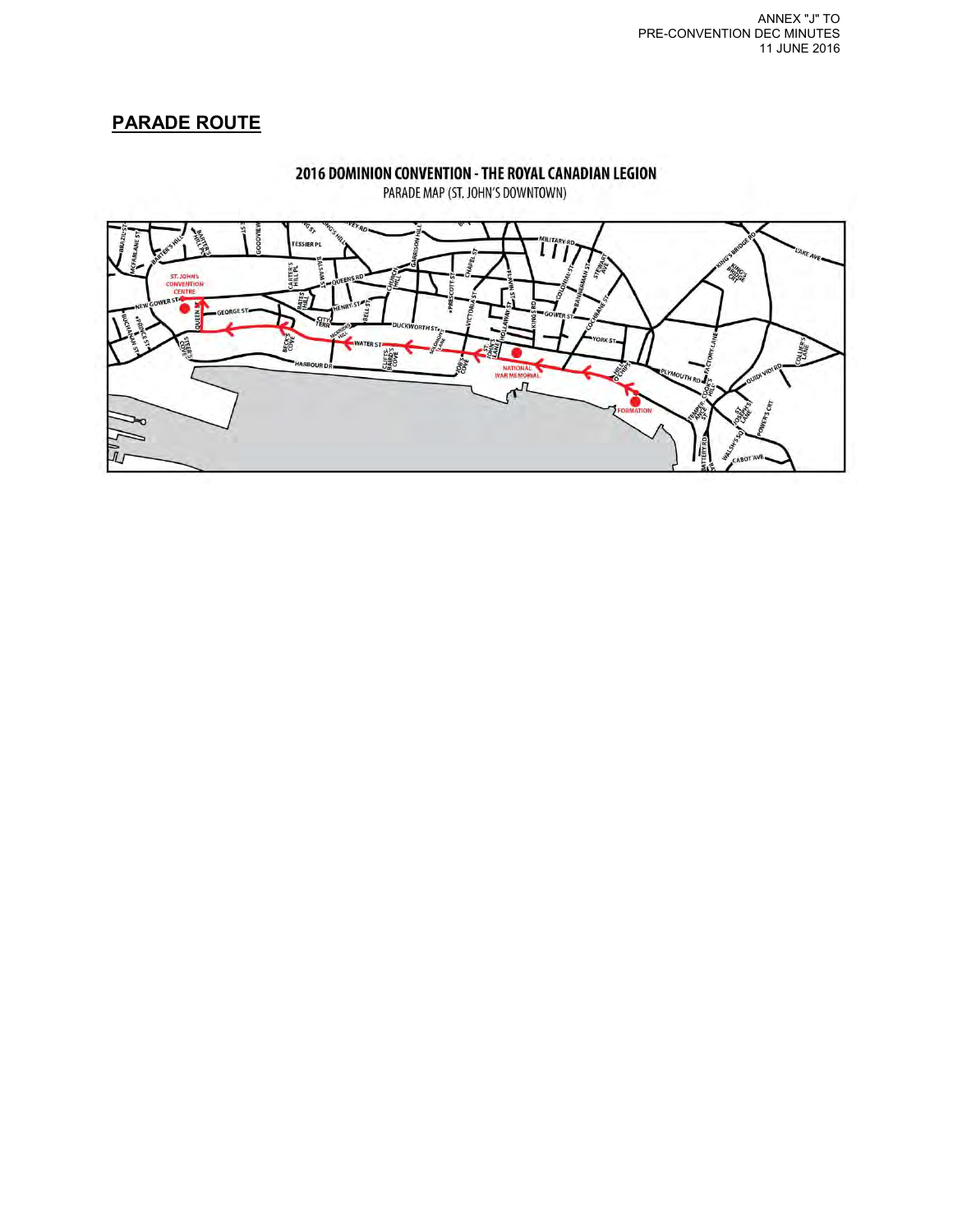#### **REPORT OF THE DOMINION COMMAND VETERANS, SERVICE AND SENIORS COMMITTEE TO THE DOMINION EXECUTIVE COUNCIL 11 June 2016**

**65-1** 

| T. Eagles        | Chair                     |
|------------------|---------------------------|
| D. Flannigan     | <b>Vice-Chair</b>         |
| C. Strong        | <b>Member</b>             |
| <b>B. Julian</b> | <b>Member</b>             |
| R. Trowsdale     | <b>Member</b>             |
| M. Tremblay      | <b>Member</b>             |
| G. O'Dair        | <b>Ex-Officio Seniors</b> |
| L. Murray        | <b>Ex-Officio Member</b>  |
| R. McInnis       | <b>Secretary</b>          |
| <b>C. Gasser</b> | <b>A/Secretary</b>        |
|                  |                           |

#### **GENERAL**

The Veterans, Service and Seniors Committee continues to maintain a more active advocacy stance while maintaining its focus on proving, day in and day out, to all Canada's Veterans including serving CAF and RCMP members and their families that The Legion cares.

Since the previous report to DEC on 16 April 2016, the VSS Committee has not had any meetings.

On 9-10 May 2016, VAC hosted a Veterans Summit in Ottawa, in addition to Veteran organizations, the attendees included members of the Minister's Advisory Committees.

On 12 May 2016, The Royal Ottawa officially opened the new Brain Imaging Centre, a state of the art research facility featuring a new PET-MRI machine which is the first of its kind in Canada solely dedicated to mental health research.

There have been no further significant developments or issues to report.

This is my report and I move its adoption.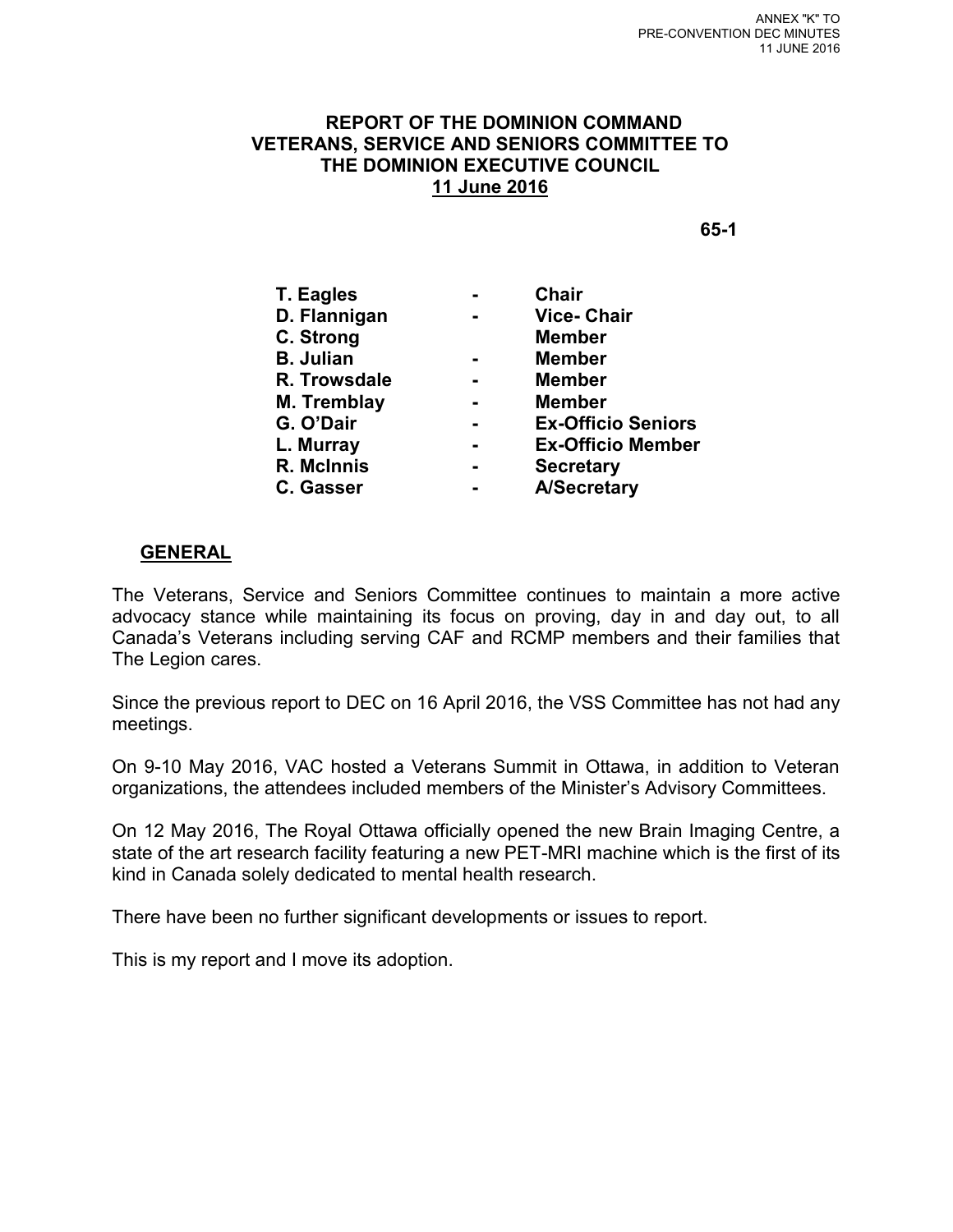# **REPORT OF THE DOMINION COMMAND LEADERSHIP DEVELOPMENT COMMITTEE TO DOMINION EXECUTIVE COUNCIL 11 JUNE 2016**

**File: 40-2** 

| E. Pigeau            |                | Chairman             |
|----------------------|----------------|----------------------|
| J. Frost             |                | <b>Vice Chairman</b> |
| <b>M.A. Misfeldt</b> | $\blacksquare$ | <b>Member</b>        |
| G. Moore             |                | <b>Member</b>        |
| P. Varga             |                | <b>Member</b>        |
| S. Clark             |                | <b>Secretary</b>     |

# **GENERAL**

The committee met last by teleconference on 11 May 2016.

#### **MODULES ON LEGION WEBSITE**

I am pleased to report that modules have been placed on the Dominion Command website under the *Committee Resources* link. It is anticipated that all modules will be uploaded prior to the 2016 Dominion Convention.

The next phase of the committee's work will focus on promoting the program and updating the modules as required. Also proposed is the development of an on-line library of seminars that Commands and branches may have already prepared on various Legionrelated topics. These seminars would complement and enhance the modules.

I move the acceptance of my report.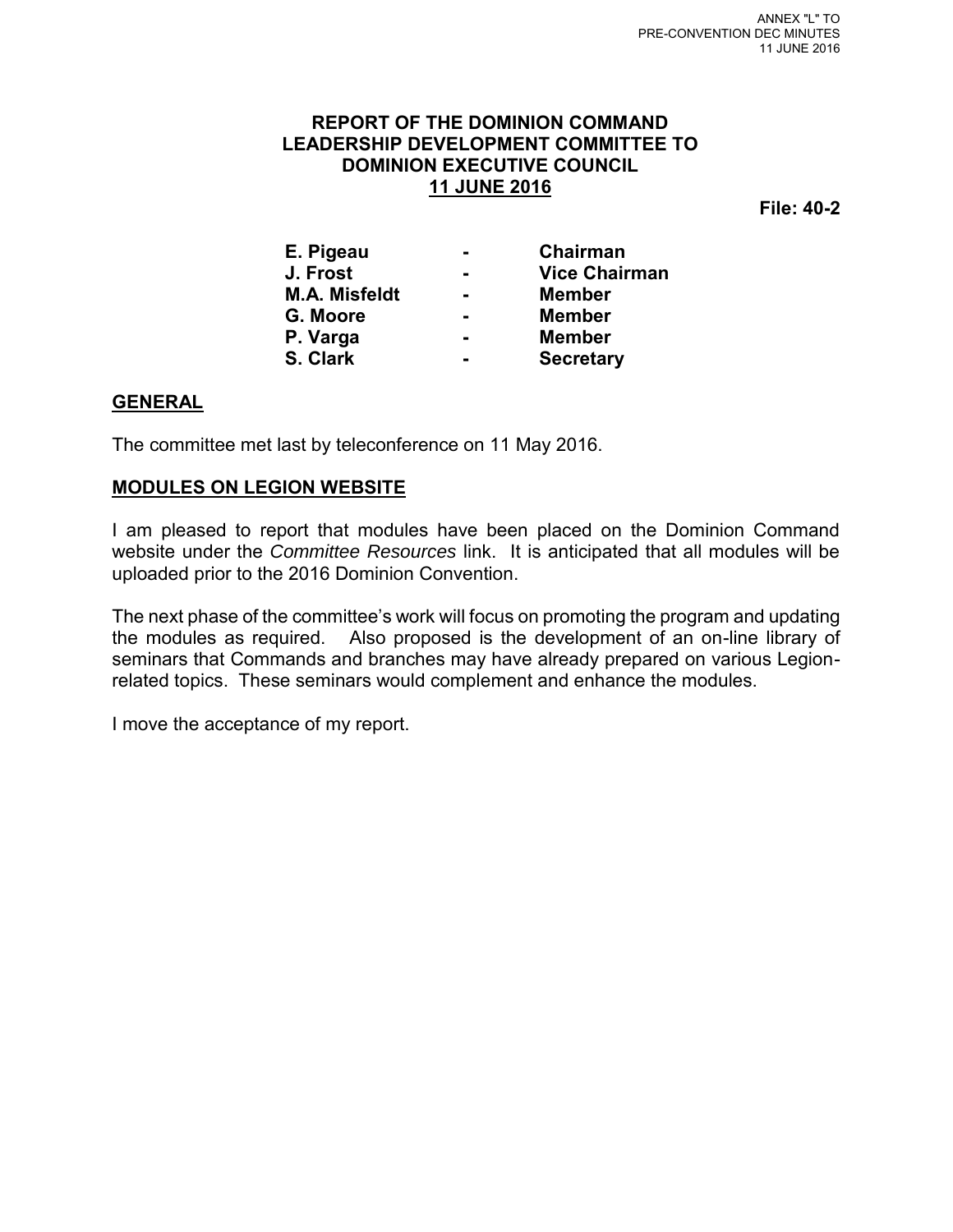# **REPORT OF CANVET PUBLICATIONS LTD. TO DOMINION EXECUTIVE COUNCIL 11 June 2016**

- 
- **D. Flannigan Board Chairman**
- **T. Eagles Board Vice-Chairman** 
	-
- **Secretary**
- **M. Barham Director**
- **J. Frost Director**
- **T. Irvine Director** 
	-
- 
- **G. Moore Director**
- 
- **A. Paquette Director**
- **E. Pigeau Director**

# **INTRODUCTION**

This is a very good year. For the first time in decades the circulation at *Legion Magazine* has increased for four issues running. The magazine is well positioned to continue operations without an increase in the cost of an annual subscription to the end of 2020, fulfilling its obligation to the 2010 Dominion Convention.

# **SUBSIDY REVENUE**

The magazine has received \$729,607, which represents \$43,379 more in funding than last year and is the highest amount of subsidy in the history of Canvet.

The magazine has been a recipient of one form of subsidy or another for over fifty years and this revenue stream is vital to our operations. The government must continue to be confident that *Legion Magazine* is an independent operation. They have listed as ineligible any periodicals "that primarily report on the activities or promotes the interests of the organization."

Over the last fifteen years this funding has saved *Legion Magazine* almost seven million dollars. It is essential for our survival. Canvet remains optimistic and has budgeted accordingly.

# **AWARDS**

*Legion Magazine* has been nominated for three National Magazine Awards. One of them is in the category of Service journalism for the 2015 March/April issue, Veterans Benefits Guide written by Tom MacGregor, Sharon Adams, Adam Day and Ellen O'Connor. This underlines a change in the media's attention to veteran issues and can only help the cause. The other two are for a feature article on veterans by Sharon Adams and Adam Day as well as the Special Interest Publication The Fight For Italy.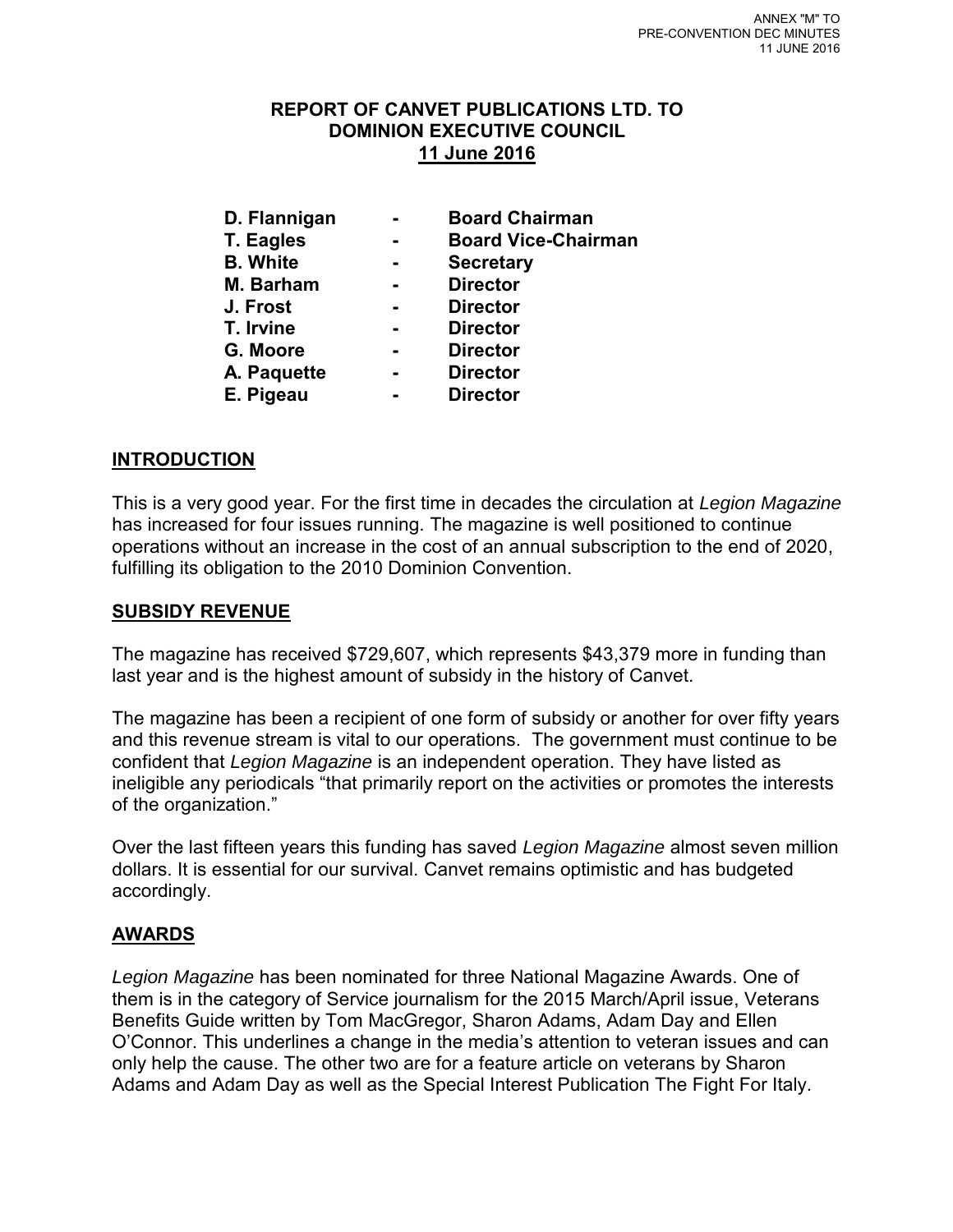# **MEMBER BENEFITS PACKAGE**

Two new corporations, IRIS: The Visual Group and Safe Step Walk-in Tub Co. are in the process of joining The Royal Canadian Legion's Member Benefits Package.

# **CONCLUSION**

I move the adoption of my report.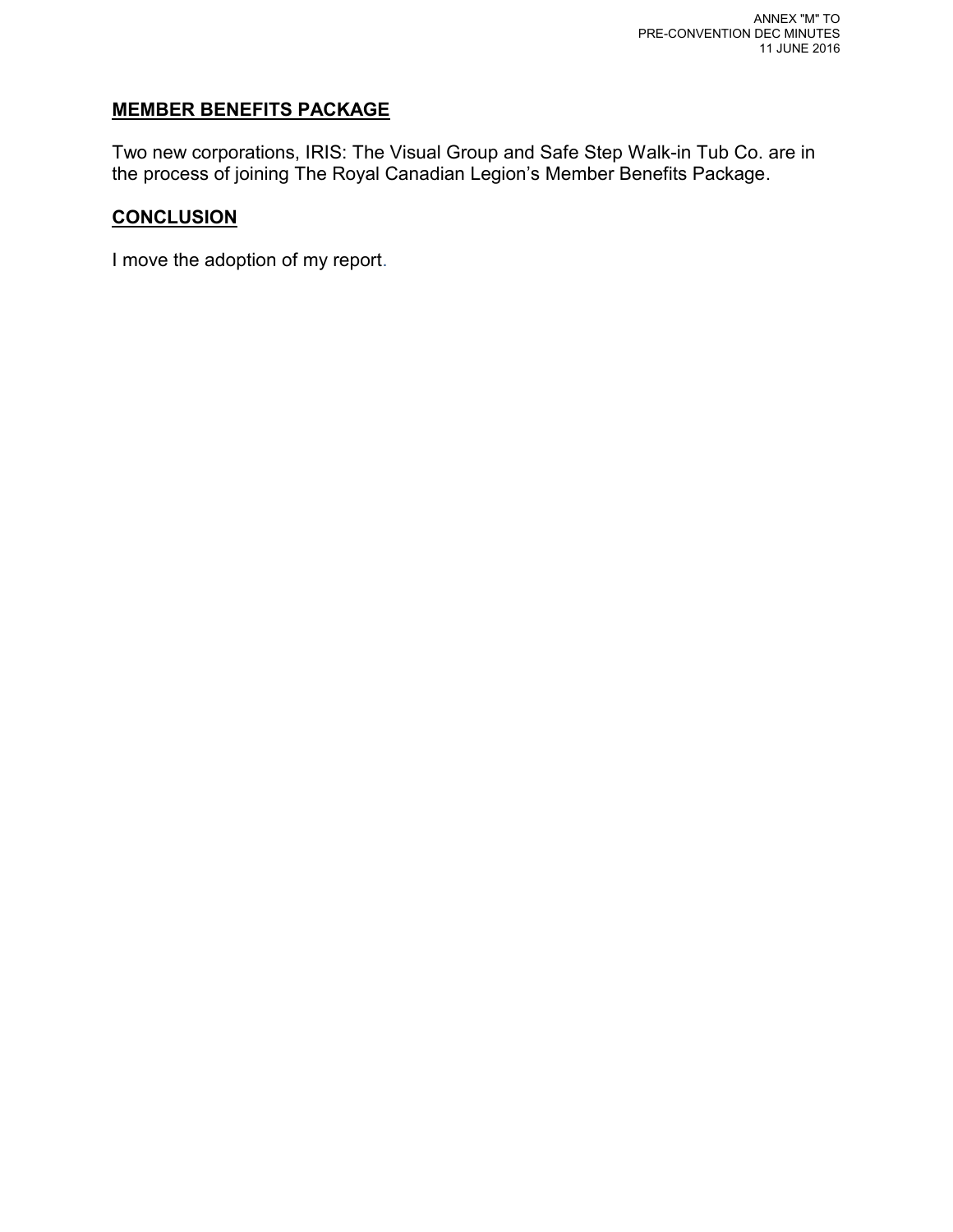# *Membership Committee Report*

# *Tuberculous Veterans Section (TVS)*

# *May 27, 2016*

**File 23:1**

# *General By Laws – Article II*

# **T.V. Section**

**224.** Applicants for Legion membership who also meet the more restrictive criteria at Section 225 may choose to be assigned to the Tuberculous Veterans Section. Subject to the consent of such applicants individually, their membership shall be included in the nearest Tuberculous Veterans Section branch. Application forms of such applicants shall be clearly endorsed "Tuberculous Veterans Section".

**225.** Membership in the Tuberculous Veterans Section is restricted as follows:

a. Life, ordinary and associate membership in the Tuberculous Veterans Section is open only to a person who is:

i. tuberculous or respiratory disabled; or

ii. the child, adopted child, stepchild, grandchild, sibling, niece, nephew, widow/er, parent or spouse of a tuberculous or respiratory disabled, life or ordinary member; or

iii. the spouse of an associate member who qualified under Sub-section 225.a.ii

b. Affiliate membership in the Tuberculous Veterans Section is only open to a person who is:

i. tuberculous or respiratory disabled; or

ii. a professional who is or was engaged in treatment or research of tuberculosis or other related respiratory disability.

**226.** Dual branch membership is permitted only in the following circumstances:

a. Any life, ordinary, associate or affiliate member of a Tuberculous Veterans Section branch may become a life, ordinary, associate or affiliate member of any branch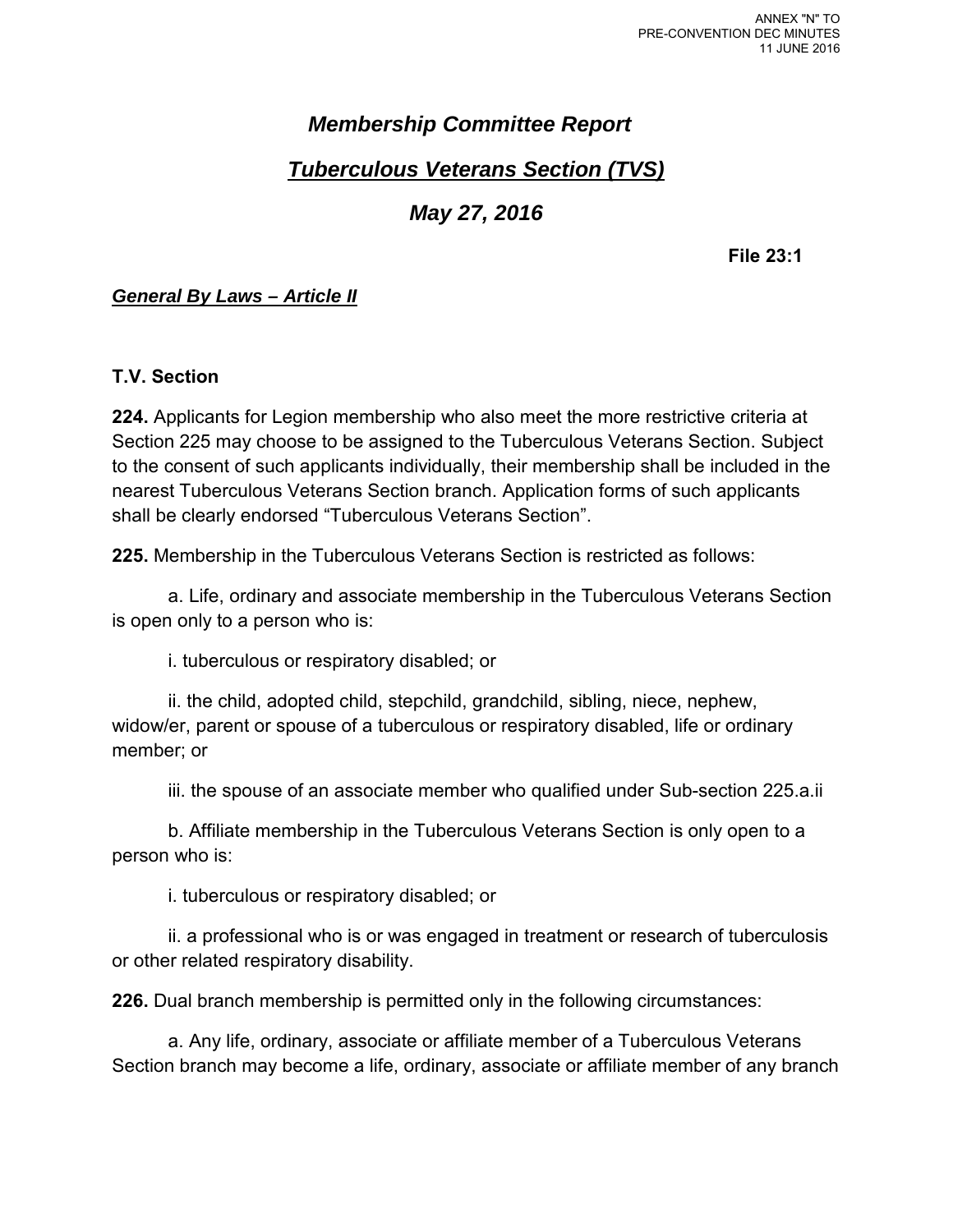of the Legion upon presentation of his membership card and payment of branch dues less per capita tax.

b. Any life, ordinary, associate or affiliate member of any branch of the Legion may become a life, ordinary, associate or affiliate member of any branch of the Tuberculous Veterans Section if he meets the membership criteria, upon the presentation of his membership card and the payment of branch dues less per capita tax.

# **PLEASE NOTE:**

In reference to conforming to the General By-Laws above we were informed some branches ask for medical proof of tuberculous or respiratory disablement but it is not a requirement for regular or dual membership as the members word is taken.

**------------------------------------------------------------------------------------------------------------------**

# *Current Active Branches – (As of December 31, 2015)*

| <b>BRANCH</b>           | 2015 ACTIVE<br><b>MEMBERS</b> | <b>2015 DUAL</b><br><b>MEMEMBERS</b> | 2015 TOTAL<br><b>MEMBERSHIP</b> |
|-------------------------|-------------------------------|--------------------------------------|---------------------------------|
| 01-044 Vancouver<br>BC. | 253                           | 42                                   | 295                             |
| 02-052 Calgary AB       | 41                            | 46                                   | 87                              |
| 03-078 Saskatoon<br>SK  | 88                            | 44                                   | 132                             |
| Totals                  | 382                           | 132                                  | 514                             |

**---------------------------------------------------------------------------------------------------------------------**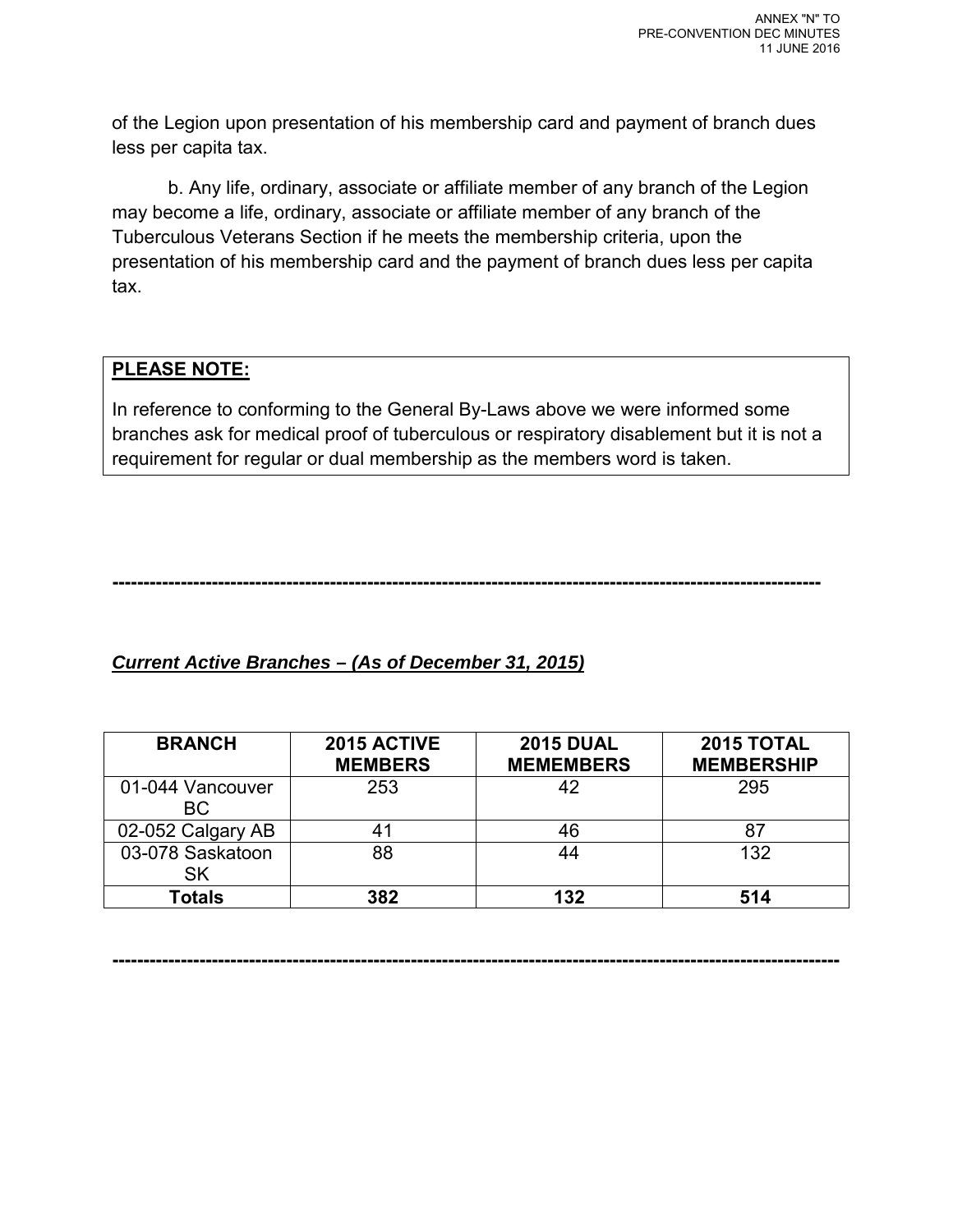# *Dual Membership*

TVS has a total of 132 dual members in addition to their 382 regular members. Dual Membership numbers were provided by the individual branches as Dominion Command does not hold records on dual members.

If you, as a member of another RCL branch, wish to help support the TVS branches then you can 'dual in' for a fee of \$10. This money is paid directly to the TVS branch and no per capita tax is received by Dominion Command. As a result of this process dual members are not registered in the Dominion Command database and are not recognized in total membership numbers reported by Dominion Command.

Each Dual member receives a membership card from the local branch they support.

Dave Flannigan, Co-Chairman Tom Irvine, Co-Chairman

Randy Hayley, Secretary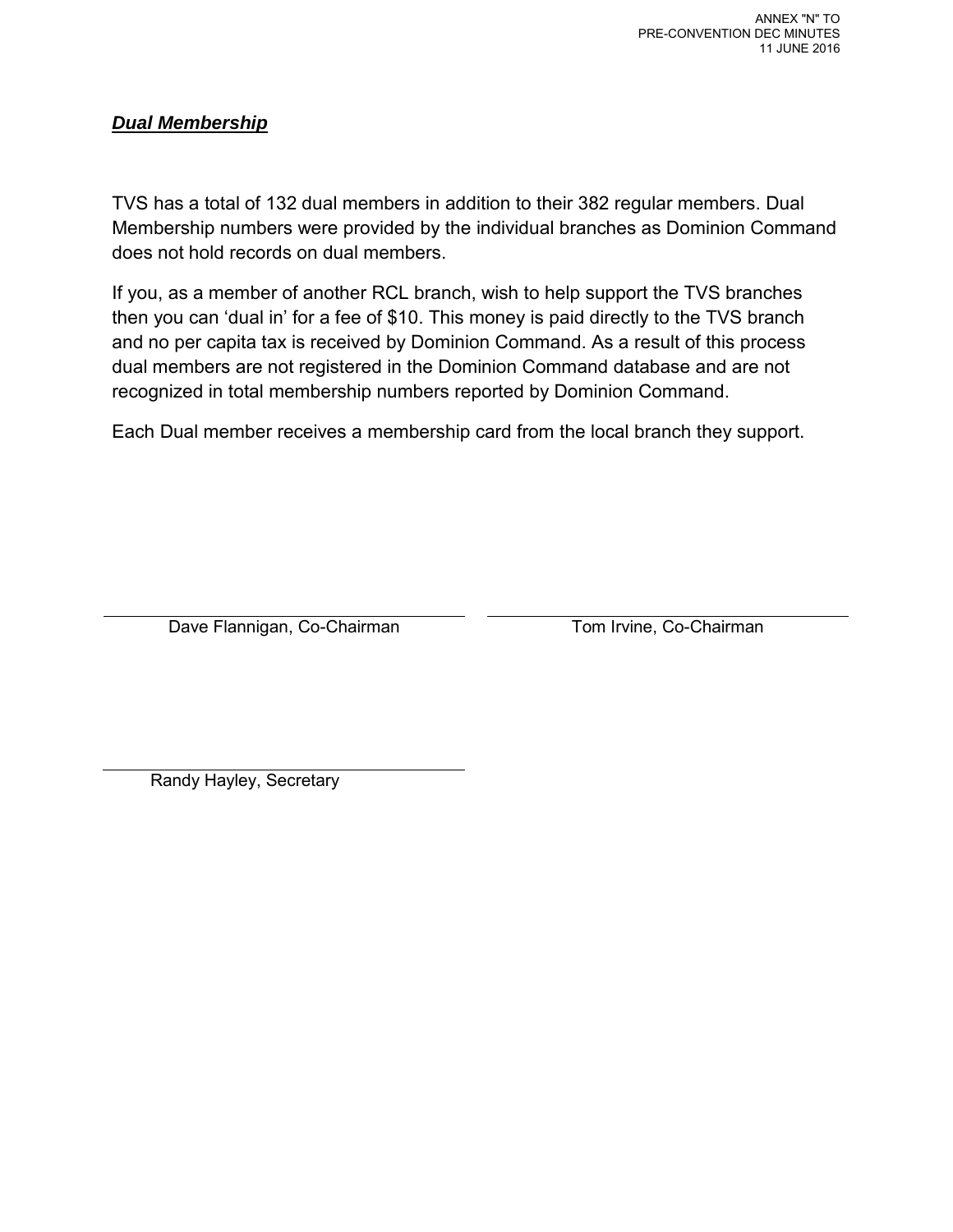Glynne Hines – Interim OSI Special Section President

# Good morning comrades

Thank you for giving this opportunity to say a few words this morning and also thank you to the endorsement you gave after I met with you in Ottawa and I gave my initial pitch of the initiative and your support is greatly appreciative and right now is being felt across the country.

It has generated a lot of interest since that time. We started off with engaging fellow veterans on Facebook and social media and right now we have about 125 members, I am going to call them members recognizing that we are still an interim organization, who have been feeding us questions, we have been responding to answers, we've bene building the network of potential members of the OSI special section.

And we have had this what we call this membership validated by Dominion Command because one of the things we have insisted on is if anyone wanted to join this group, even informally at this point, they have to be a member of The Royal Canadian Legion because what we are trying to avoid is outsiders trying to get in and figure out what we are doing and then using it against us. So we got about 125 members who have expressed a strong interest and are already working towards making the OSI Special Section a reality.

We've got representatives out of that 125 people, we have representatives in every provincial command, we have got some of these are executives in their local branches and some are executives at their provincial command level. All of those 125 are veterans. We also have at least 40 individuals who have expressed an interest in joining the OSI special section that are not members of the Royal Canadian Legion but wish to become members of The Royal Canadian Legion because that is one of our criteria. Wish to become a member of the Royal Canadian Legion if the OSI special section is created. What has deterred them in the pass will be overcome by the creation if the OSI Special Section and the focus of the needs of today's veterans. So they have said they will join, and we think that this is a bow wave of potential members to come.

Of course we have heard in the media this week about the \$10 fee and the issues with some misinformation on the \$10 fee for an additional membership fee that belong to the OSI special section. We have answered questions internally. We felt we had answered the questions adequately. It is an administration cost not unlike what we just heard from TVS. Administration cost/increment to handle the potential admin of a special section. It is an emotional cost. One of the things we don't want to do is be using donations and fundraising to pay to support it. We want this to be a member driven member supportive organization.

We are in the process of drafting by-laws and they are underway but we have been assured help from Legion House as we get them to a point where they can be formalized.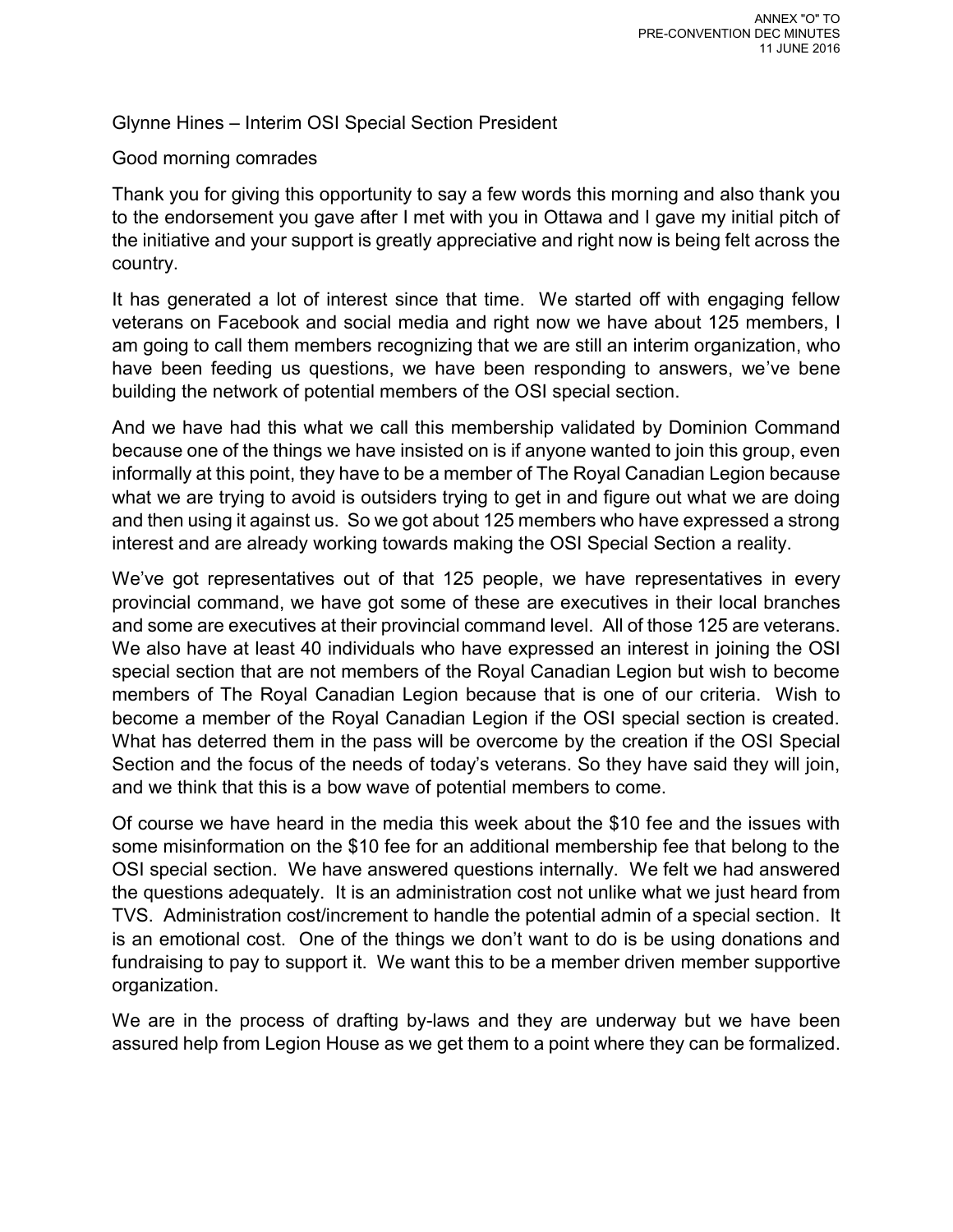On that note I would like to thank Legion House comrade Brad and all of the staff at Legion House for all of the help they have been given us over the last couple of months. We couldn't do it without the help we have been getting from the staff at Legion House. Related to this because my role as the interim president the Legion asked me to work with Veterans affairs on their mental health advisory group and in fact this group met as part of the stakeholder meetings in May and I was appointed the co-chair of the mental health advisory group for Veterans Affairs. This is 14 people, 7 of whom are mental health professionals of whom are veterans who are going to shape the future policy and services of mental health provided by Veterans Affairs.

As a result of my participation in that group twice in the last 6 weeks, as a co-chair, I will be able to take the Legion s message and the needs of the legion membership to Veterans Affairs as it comes to mental health and work on the three mental health priorities that show up in the ministers mandate letter. This cross over in what we are doing with the OSI special section and what veterans affairs wants to do on behalf of all veterans is going to be important, I think.

I am looking forward to a positive outcome at this convention for a number of our members it is their first engagement with the Legion at the convention level. We are excited about what we are trying to achieve here. We think we are on the right path and we are looking for your help and guidance and you support that we get through the approval process that we are looking for your continued support so that we have a viable focus on operational stress injuries as we move forward.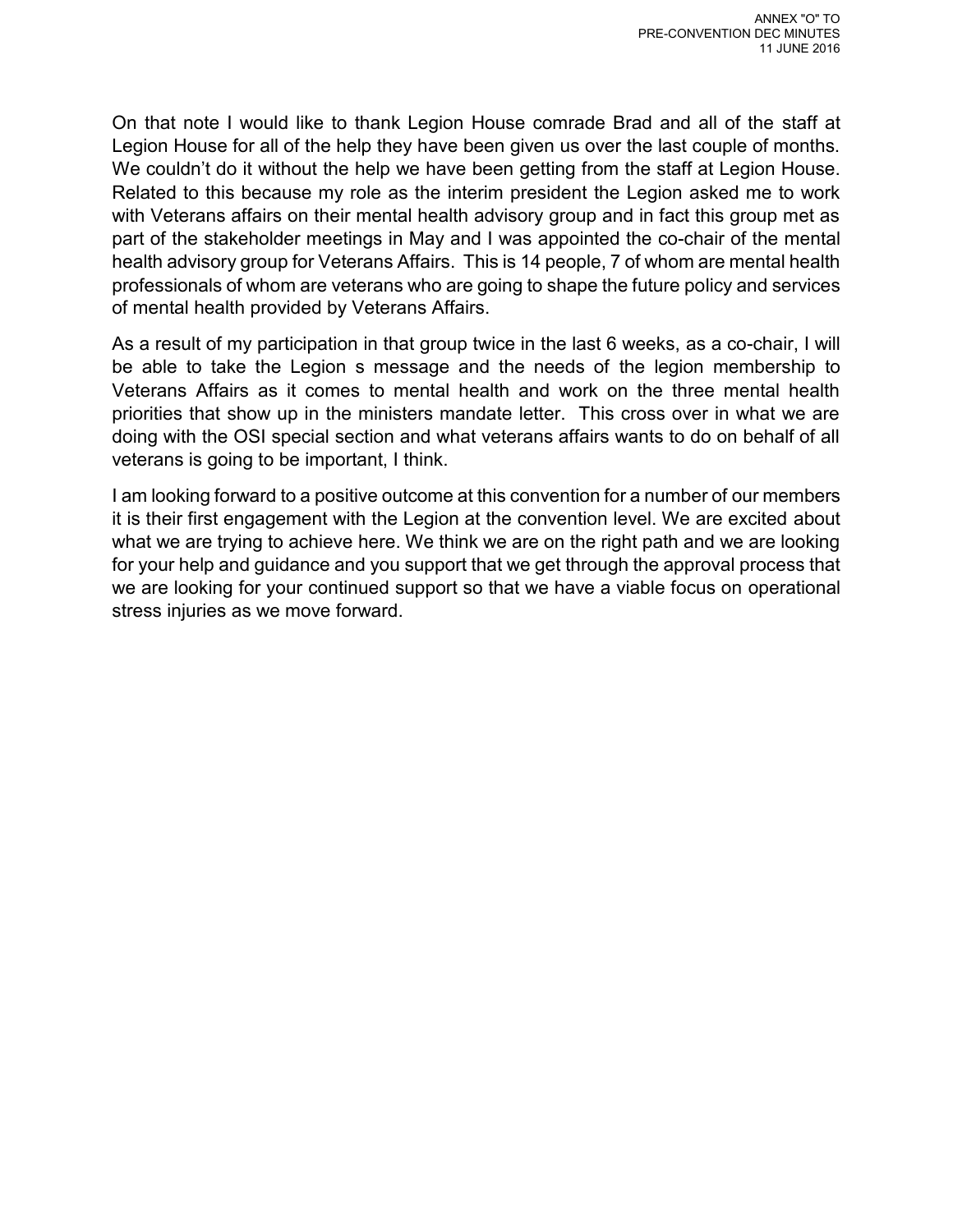# **RESOLUTION FOR SUBMISSION TO DOMINION CONVENTION**

**2016**

| ∣ COMMAND       | <b>BRANCH</b>                                |
|-----------------|----------------------------------------------|
| <b>DOMINION</b> | <b>Dominion Command Membership Committee</b> |

# **SUBJECT: AMALGAMATING MEMBERSHIP CATEGORIES TO THREE DOMINION COMMAND NO: MBR 2**

**WHEREAS** the current categories of membership are: Ordinary, Associate, Affiliate Voting and Affiliate Non‑Voting:

**WHEREAS** the primary objective of reducing and renaming some membership categories is to help generate cultural change to increase membership among regular Canadian citizens in addition to current and former Canadian Armed Forces personnel while retaining existing Legion members:

**WHEREAS** the evolution of membership in the Legion has continuously evolved from a strictly veteran's organization to one that encompasses all that possess a common belief in the Legion's Purposes and Objectives:

**WHEREAS** all members joining the Legion subscribe to the Purposes and Objectives of the Royal Canadian Legion and make declaration, either written or verbal, to that belief:

**WHEREAS** the Legion recognizes the need to streamline membership categories for those that want to join while at the same time, respecting the tradition of current categories while moving towards a more inclusiveness environment by ensuring voting privileges for all Legion members:

**WHEREAS** the Legion needs to continue to recognize those that serve and have served and those who have a rich history of dedicated service to veterans:

**THEREFORE BE IT RESOLVED** that the four categories of membership be reduced to three labelled "Veteran" for all that meet the Legion's veteran definition, "Associate" for all that meet the Legion's associate definition and 'Member' for all others.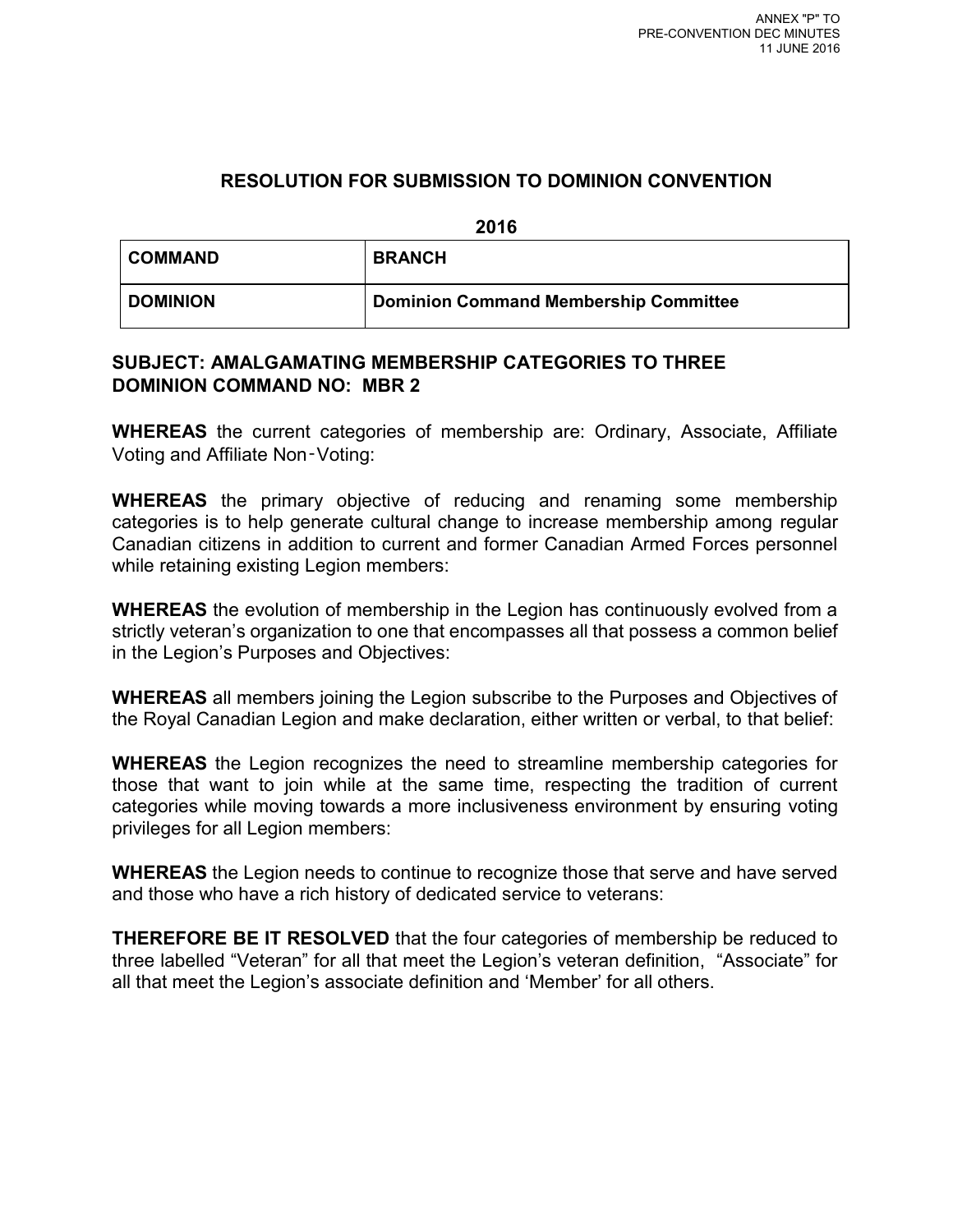# **RESOLUTION FOR SUBMISSION TO DOMINION CONVENTION**

#### **2016**

| <b>COMMAND</b>       | <b>BRANCH</b>     |
|----------------------|-------------------|
| <b>NEW BRUNSWICK</b> | <b>Branch #28</b> |

# **SUBJECT: VAC Funded Hospital Beds DOMINION COMMAND NO: NB 1**

**WHEREAS** Traditional War Veterans who served overseas are entitled to reside in VAC funded hospital beds;

**WHEREAS** Traditional War Veterans with Canada only service are not entitled to reside in VAC funded hospital beds unless they are in receipt of a disability benefit related to that period of service;

**WHEREAS** VAC funded hospital beds are vacant; and

**WHEREAS** Canada only service Traditional War Veterans are being placed in Nursing Homes rather than in VAC funded hospital beds:

**THEREFORE BE IT RESOLVED** that Veterans Affairs Canada amend their criteria for Traditional War Veterans who served in Canada only to be allowed to reside in VAC funded hospital beds.

# **Comments:**

Canadians expect that a Veteran who has been injured while fighting for their country should receive the very best care available to address their unique needs. With this in mind, the New Veterans Charter and the former pension system were both designed to aid those Veterans who have a service related injury.

Any Veteran who needs long-term care because of a disability related to their military service is eligible for support in a long-term care facility. Currently, VAC is financially supporting approximately 6,800 Veterans in almost 1,400 nursing homes and other long-term care facilities across Canada.

However, there are vacant contract beds in Veterans facilities. The criteria for a contract bed in a Veterans facility should be expanded to include any veteran of the Canadian Forces, of any era, based on health needs. The Committee **concurs** with this resolution.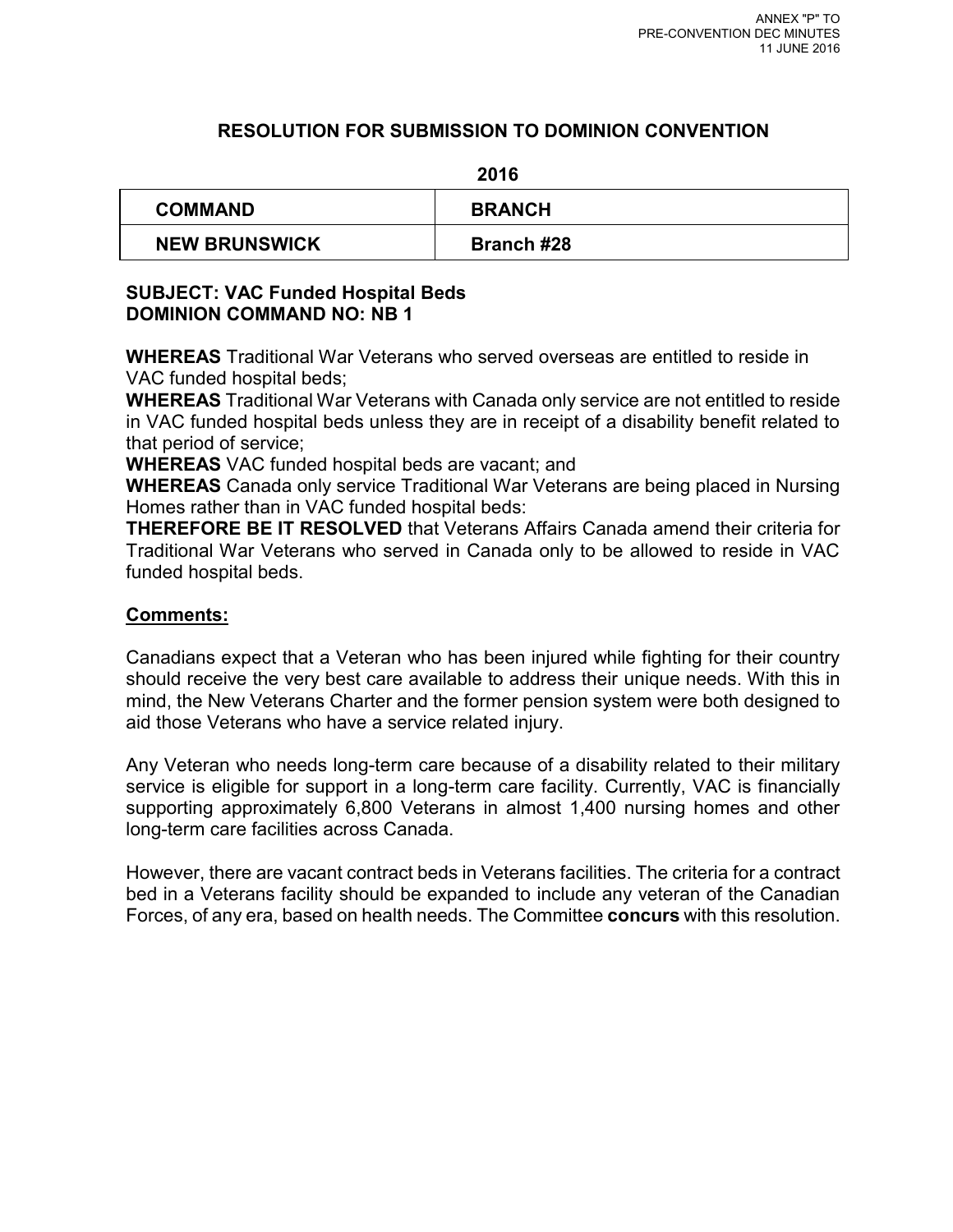# **DOMINION EXECUTIVE COUNCIL PRE-CONVENTION MEETING 11 JUNE 2016**

# **ITEM 11: MEDALS AND BARS**

| <b>Name</b>               | <b>Medal</b><br><b>Past President</b> | <u>Bar</u>                                                                                                                 | <b>Due</b><br><b>June 2016</b>                                                                   |
|---------------------------|---------------------------------------|----------------------------------------------------------------------------------------------------------------------------|--------------------------------------------------------------------------------------------------|
| Tom Eagles                |                                       | <b>President Pin</b>                                                                                                       | <b>June 2016</b>                                                                                 |
| <b>Gordon Moore</b>       |                                       | Leadership                                                                                                                 | <b>June 2016</b>                                                                                 |
| Dave Flannigan            |                                       | <b>First Vice President</b><br><b>VSS</b><br><b>RCEL</b><br><b>Veterans Consultation</b><br>Group<br>Membership & Outreach | <b>June 2016</b><br><b>June 2016</b><br><b>June 2016</b><br><b>June 2016</b><br><b>June 2016</b> |
| Tom Irvine                |                                       | <b>Vice President</b>                                                                                                      | <b>June 2016</b>                                                                                 |
| <b>Andre Paquette</b>     |                                       | <b>Vice President</b><br>Sports                                                                                            | <b>June 2016</b><br><b>June 2016</b>                                                             |
| Mark Barham               | Past Officer                          | Dominion<br>Councillor<br><b>Treasurer</b>                                                                                 | <b>June 2016</b><br><b>June 2016</b><br><b>June 2016</b>                                         |
| <b>Jack Frost</b>         |                                       | Chairman<br>C&L                                                                                                            | <b>June 2016</b><br><b>June 2016</b>                                                             |
| Norm Shelton              | Membership                            |                                                                                                                            | <b>June 2016</b>                                                                                 |
| Harold Harper             |                                       | Membership & Outreach                                                                                                      | <b>June 2016</b>                                                                                 |
| <b>Clarence Paul</b>      | <b>TVS</b>                            | Sports                                                                                                                     | <b>June 2016</b>                                                                                 |
| Marc Tremblay             |                                       | <b>VSS</b>                                                                                                                 | <b>June 2016</b>                                                                                 |
| <b>Steve Wessel</b>       |                                       | Sports                                                                                                                     | <b>June 2016</b>                                                                                 |
| <b>Richard Blanchette</b> | <b>Past Officer</b>                   | Dominion<br>Councillor<br>Defence and Security                                                                             | <b>June 2016</b><br><b>June 2016</b><br>June 2016                                                |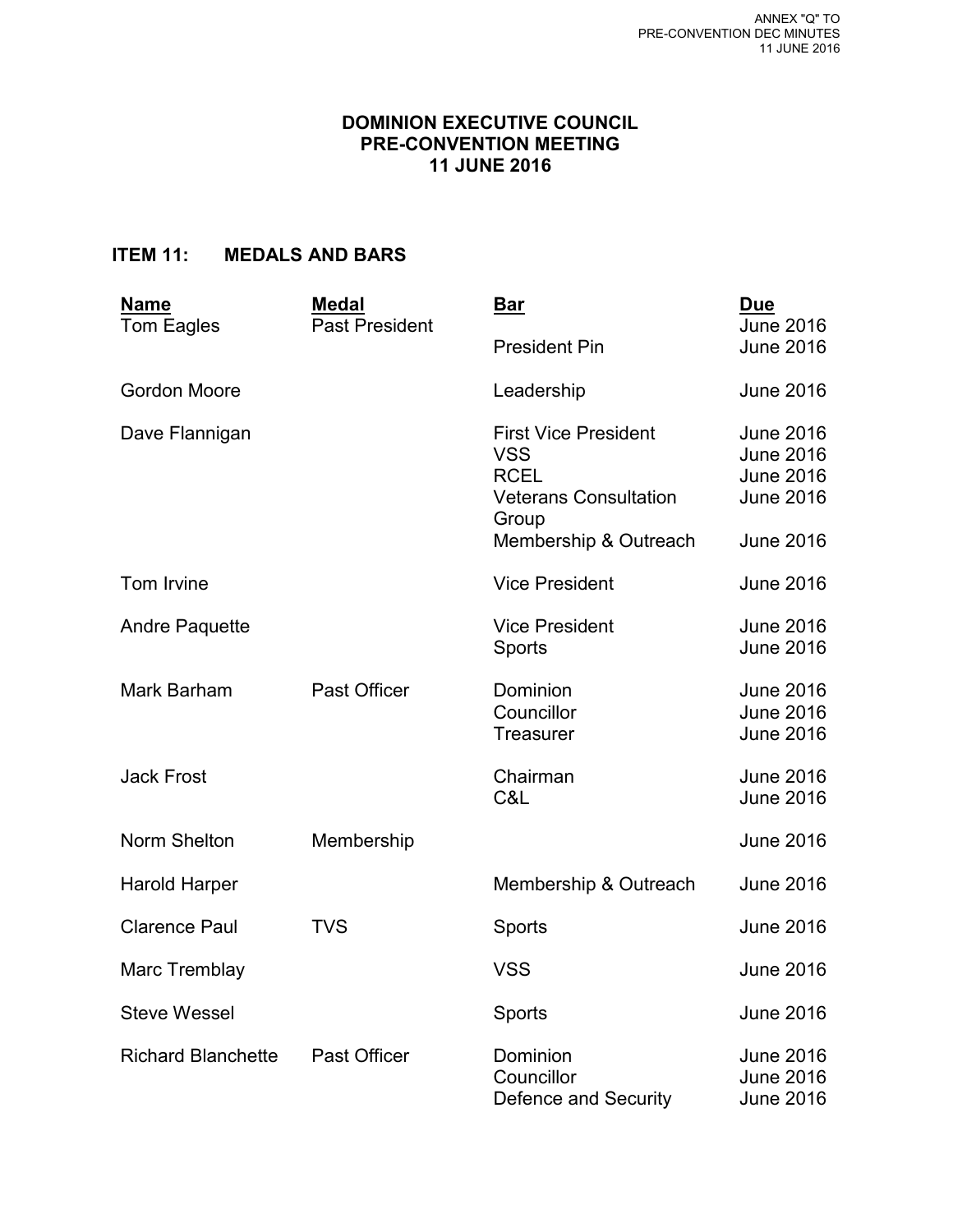| <b>Committee</b>        |                       |                                      |                                      |
|-------------------------|-----------------------|--------------------------------------|--------------------------------------|
| Wayne Donner            |                       | Poppy & Remembrance                  | June 2016                            |
| <b>Bruce Julian</b>     |                       | <b>VSS</b>                           | <b>June 2016</b>                     |
| Dan Kidd                |                       | <b>Sports</b>                        | <b>June 2016</b>                     |
| John Ladouceur          | <b>Past Committee</b> | Dominion<br><b>Sports</b>            | June 2016<br><b>June 2016</b>        |
| Mary-Ann Latimer        | <b>Past Committee</b> | Dominion<br><b>Ritual and Awards</b> | <b>June 2016</b><br><b>June 2016</b> |
| <b>Gilles Painchaud</b> |                       | Membership & Outreach                | <b>June 2016</b>                     |
| Ross Petten             |                       | Poppy & Remembrance                  | <b>June 2016</b>                     |
| Angus Stanfield         |                       | Poppy & Remembrance                  | <b>June 2016</b>                     |
| Ron Trowsdale           |                       | <b>VSS</b>                           | <b>June 2016</b>                     |
| Dick Wells              |                       | Sports                               | <b>June 2016</b>                     |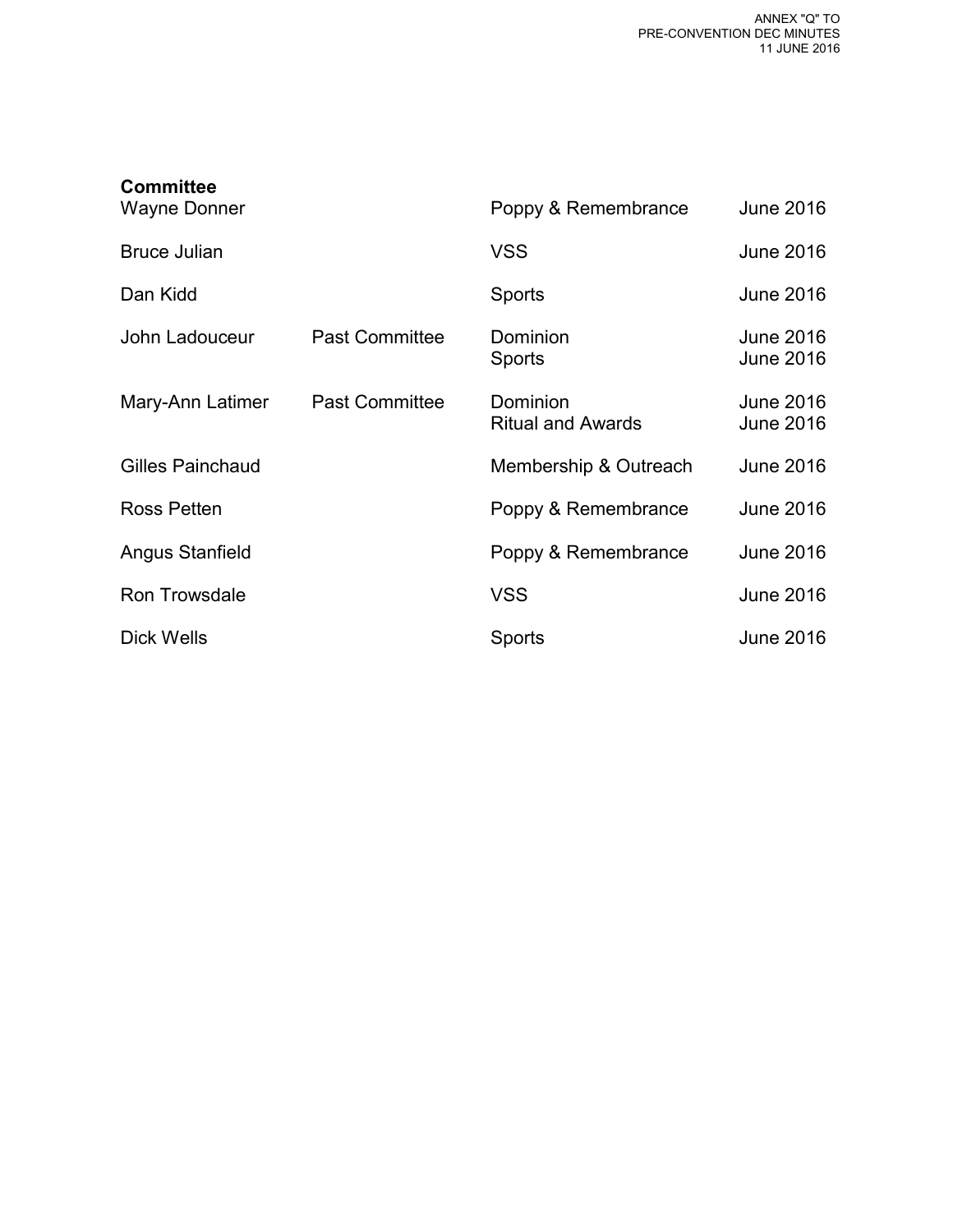# **DOMINION EXECUTIVE COUNCIL PRE-CONVENTION MEETING 11 JUNE 2016**

# **ITEM 12: MEETINGS AND INVITATIONS**

**2016** 

| 11-15 June      | 2016 Dominion Convention, St. John's, NL                      |
|-----------------|---------------------------------------------------------------|
| 15 June         | Post-Convention SEO Meeting (0900 hrs)                        |
| 15 June         | Post-Convention CANVET Board Meeting                          |
| 15 June         | <b>Post-Convention DEC Meeting</b>                            |
| 21-23 June      | VRAB Hearings, Ottawa, ON (Victory Brdm)                      |
| 3-9 August      | National Youth Track & Field Championships, Saint-Thérèse, QC |
| 7-10 August     | <b>ANAVETS Convention, Winnipeg, MB</b>                       |
| 26 Aug - 1 Sept | American Legion Convention, Cincinnati, OH (Flannigan)        |
| 12 September    | Nat'l RD Ceremony Organizing Committee (Memorial Brdm)        |
| 16 September    | Pay Committee Meeting (0900 hrs - Memorial Brdm)              |
| 16 September    | Investment Committee Meeting (1030 hrs - Memorial Brdm)       |
| 17 September    | <b>SEO Budget Committee Meeting</b>                           |
| 18-20 October   | VRAB Hearings, Ottawa, ON (Victory Brdm)                      |
| 24 October      | VAC-RCL Bilateral Meeting (Tentative), Charlottetown, PE      |
| 25-27 October   | Service Officer Professional Development, Charlottetown, PE   |
| 11 November     | Remembrance Day                                               |
| 21 November     | Nat'l RD Post-Ceremony Meeting (Victory Brdm)                 |
| 25 November     | CANVET Board Meeting (0900 hrs - Memorial Brdm)               |
| 25 November     | RCEL Committee Meeting (1030 hrs - Memorial Brdm)             |
| 26 November     | <b>DEC</b> Meeting                                            |
|                 |                                                               |

# **2017**

13-17 May ON Command Provincial Convention, London, ON 19-21 May QC Command Provincial Convention, Victoriaville, QC 21-22 May NS/NU Command Provincial Convention, Bridgewater, NS 1-4 June BC/YT Command Provincial Convention, location TBD 10-12 June MB&NWO Command Provincial Convention, Winnipeg. MB 24-30 August NL Command Provincial Convention, Stephenville, NL 22-24 September AB-NT Command Provincial Convention, Edmonton, AB